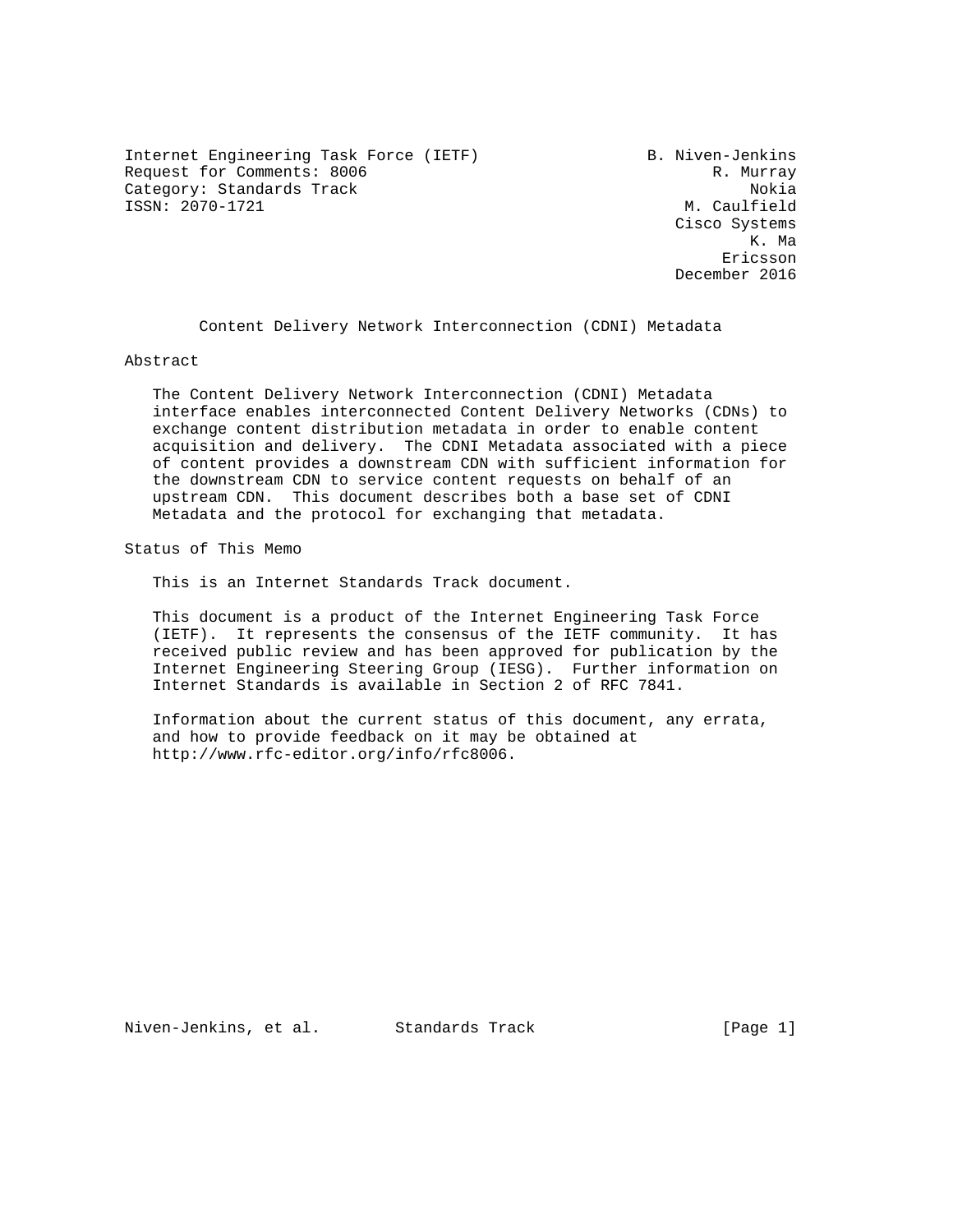Copyright Notice

 Copyright (c) 2016 IETF Trust and the persons identified as the document authors. All rights reserved.

 This document is subject to BCP 78 and the IETF Trust's Legal Provisions Relating to IETF Documents

 (http://trustee.ietf.org/license-info) in effect on the date of publication of this document. Please review these documents carefully, as they describe your rights and restrictions with respect to this document. Code Components extracted from this document must include Simplified BSD License text as described in Section 4.e of the Trust Legal Provisions and are provided without warranty as described in the Simplified BSD License.

Niven-Jenkins, et al. Standards Track [Page 2]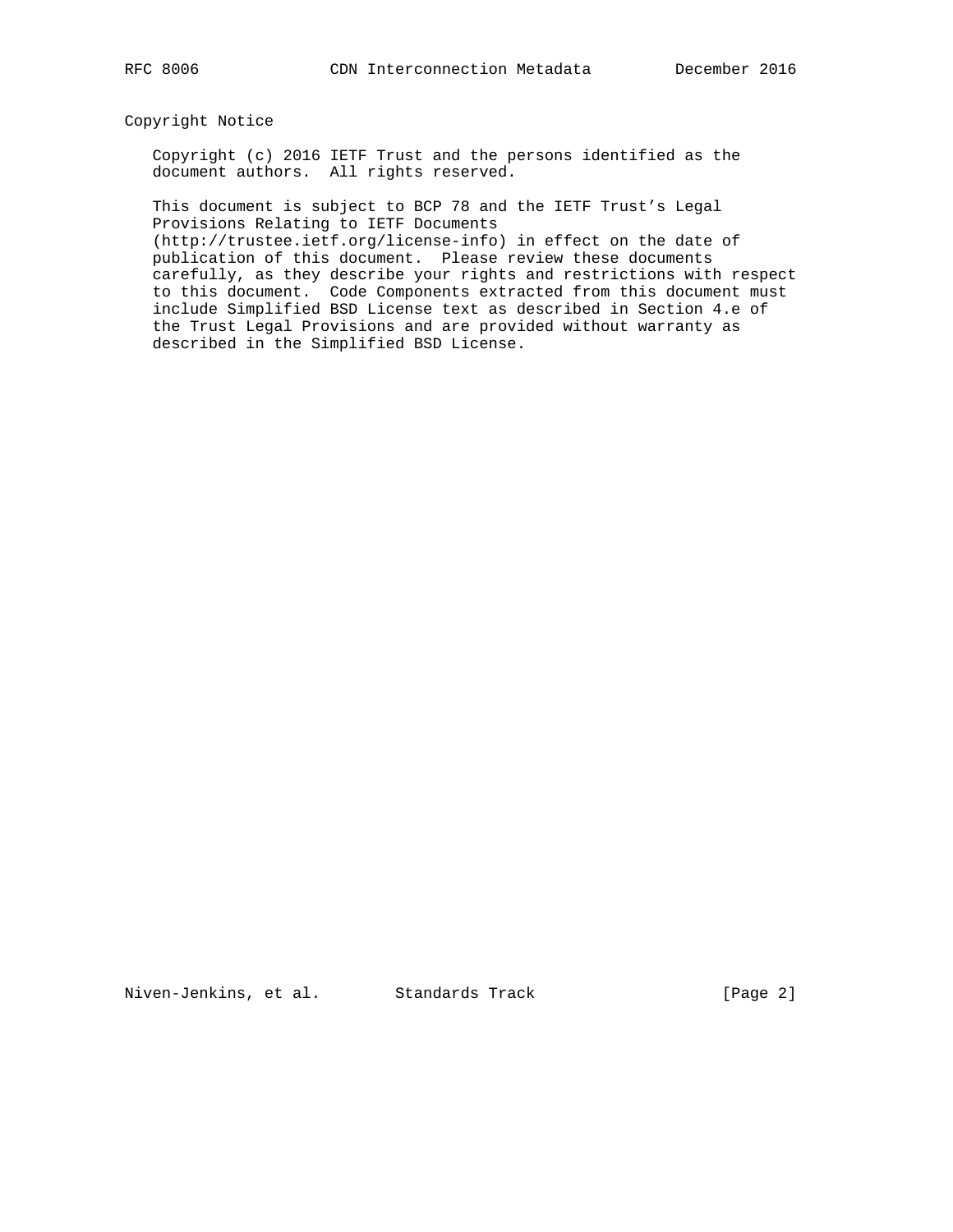# Table of Contents

|  |        | 3.1. HostIndex, HostMatch, HostMetadata, PathMatch,         |  |
|--|--------|-------------------------------------------------------------|--|
|  |        | PatternMatch, and PathMetadata Objects 9                    |  |
|  |        | 3.2. Generic CDNI Metadata Objects 11                       |  |
|  |        | 3.3. Metadata Inheritance and Override 14                   |  |
|  |        |                                                             |  |
|  |        | 4.1. Definitions of the CDNI Structural Metadata Objects 16 |  |
|  |        |                                                             |  |
|  |        |                                                             |  |
|  |        |                                                             |  |
|  |        |                                                             |  |
|  |        |                                                             |  |
|  |        |                                                             |  |
|  |        |                                                             |  |
|  |        | 4.2. Definitions of the Initial Set of CDNI                 |  |
|  |        |                                                             |  |
|  |        |                                                             |  |
|  |        |                                                             |  |
|  |        |                                                             |  |
|  |        | 4.2.2.1. LocationRule 28                                    |  |
|  |        |                                                             |  |
|  | 4.2.3. |                                                             |  |
|  |        | 4.2.3.1. TimeWindowRule 31                                  |  |
|  |        | 4.2.3.2. TimeWindow 32                                      |  |
|  |        | $4.2.4.$ ProtocolACL Metadata 33                            |  |
|  |        | $4.2.4.1.$ ProtocolRule 34                                  |  |
|  |        | 4.2.5. DeliveryAuthorization Metadata 35                    |  |
|  |        |                                                             |  |
|  |        |                                                             |  |
|  |        |                                                             |  |
|  |        | 4.3. CDNI Metadata Simple Data Type Descriptions 39         |  |
|  |        |                                                             |  |
|  |        | 4.3.1.1. Link Loop Prevention 40                            |  |
|  |        |                                                             |  |
|  |        |                                                             |  |
|  |        |                                                             |  |
|  |        |                                                             |  |
|  |        |                                                             |  |
|  |        |                                                             |  |
|  |        |                                                             |  |
|  |        |                                                             |  |
|  |        |                                                             |  |

Niven-Jenkins, et al. Standards Track [Page 3]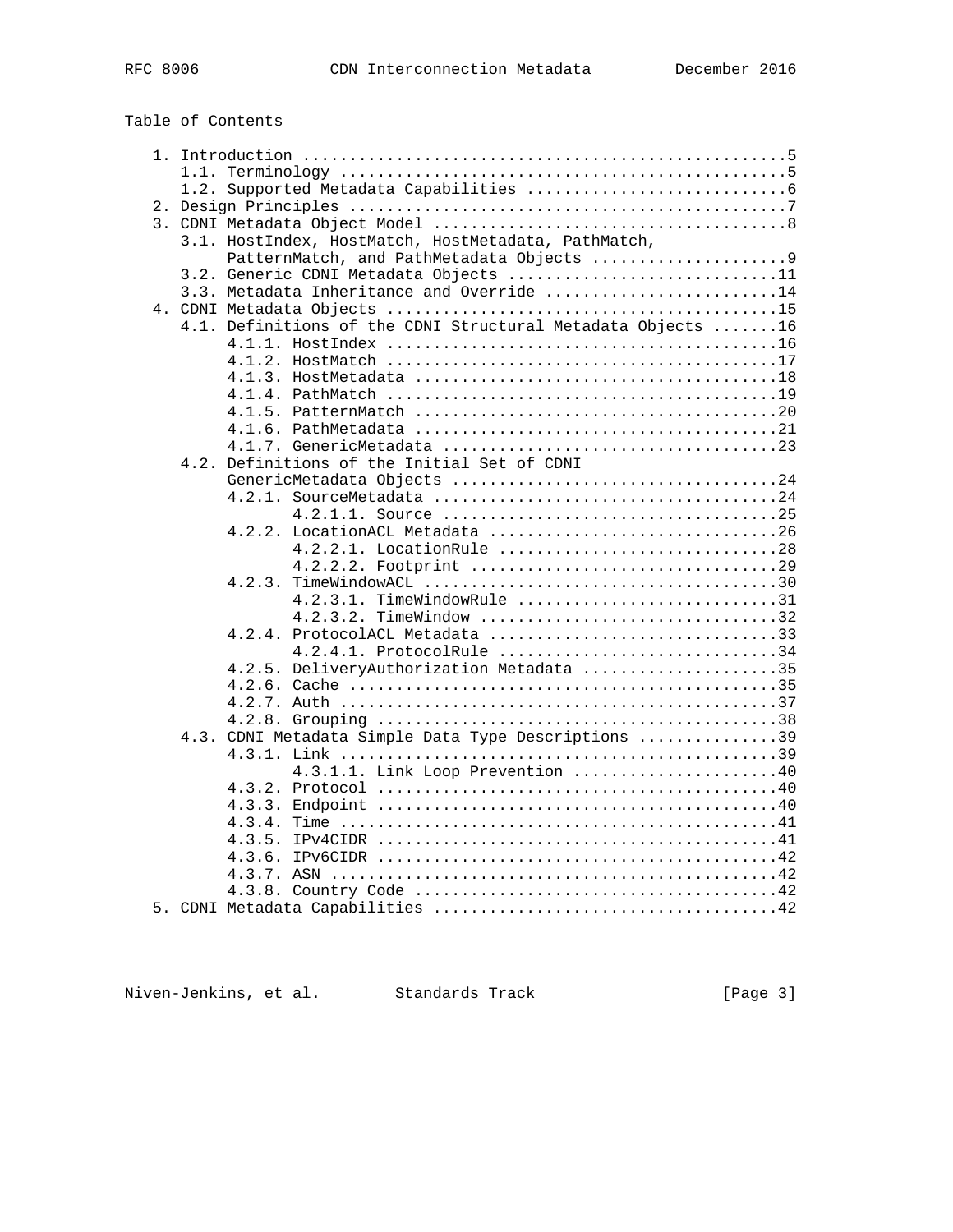|  |      | 6.2. Retrieval of CDNI Metadata Resources 44          |  |
|--|------|-------------------------------------------------------|--|
|  |      |                                                       |  |
|  |      |                                                       |  |
|  |      |                                                       |  |
|  |      |                                                       |  |
|  |      |                                                       |  |
|  |      |                                                       |  |
|  |      |                                                       |  |
|  |      | 6.10. Complete CDNI Metadata Example 50               |  |
|  |      |                                                       |  |
|  |      |                                                       |  |
|  |      | 7.1.1. CDNI MI HostIndex Payload Type 54              |  |
|  |      | 7.1.2. CDNI MI HostMatch Payload Type 55              |  |
|  |      | 7.1.3. CDNI MI HostMetadata Payload Type 55           |  |
|  |      | 7.1.4. CDNI MI PathMatch Payload Type 55              |  |
|  |      | 7.1.5. CDNI MI PatternMatch Payload Type 55           |  |
|  |      | 7.1.6. CDNI MI PathMetadata Payload Type 55           |  |
|  |      | 7.1.7. CDNI MI SourceMetadata Payload Type 56         |  |
|  |      | 7.1.8. CDNI MI Source Payload Type 56                 |  |
|  |      | 7.1.9. CDNI MI LocationACL Payload Type 56            |  |
|  |      | 7.1.10. CDNI MI LocationRule Payload Type 56          |  |
|  |      | 7.1.11. CDNI MI Footprint Payload Type 56             |  |
|  |      | 7.1.12. CDNI MI TimeWindowACL Payload Type 57         |  |
|  |      | 7.1.13. CDNI MI TimeWindowRule Payload Type 57        |  |
|  |      | 7.1.14. CDNI MI TimeWindow Payload Type 57            |  |
|  |      | 7.1.15. CDNI MI ProtocolACL Payload Type 57           |  |
|  |      | 7.1.16. CDNI MI ProtocolRule Payload Type 57          |  |
|  |      | 7.1.17. CDNI MI DeliveryAuthorization Payload Type 58 |  |
|  |      | 7.1.18. CDNI MI Cache Payload Type 58                 |  |
|  |      | 7.1.19. CDNI MI Auth Payload Type 58                  |  |
|  |      | 7.1.20. CDNI MI Grouping Payload Type 58              |  |
|  | 7.2. | "CDNI Metadata Footprint Types" Registry 58           |  |
|  | 7.3. | "CDNI Metadata Protocol Types" Registry 59            |  |
|  |      |                                                       |  |
|  |      |                                                       |  |
|  |      |                                                       |  |
|  |      |                                                       |  |
|  |      |                                                       |  |
|  |      |                                                       |  |
|  |      |                                                       |  |
|  |      |                                                       |  |
|  |      |                                                       |  |
|  |      |                                                       |  |

Niven-Jenkins, et al. Standards Track [Page 4]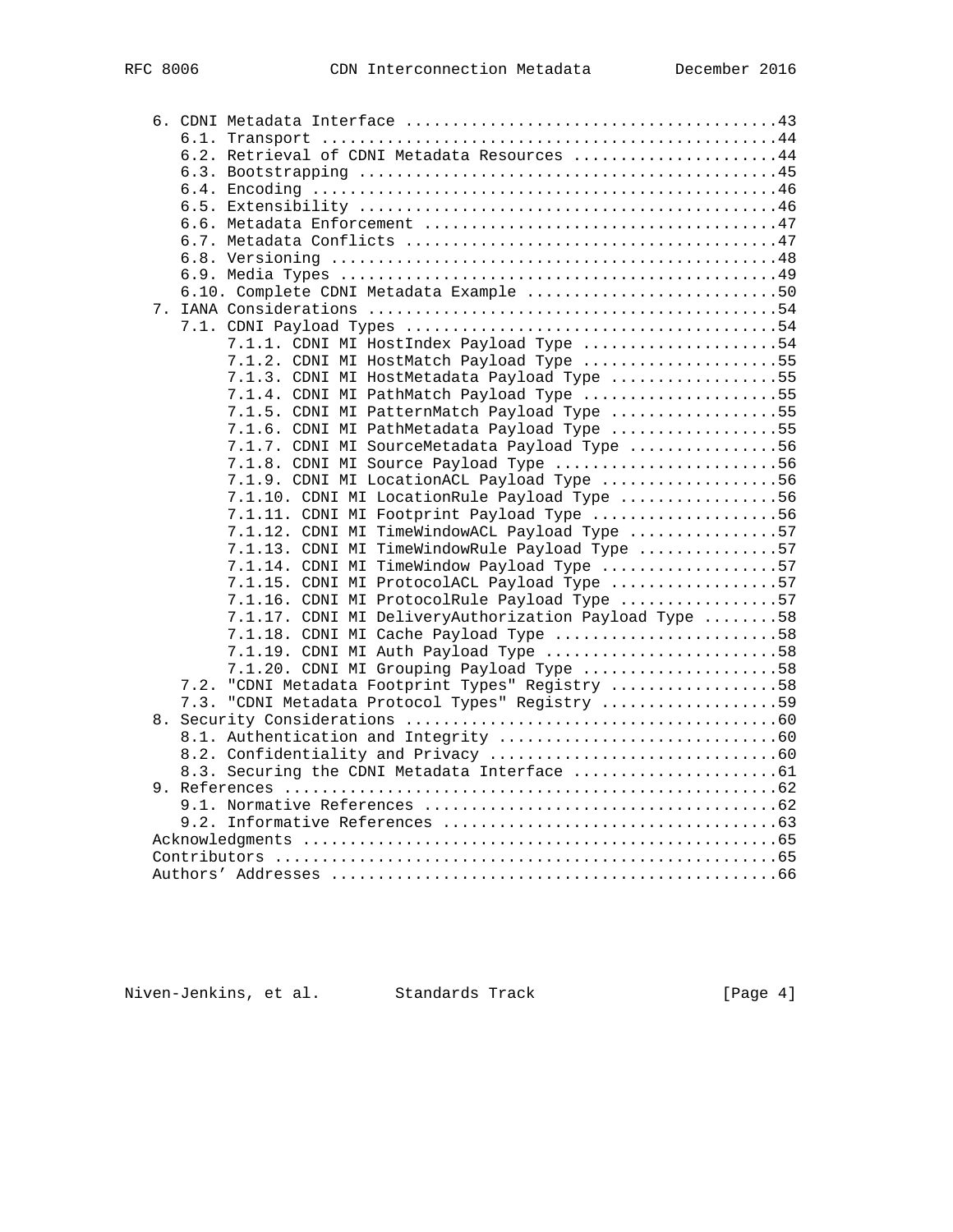# 1. Introduction

 Content Delivery Network Interconnection (CDNI) [RFC6707] enables a downstream Content Delivery Network (dCDN) to service content requests on behalf of an upstream CDN (uCDN).

 The CDNI Metadata interface (MI) is discussed in [RFC7336] along with four other interfaces that can be used to compose a CDNI solution (the CDNI Control interface, the CDNI Request Routing Redirection interface, the CDNI Footprint & Capabilities Advertisement interface (FCI), and the CDNI Logging interface). [RFC7336] describes each interface and the relationships between them. The requirements for the CDNI Metadata interface are specified in [RFC7337].

 The CDNI Metadata associated with a piece of content (or with a set of content) provides a dCDN with sufficient information for servicing content requests on behalf of a uCDN, in accordance with the policies defined by the uCDN.

 This document defines a CDNI Metadata interface that enables a dCDN to obtain CDNI Metadata from a uCDN so that the dCDN can properly process and respond to:

- o Redirection requests received over the CDNI Request Routing Redirection interface [RFC7975].
- o Content requests received directly from User Agents.

Specifically, this document defines:

- o A data structure for mapping content requests and redirection requests to CDNI Metadata objects (Sections 3 and 4.1).
- o An initial set of CDNI GenericMetadata objects (Section 4.2).
- o An HTTP web service for the transfer of CDNI Metadata (Section 6).

#### 1.1. Terminology

This document reuses the terminology defined in [RFC6707].

 Additionally, the following terms are used throughout this document and are defined as follows:

- o Object a collection of properties.
- o Property a key and value pair where the key is a property name and the value is the property value or another object.

Niven-Jenkins, et al. Standards Track [Page 5]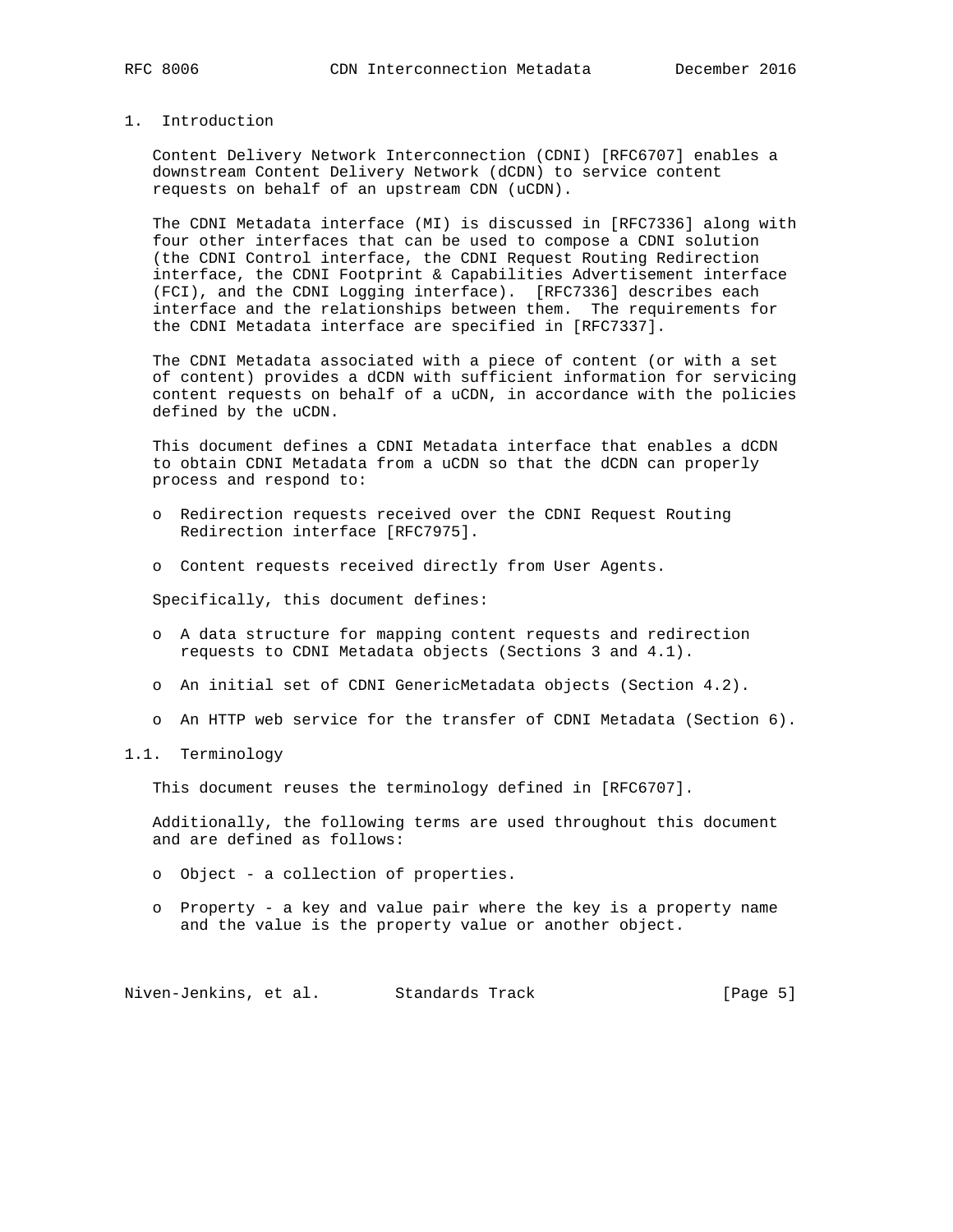This document uses the phrase "[Object] A contains [Object] B" for simplicity when a strictly accurate phrase would be "[Object] A contains or references (via a Link object) [Object] B".

 The key words "MUST", "MUST NOT", "REQUIRED", "SHALL", "SHALL NOT", "SHOULD", "SHOULD NOT", "RECOMMENDED", "MAY", and "OPTIONAL" in this document are to be interpreted as described in [RFC2119].

#### 1.2. Supported Metadata Capabilities

 Only the metadata for a small set of initial capabilities is specified in this document. This set provides the minimum amount of metadata for basic CDN interoperability while still meeting the requirements set forth by [RFC7337].

 The following high-level functionality can be configured via the CDNI Metadata objects specified in Section 4:

- o Acquisition Source: Metadata for allowing a dCDN to fetch content from a uCDN.
- o Delivery Access Control: Metadata for restricting (or permitting) access to content based on any of the following factors:
	- \* Location
	- \* Time window
	- \* Delivery protocol
- o Delivery Authorization: Metadata for authorizing dCDN User Agent requests.
- o Cache Control: Metadata for controlling cache behavior of the dCDN.

 The metadata encoding described by this document is extensible in order to allow for future additions to this list.

 The set of metadata specified in this document covers the initial capabilities above. It is only intended to support CDNI for the delivery of content by a dCDN using HTTP/1.1 [RFC7230] and for a dCDN to be able to acquire content from a uCDN using either HTTP/1.1 or HTTP/1.1 over Transport Layer Security (TLS) [RFC2818].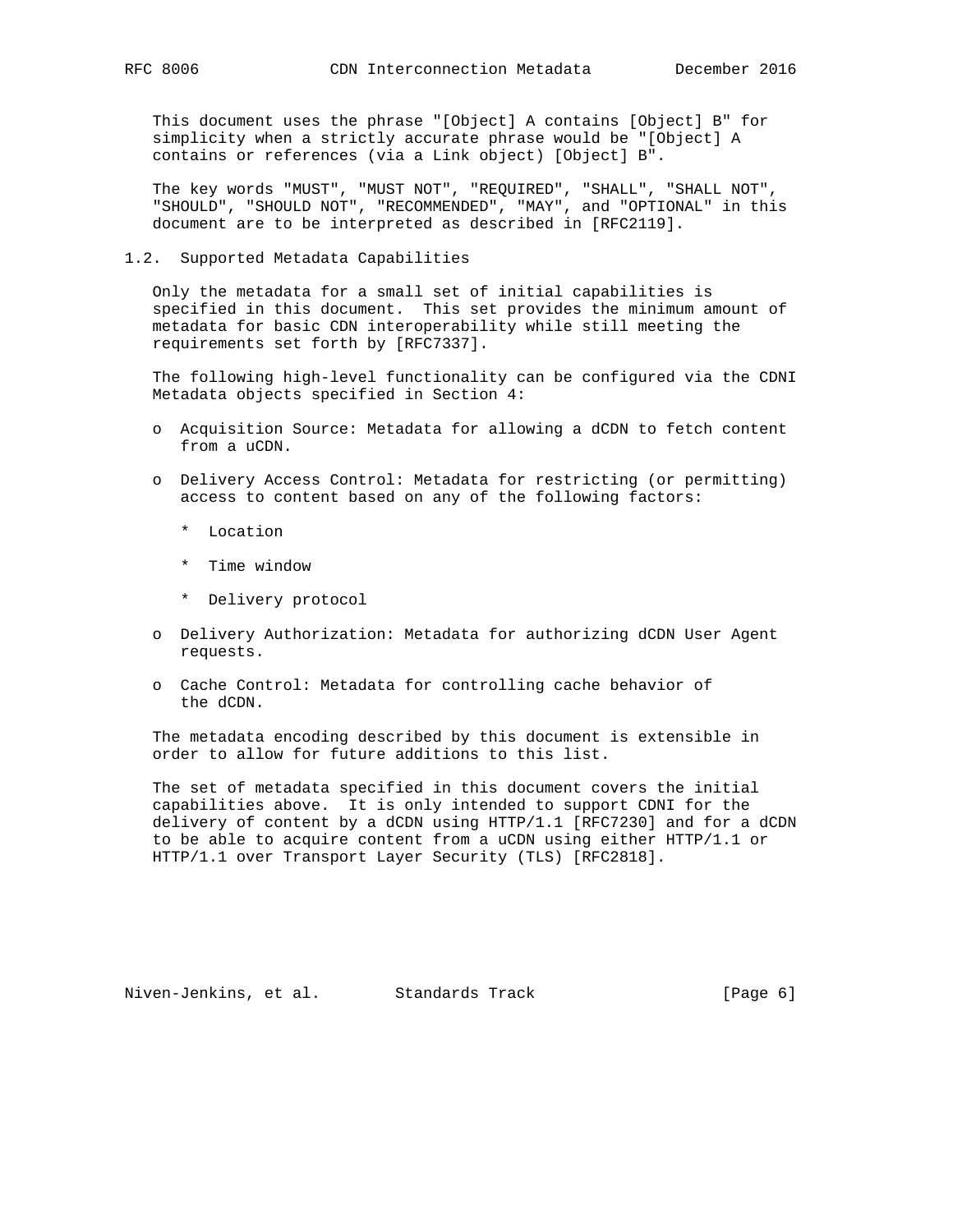Supporting CDNI for the delivery of content using unencrypted HTTP/2 [RFC7540] (as well as for a dCDN to acquire content using unencrypted HTTP/2 or HTTP/2 over TLS) requires the registration of these protocol names in the "CDNI Metadata Protocol Types" registry (Section 7.3).

 Delivery of content using HTTP/1.1 over TLS or HTTP/2 over TLS SHOULD follow the guidelines set forth in [RFC7525]. Offline configuration of TLS parameters between CDNs is beyond the scope of this document.

2. Design Principles

 The CDNI Metadata interface was designed to achieve the following objectives:

- 1. Cacheability of CDNI Metadata objects;
- 2. Deterministic mapping from redirection requests and content requests to CDNI Metadata properties;
- 3. Support for DNS redirection as well as application-specific redirection (for example, HTTP redirection);
- 4. Minimal duplication of CDNI Metadata; and
- 5. Leveraging of existing protocols.

 Cacheability can decrease the latency of acquiring metadata while maintaining its freshness and can therefore decrease the latency of serving content requests and redirection requests, without sacrificing accuracy. The CDNI Metadata interface uses HTTP and its existing caching mechanisms to achieve CDNI Metadata cacheability.

 Deterministic mapping from content to metadata properties eliminates ambiguity and ensures that policies are applied consistently by all dCDNs.

 Support for both HTTP and DNS redirection ensures that the CDNI Metadata meets the same design principles for both HTTP-based and DNS-based redirection schemes.

 Minimal duplication of CDNI Metadata improves storage efficiency in the CDNs.

 Leveraging existing protocols avoids reinventing common mechanisms such as data structure encoding (by leveraging I-JSON (Internet JSON) [RFC7493]) and data transport (by leveraging HTTP [RFC7230]).

Niven-Jenkins, et al. Standards Track [Page 7]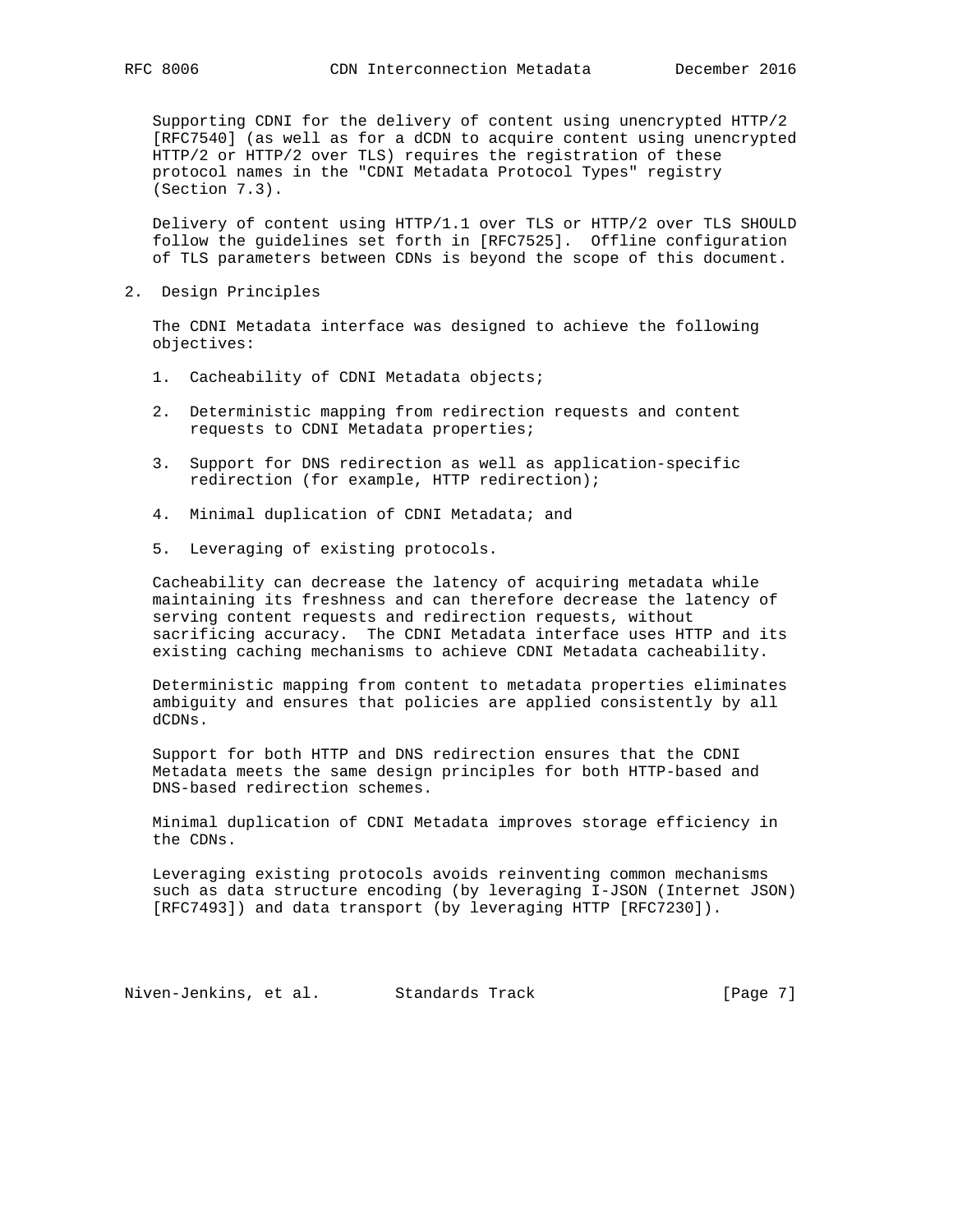#### 3. CDNI Metadata Object Model

 The CDNI Metadata object model describes a data structure for mapping redirection requests and content requests to metadata properties. Metadata properties describe how to acquire content from a uCDN, authorize access to content, and deliver content from a dCDN. The object model relies on the assumption that these metadata properties can be grouped based on the hostname of the content and subsequently on the resource path (URI) of the content. The object model associates a set of CDNI Metadata properties with a hostname to form a default set of metadata properties for content delivered on behalf of that hostname. That default set of metadata properties can be overridden by properties that apply to specific paths within a URI.

 Different hostnames and URI paths will be associated with different sets of CDNI Metadata properties in order to describe the required behavior when a dCDN Surrogate or request router is processing User Agent requests for content at that hostname and URI path. As a result of this structure, significant commonality could exist between the CDNI Metadata properties specified for different hostnames, different URI paths within a hostname, and different URI paths on different hostnames. For example, the definition of which User Agent IP addresses should be grouped together into a single network or geographic location is likely to be common for a number of different hostnames; although a uCDN is likely to have several different policies configured to express geo-blocking rules, it is likely that a single geo-blocking policy could be applied to multiple hostnames delivered through the CDN.

 In order to enable the CDNI Metadata for a given hostname and URI path to be decomposed into reusable sets of CDNI Metadata properties, the CDNI Metadata interface splits the CDNI Metadata into separate objects. Efficiency is improved by enabling a single CDNI Metadata object (that is shared across hostnames and/or URI paths) to be retrieved and stored by a dCDN once, even if it is referenced by the CDNI Metadata for multiple hostnames and/or URI paths.

 Important Note: Any CDNI Metadata object A that contains another CDNI Metadata object B can include a Link object specifying a URI that can be used to retrieve object B, instead of embedding object B within object A. The remainder of this document uses the phrase "[Object] A contains [Object] B" for simplicity when a strictly accurate phrase would be "[Object] A contains or references (via a Link object) [Object] B". It is generally a deployment choice for the uCDN implementation to decide when to embed CDNI Metadata objects and when to reference separate resources via Link objects.

Niven-Jenkins, et al. Standards Track [Page 8]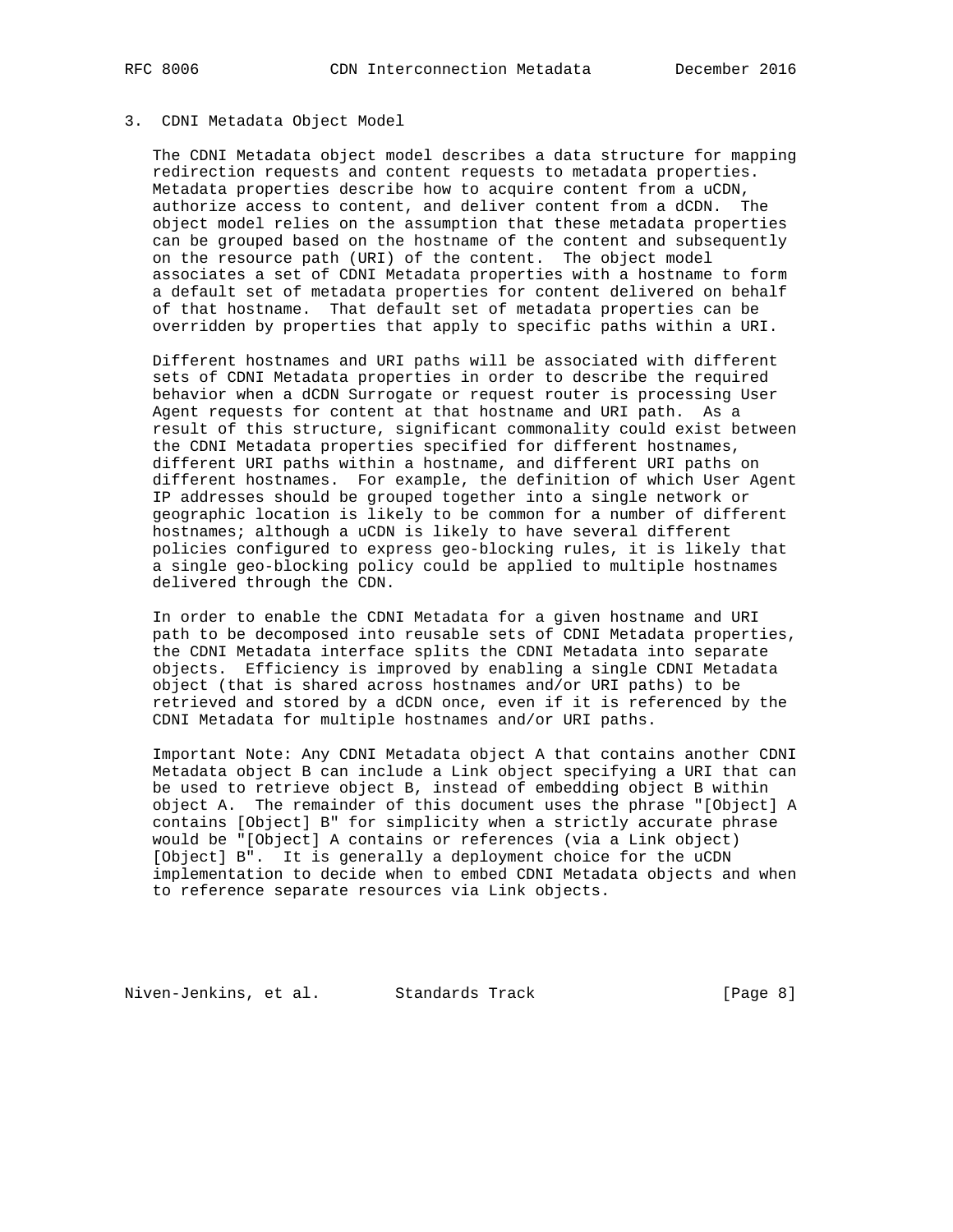Section 3.1 introduces a high-level description of the HostIndex, HostMatch, HostMetadata, PathMatch, PatternMatch, and PathMetadata objects, and describes the relationships between them.

 Section 3.2 introduces a high-level description of the CDNI GenericMetadata object, which represents the level at which CDNI Metadata override occurs between HostMetadata and PathMetadata objects.

 Section 4 describes in detail the specific CDNI Metadata objects and properties specified by this document that can be contained within a CDNI GenericMetadata object.

3.1. HostIndex, HostMatch, HostMetadata, PathMatch, PatternMatch, and PathMetadata Objects

 The relationships between the HostIndex, HostMatch, HostMetadata, PathMatch, PatternMatch, and PathMetadata objects are described in Figure 1.



 Figure 1: Relationships between CDNI Metadata Objects (Diagram Representation)

 A HostIndex object (see Section 4.1.1) contains an array of HostMatch objects (see Section 4.1.2) that contain hostnames (and/or IP addresses) for which content requests might be delegated to the dCDN. The HostIndex is the starting point for accessing the uCDN CDNI Metadata data store. It enables the dCDN to deterministically discover which CDNI Metadata objects it requires in order to deliver a given piece of content.

Niven-Jenkins, et al. Standards Track [Page 9]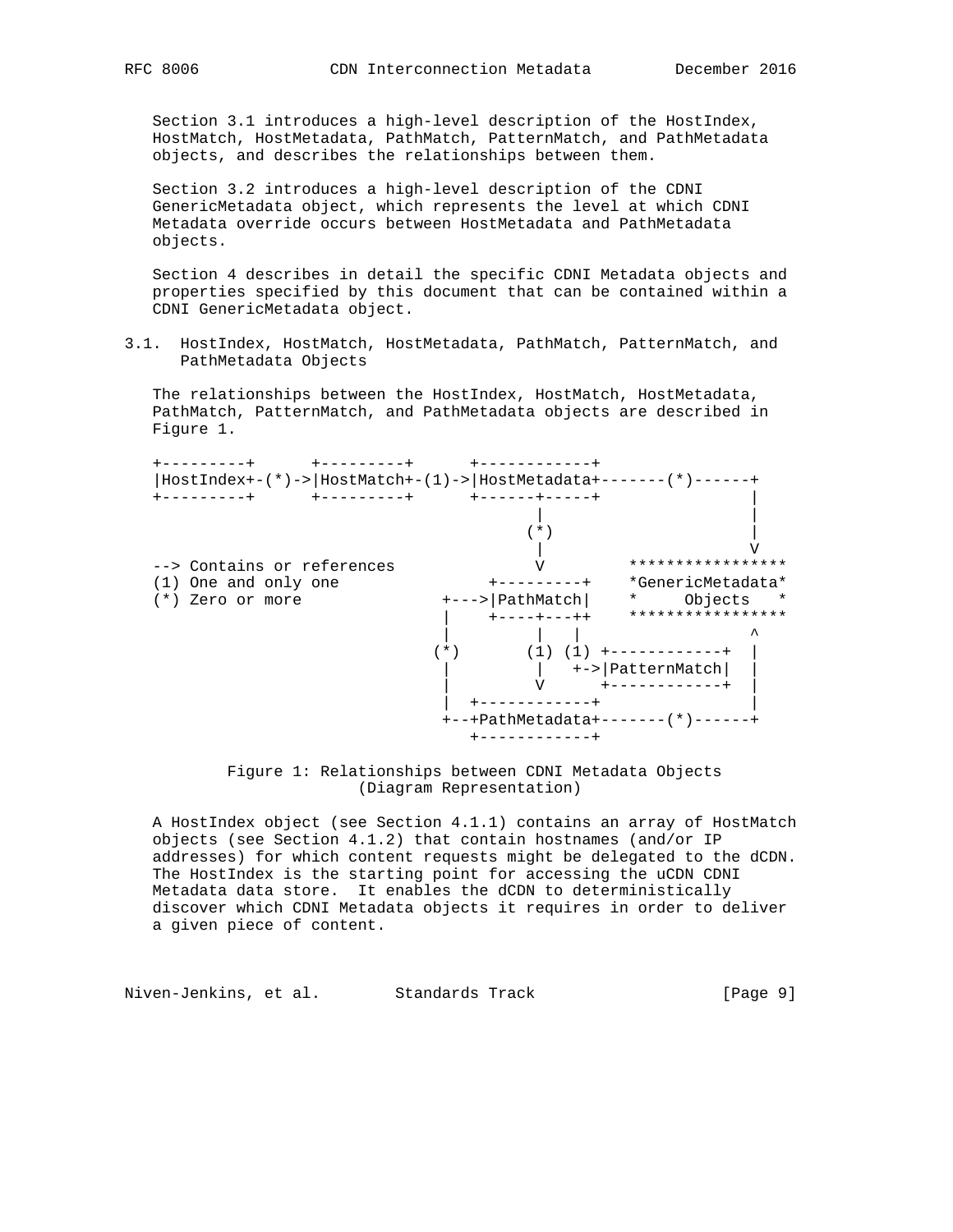The HostIndex links hostnames (and/or IP addresses) to HostMetadata objects (see Section 4.1.3) via HostMatch objects. A HostMatch object defines a hostname (or IP address) to match against a requested host and contains a HostMetadata object.

 HostMetadata objects contain the default GenericMetadata objects (see Section 4.1.7) required to serve content for that host. When looking up CDNI Metadata, the dCDN looks up the requested hostname (or IP address) against the HostMatch entries in the HostIndex; from there, it can find HostMetadata, which describes the default metadata properties for each host as well as PathMetadata objects (see Section 4.1.6), via PathMatch objects (see Section 4.1.4). PathMatch objects define patterns, contained inside PatternMatch objects (see Section 4.1.5), to match against the requested URI path. PatternMatch objects contain the pattern strings and flags that describe the URI path to which a PathMatch applies. PathMetadata objects contain the GenericMetadata objects that apply to content requests matching the defined URI path pattern. PathMetadata properties override properties previously defined in HostMetadata or less-specific PathMatch paths. PathMetadata objects can contain additional PathMatch objects to recursively define more-specific URI paths to which GenericMetadata properties might be applied.

 A GenericMetadata object contains individual CDNI Metadata objects that define the specific policies and attributes needed to properly deliver the associated content. For example, a GenericMetadata object could describe the source from which a CDN can acquire a piece of content. The GenericMetadata object is an atomic unit that can be referenced by HostMetadata or PathMetadata objects.

For example, if "example.com" is a content provider, a HostMatch object could include an entry for "example.com" with the URI of the associated HostMetadata object. The HostMetadata object for "example.com" describes the metadata properties that apply to "example.com" and could contain PathMatches for "example.com/movies/\*" and "example.com/music/\*", which in turn reference corresponding PathMetadata objects that contain the properties for those more-specific URI paths. The PathMetadata object for "example.com/movies/\*" describes the properties that apply to that URI path. It could also contain a PathMatch object for "example.com/movies/hd/\*", which would reference the corresponding PathMetadata object for the "example.com/movies/hd/" path prefix.

Niven-Jenkins, et al. Standards Track [Page 10]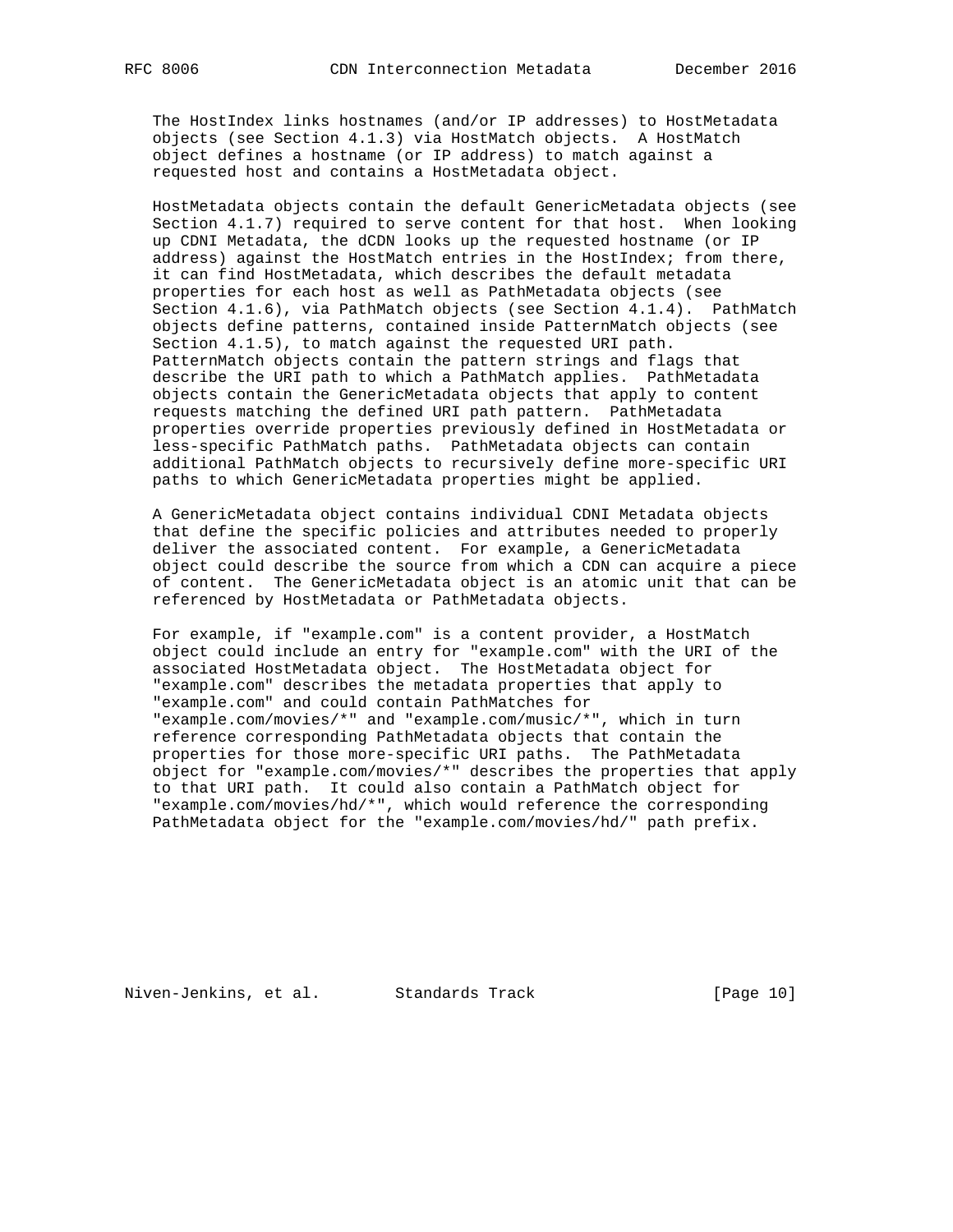The relationships in Figure 1 are also represented in tabular format in Table 1 below.

 +--------------+----------------------------------------------------+ | Data Object | Objects it contains or references +--------------+----------------------------------------------------+ HostIndex | 0 or more HostMatch objects. | | | | HostMatch | 1 HostMetadata object. | | | | | HostMetadata | 0 or more PathMatch objects. 0 or more | | | GenericMetadata objects. | | | PathMatch | 1 PatternMatch object. 1 PathMetadata object. | | | PatternMatch  $|$  Does not contain or reference any other objects. | | | PathMetadata | 0 or more PathMatch objects. 0 or more | GenericMetadata objects. +--------------+----------------------------------------------------+

> Table 1: Relationships between CDNI Metadata Objects (Table Representation)

### 3.2. Generic CDNI Metadata Objects

 The HostMetadata and PathMetadata objects contain other CDNI Metadata objects that contain properties that describe how User Agent requests for content should be processed -- for example, where to acquire the content from, authorization rules that should be applied, geo-blocking restrictions, and so on. Each such CDNI Metadata object is a specialization of a CDNI GenericMetadata object. The GenericMetadata object abstracts the basic information required for metadata override and metadata distribution, from the specifics of any given property (i.e., property semantics, enforcement options, etc.).

 The GenericMetadata object defines the properties contained within it as well as whether or not the properties are "mandatory-to-enforce". If the dCDN does not understand or support a mandatory-to-enforce property, the dCDN MUST NOT serve the content. If the property is not mandatory-to-enforce, then that GenericMetadata object can be safely ignored and the content request can be processed in accordance with the rest of the CDNI Metadata.

Niven-Jenkins, et al. Standards Track [Page 11]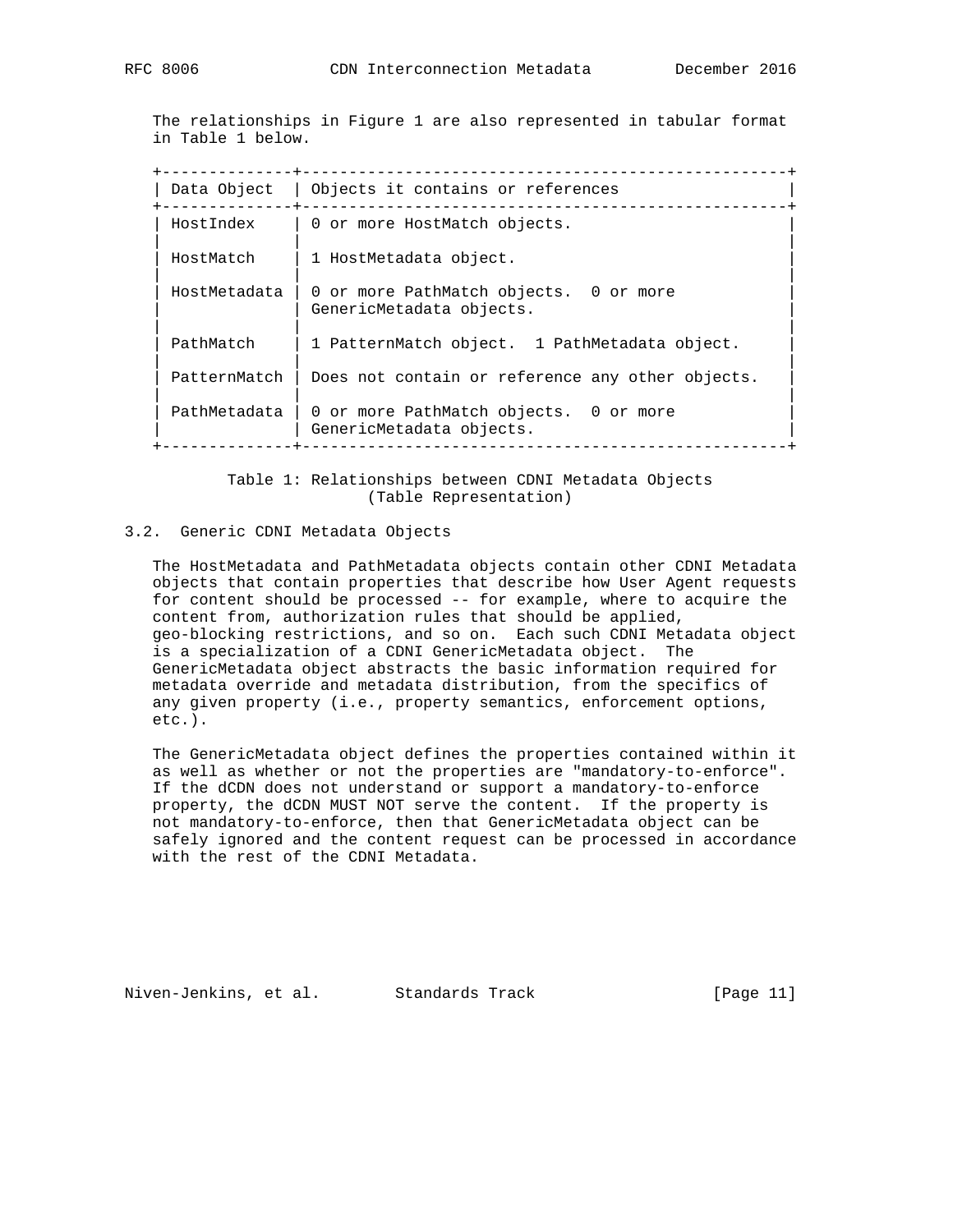Although a CDN MUST NOT serve content to a User Agent if a mandatory-to-enforce property cannot be enforced, it could still be safe to redistribute that metadata (the "safe-to-redistribute" property) to another CDN without modification. For example, in the cascaded CDN case, a transit CDN (tCDN) could convey mandatory-to-enforce metadata to a dCDN. For metadata that does not require customization or translation (i.e., metadata that is safe-to-redistribute), the data representation received off the wire MAY be stored and redistributed without being understood or supported by the tCDN. However, for metadata that requires translation, transparent redistribution of the uCDN metadata values might not be appropriate. Certain metadata can be safely, though perhaps not optimally, redistributed unmodified. For example, a source acquisition address might not be optimal if transparently redistributed, but it might still work.

 Redistribution safety MUST be specified for each GenericMetadata property. If a CDN does not understand or support a given GenericMetadata property that is not safe-to-redistribute, the CDN MUST set the "incomprehensible" flag to true for that GenericMetadata object before redistributing the metadata. The "incomprehensible" flag signals to a dCDN that the metadata was not properly transformed by the tCDN. A CDN MUST NOT attempt to use metadata that has been marked as "incomprehensible" by a uCDN.

 tCDNs MUST NOT change the value of mandatory-to-enforce or safe-to-redistribute when propagating metadata to a dCDN. Although a tCDN can set the value of "incomprehensible" to true, a tCDN MUST NOT change the value of "incomprehensible" from true to false.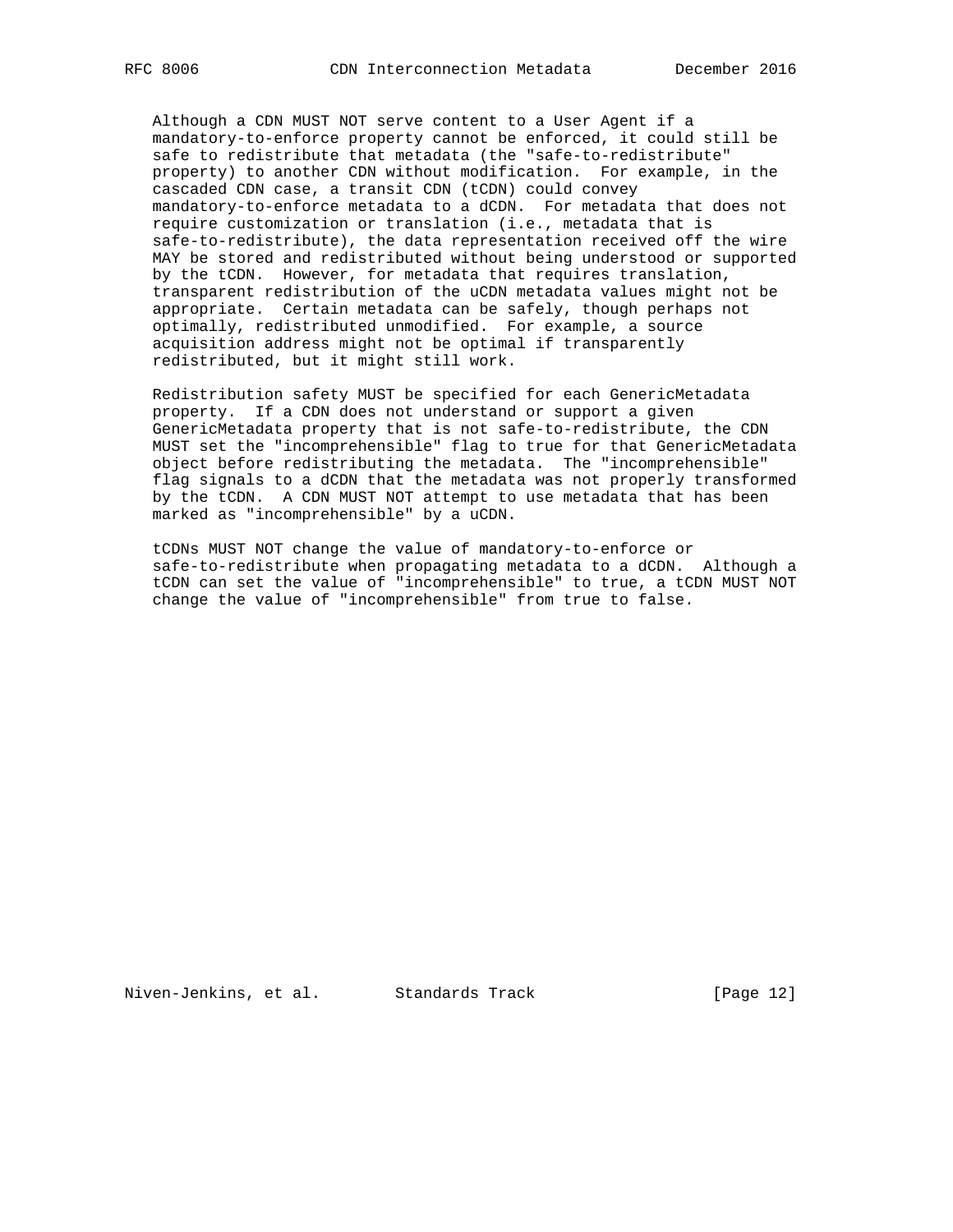Table 2 describes the action to be taken by a tCDN for the different combinations of mandatory-to-enforce ("MtE") and safe-to-redistribute ("StR") properties when the tCDN either does or does not understand the metadata in question:

| MtE   | StR   | Metadata<br>Understood<br>by tCDN | Action                                                                                                                                                                                 |
|-------|-------|-----------------------------------|----------------------------------------------------------------------------------------------------------------------------------------------------------------------------------------|
| False | True  | True                              | Can serve and redistribute.                                                                                                                                                            |
| False | True  | False                             | Can serve and redistribute.                                                                                                                                                            |
| False | False | False                             | Can serve. MUST set<br>"incomprehensible" to true when<br>redistributing.                                                                                                              |
| False | False | True                              | Can serve. Can redistribute after<br>transforming the metadata (if the<br>CDN knows how to do so safely);<br>otherwise, MUST set<br>"incomprehensible" to true when<br>redistributing. |
| True  | True  | True                              | Can serve and redistribute.                                                                                                                                                            |
| True  | True  | False                             | MUST NOT serve but can redistribute.                                                                                                                                                   |
| True  | False | True                              | Can serve. Can redistribute after<br>transforming the metadata (if the<br>CDN knows how to do so safely);<br>otherwise, MUST set<br>"incomprehensible" to true when<br>redistributing. |
| True  | False | False                             | MUST NOT serve. MUST set<br>"incomprehensible" to true when<br>redistributing.<br>_____________________                                                                                |

 Table 2: Action to Be Taken by a tCDN for the Different Combinations of MtE and StR Properties

Niven-Jenkins, et al. Standards Track [Page 13]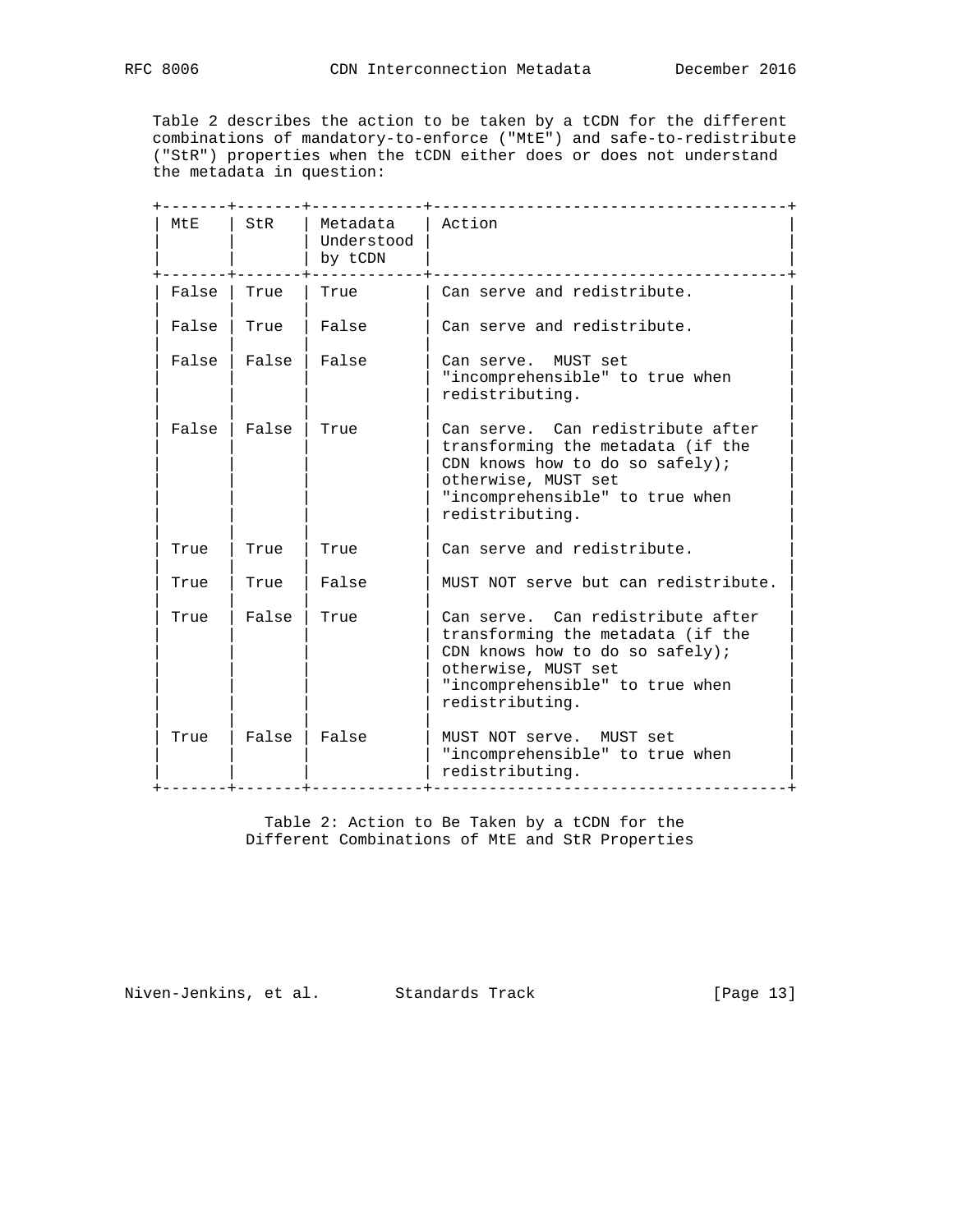Table 3 describes the action to be taken by a dCDN for the different combinations of mandatory-to-enforce and "incomprehensible" (Incomp) properties, when the dCDN either does or does not understand the metadata in question:

| MtE   | Incomp | Metadata<br>Understood<br>by dCDN | Action                                                                                  |
|-------|--------|-----------------------------------|-----------------------------------------------------------------------------------------|
| False | False  | True                              | Can serve.                                                                              |
| False | True   | True                              | Can serve but MUST NOT<br>interpret/apply any metadata<br>marked as "incomprehensible". |
| False | False  | False                             | Can serve.                                                                              |
| False | True   | False                             | Can serve but MUST NOT<br>interpret/apply any metadata<br>marked as "incomprehensible". |
| True  | False  | True                              | Can serve.                                                                              |
| True  | True   | True                              | MUST NOT serve.                                                                         |
| True  | False  | False                             | MUST NOT serve.                                                                         |
| True  | True   | False                             | MUST NOT serve.                                                                         |

 Table 3: Action to Be Taken by a dCDN for the Different Combinations of MtE and Incomp Properties

# 3.3. Metadata Inheritance and Override

 In the metadata object model, a HostMetadata object can contain multiple PathMetadata objects (via PathMatch objects). Each PathMetadata object can in turn contain other PathMetadata objects. HostMetadata and PathMetadata objects form an inheritance tree where each node in the tree inherits or overrides the property values set by its parent.

 GenericMetadata objects of a given type override all GenericMetadata objects of the same type previously defined by any parent object in the tree. GenericMetadata objects of a given type previously defined by a parent object in the tree are inherited when no object of the same type is defined by the child object. For example, if

Niven-Jenkins, et al. Standards Track [Page 14]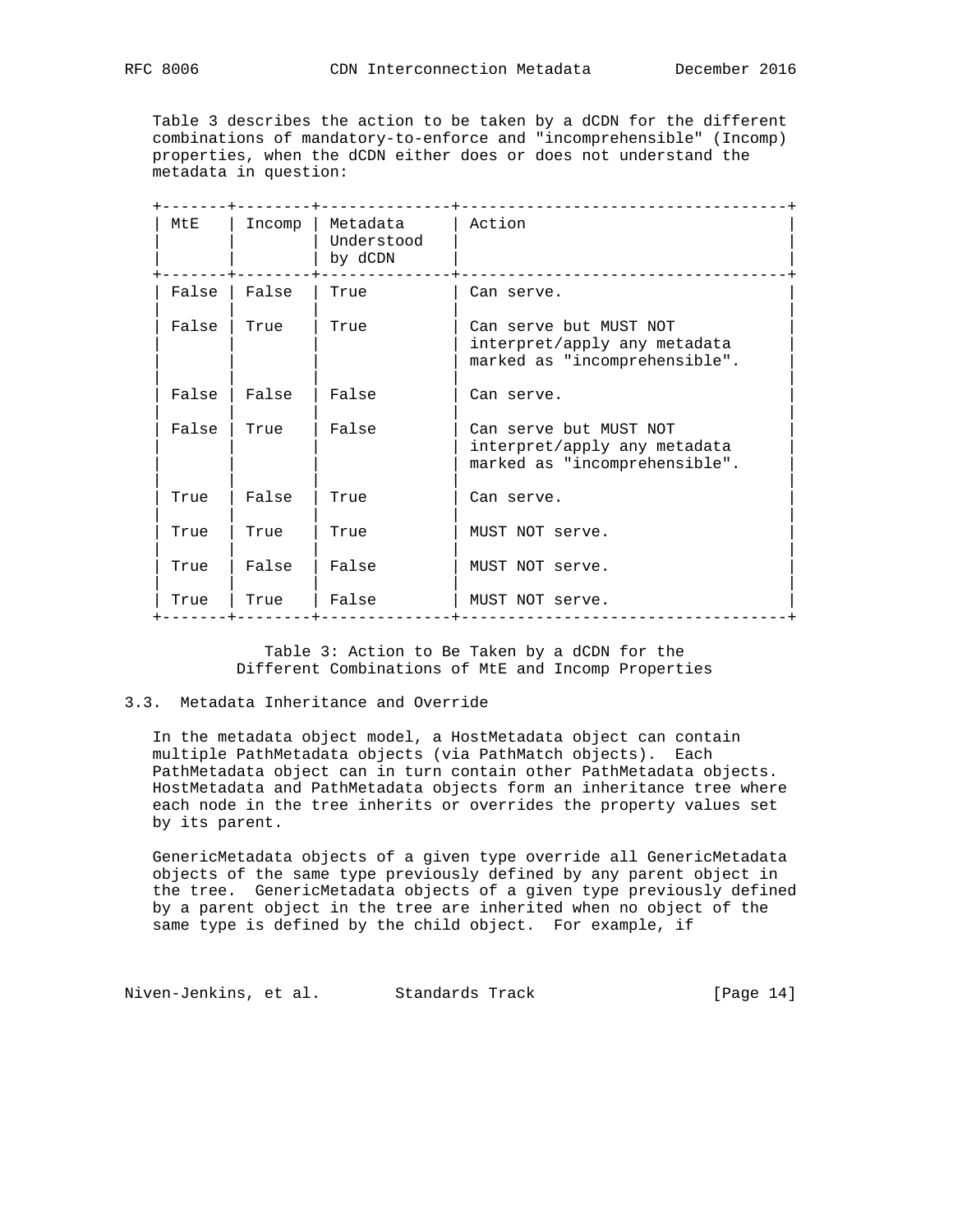HostMetadata for the host "example.com" contains GenericMetadata objects of types LocationACL and TimeWindowACL (where "ACL" means "Access Control List") while a PathMetadata object that applies to "example.com/movies/\*" defines an alternate GenericMetadata object of type TimeWindowACL, then:

- o The TimeWindowACL defined in the PathMetadata would override the TimeWindowACL defined in the HostMetadata for all User Agent requests for content under "example.com/movies/", and
- o The LocationACL defined in the HostMetadata would be inherited for all User Agent requests for content under "example.com/movies/".

 A single HostMetadata or PathMetadata object MUST NOT contain multiple GenericMetadata objects of the same type. If an array of GenericMetadata contains objects of duplicate types, the receiver MUST ignore all but the first object of each type.

4. CDNI Metadata Objects

 Section 4.1 provides the definitions of each metadata object type introduced in Section 3. These metadata objects are described as structural metadata objects, as they provide the structure for host and URI path-based inheritance and identify which GenericMetadata objects apply to a given User Agent content request.

 Section 4.2 provides the definitions for a base set of core metadata objects that can be contained within a GenericMetadata object. These metadata objects govern how User Agent requests for content are handled. GenericMetadata objects can contain other GenericMetadata objects as properties; these can be referred to as sub-objects. As with all CDNI Metadata objects, the value of the GenericMetadata sub-objects can be either a complete serialized representation of the sub-object or a Link object that contains a URI that can be dereferenced to retrieve the complete serialized representation of the property sub-object.

 Section 6.5 discusses the ability to extend the base set of GenericMetadata objects specified in this document with additional standards-based or vendor-specific GenericMetadata objects that might be defined in the future in separate documents.

 dCDNs and tCDNs MUST support the parsing of all CDNI Metadata objects specified in this document. A dCDN does not have to implement the underlying functionality represented by non-structural GenericMetadata objects (though that might restrict the content that a given dCDN will be able to serve). uCDNs as generators of CDNI Metadata only need to support generating the CDNI Metadata that they

Niven-Jenkins, et al. Standards Track [Page 15]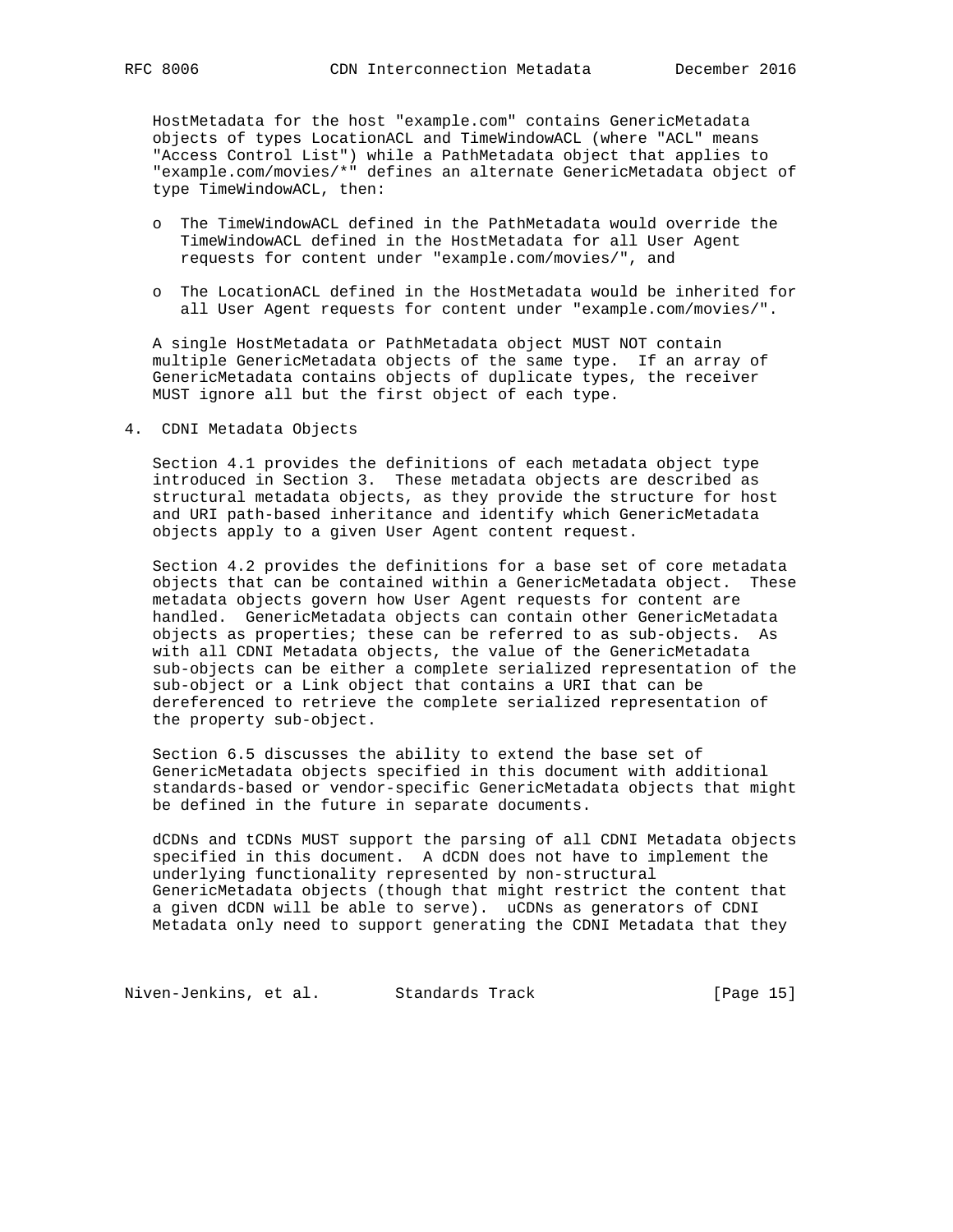need in order to express the policies required by the content they are describing. See Section 6.4 for more details on the specific encoding rules for CDNI Metadata objects.

 Note: In the following sections, the term "mandatory-to-specify" is used to convey which properties MUST be included for a given structural or GenericMetadata object. When mandatory-to-specify is specified as "Yes" for an individual property, it means that if the object containing that property is included in a metadata response, then the mandatory-to-specify property MUST also be included (directly or by reference) in the response. For example, a HostMatch property object without a host to match against does not make sense; therefore, the "host" property is mandatory-to-specify inside a HostMatch object.

4.1. Definitions of the CDNI Structural Metadata Objects

 The subsections below describe the structural objects introduced in Section 3.1.

4.1.1. HostIndex

 The HostIndex object is the entry point into the CDNI Metadata hierarchy. It contains an array of HostMatch objects. An incoming content request is checked against the hostname (or IP address) specified by each of the listed HostMatch objects to find the HostMatch object that applies to the request.

Property: hosts

Description: Array of HostMatch objects. Hosts (HostMatch objects) MUST be evaluated in the order they appear, and the first HostMatch object that matches the content request being processed MUST be used.

Type: Array of HostMatch objects

Mandatory-to-Specify: Yes.

Niven-Jenkins, et al. Standards Track [Page 16]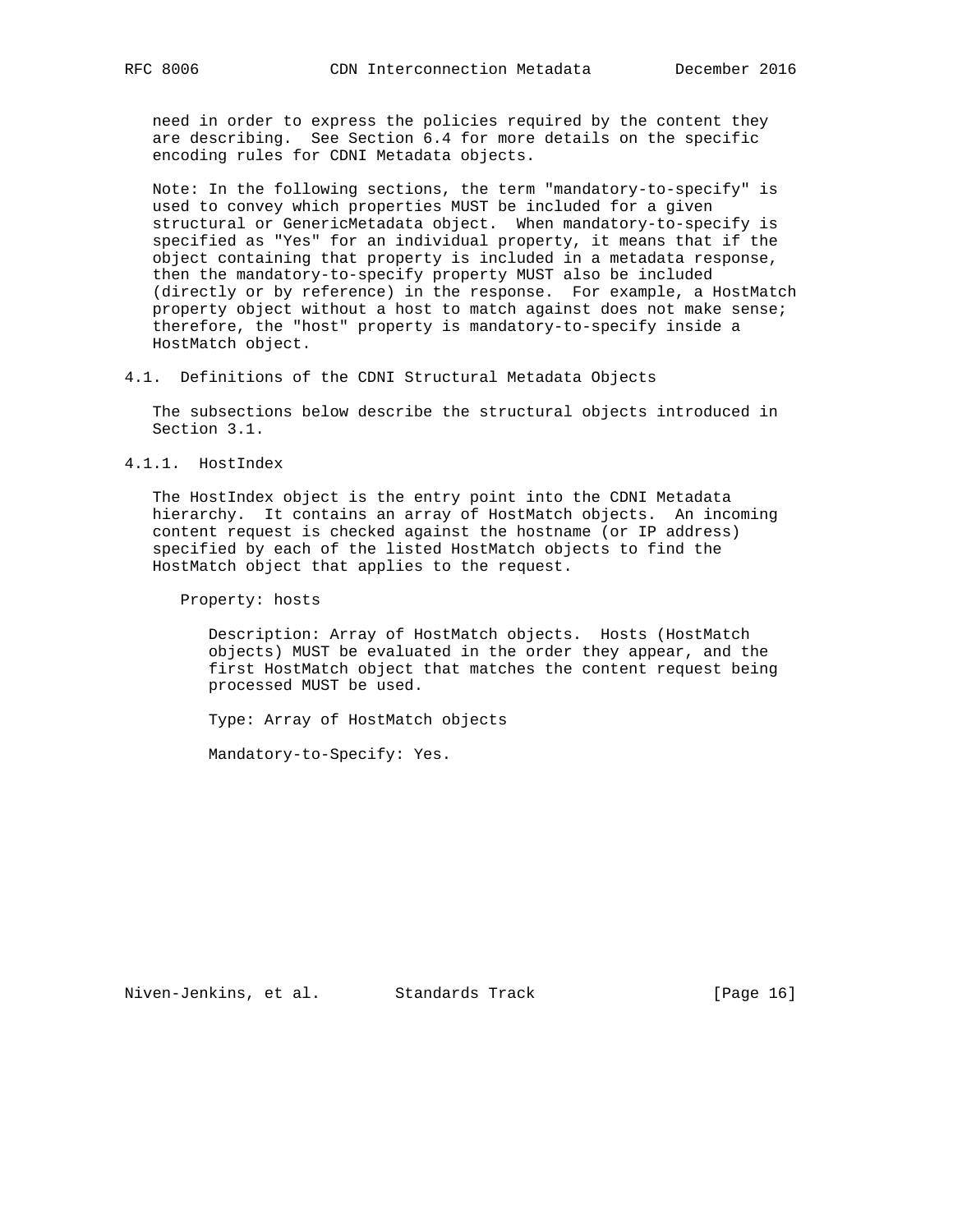Example HostIndex object containing two HostMatch objects, where the first HostMatch object is embedded and the second HostMatch object is referenced:

```
\{ \cdot \cdot \cdot \cdot \cdot \cdot \cdot \cdot \cdot \cdot \cdot \cdot \cdot \cdot \cdot \cdot \cdot \cdot \cdot \cdot \cdot \cdot \cdot \cdot \cdot \cdot \cdot \cdot \cdot \cdot \cdot \cdot \cdot \cdot \cdot \cdot 
              "hosts": [
                  {
                       <Properties of embedded HostMatch object>
                   },
                   {
                        "type": "MI.HostMatch",
                        "href": "https://metadata.ucdn.example/hostmatch1234"
                  }
             ]
        }
```
#### 4.1.2. HostMatch

 The HostMatch object contains a hostname or IP address to match against content requests. The HostMatch object also contains a HostMetadata object to apply if a match is found.

Property: host

 Description: Hostname or IP address and optional port to match against the requested host, i.e., the host and port as described in [RFC3986]. In order for a hostname or IP address in a content request to match the hostname or IP address in the "host" property, the value from the content request when converted to lowercase MUST be identical to the value of the "host" property when converted to lowercase. All implementations MUST support IPv4 addresses encoded as specified by the "IPv4address" rule in Section 3.2.2 of [RFC3986]. IPv6 addresses MUST be encoded in one of the IPv6 address formats specified in [RFC5952], although receivers MUST support all IPv6 address formats specified in [RFC4291]. Hostnames MUST conform to the Domain Name System (DNS) syntax defined in [RFC1034] and [RFC1123]. Internationalized Domain Names (IDNs) must first be transformed to the A-label form [RFC5890] as per [RFC5891].

Type: Endpoint

Mandatory-to-Specify: Yes.

Niven-Jenkins, et al. Standards Track [Page 17]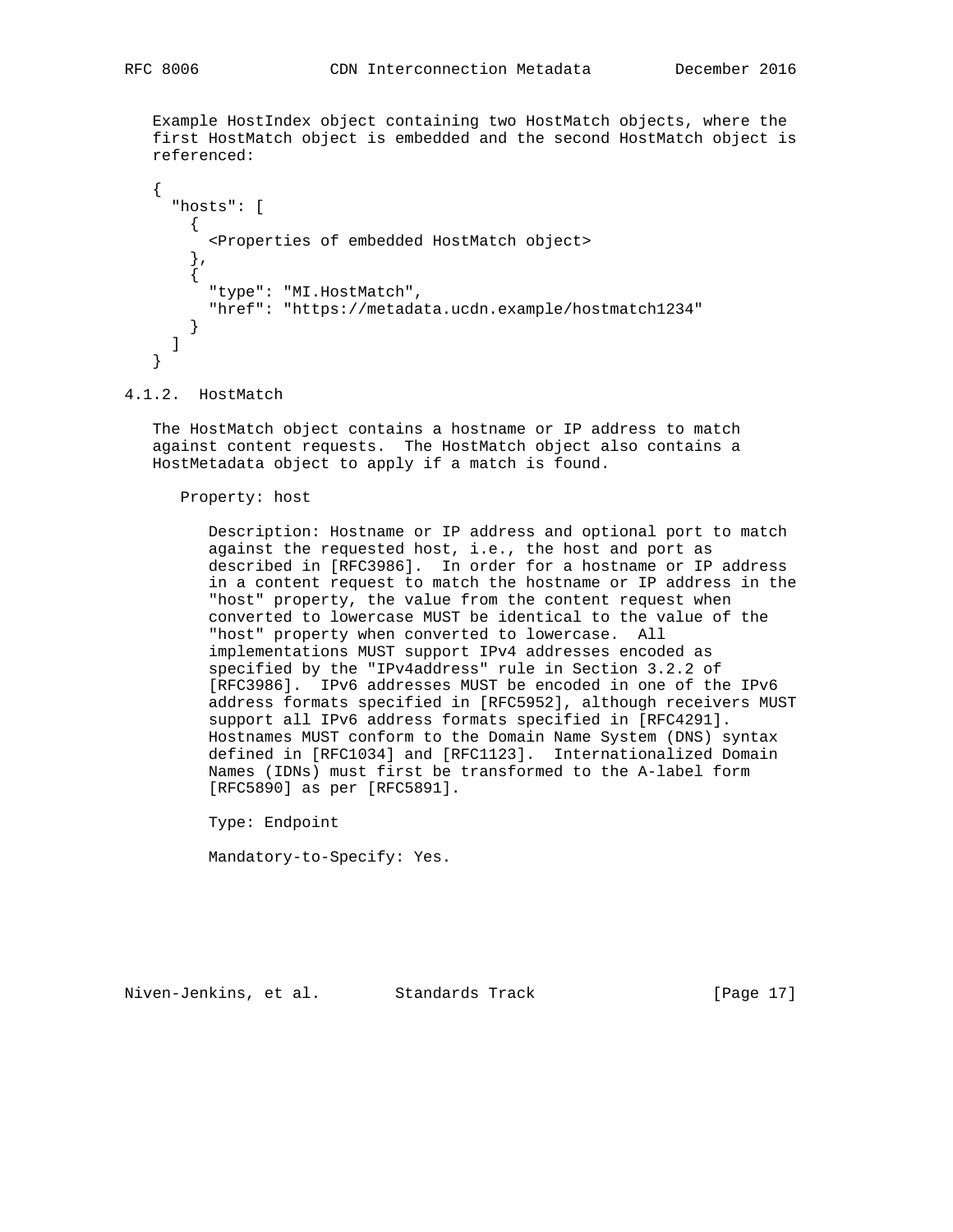```
 Property: host-metadata
             Description: CDNI Metadata to apply when delivering content
             that matches this host.
             Type: HostMetadata
             Mandatory-to-Specify: Yes.
     Example HostMatch object with an embedded HostMetadata object:
     {
        "host": "video.example.com",
        "host-metadata": {
          <Properties of embedded HostMetadata object>
        }
     }
     Example HostMatch object referencing (via a Link object; see
     Section 4.3.1) a HostMetadata object:
\{ \cdot \cdot \cdot \cdot \cdot \cdot \cdot \cdot \cdot \cdot \cdot \cdot \cdot \cdot \cdot \cdot \cdot \cdot \cdot \cdot \cdot \cdot \cdot \cdot \cdot \cdot \cdot \cdot \cdot \cdot \cdot \cdot \cdot \cdot \cdot \cdot 
        "host": "video.example.com",
        "host-metadata": {
          "type": "MI.HostMetadata",
           "href": "https://metadata.ucdn.example/host1234"
        }
     }
4.1.3. HostMetadata
```
 A HostMetadata object contains the CDNI Metadata properties for content served for a particular host (defined in the HostMatch object) and possibly child PathMatch objects.

 Property: metadata Description: Array of host-related metadata. Type: Array of GenericMetadata objects Mandatory-to-Specify: Yes.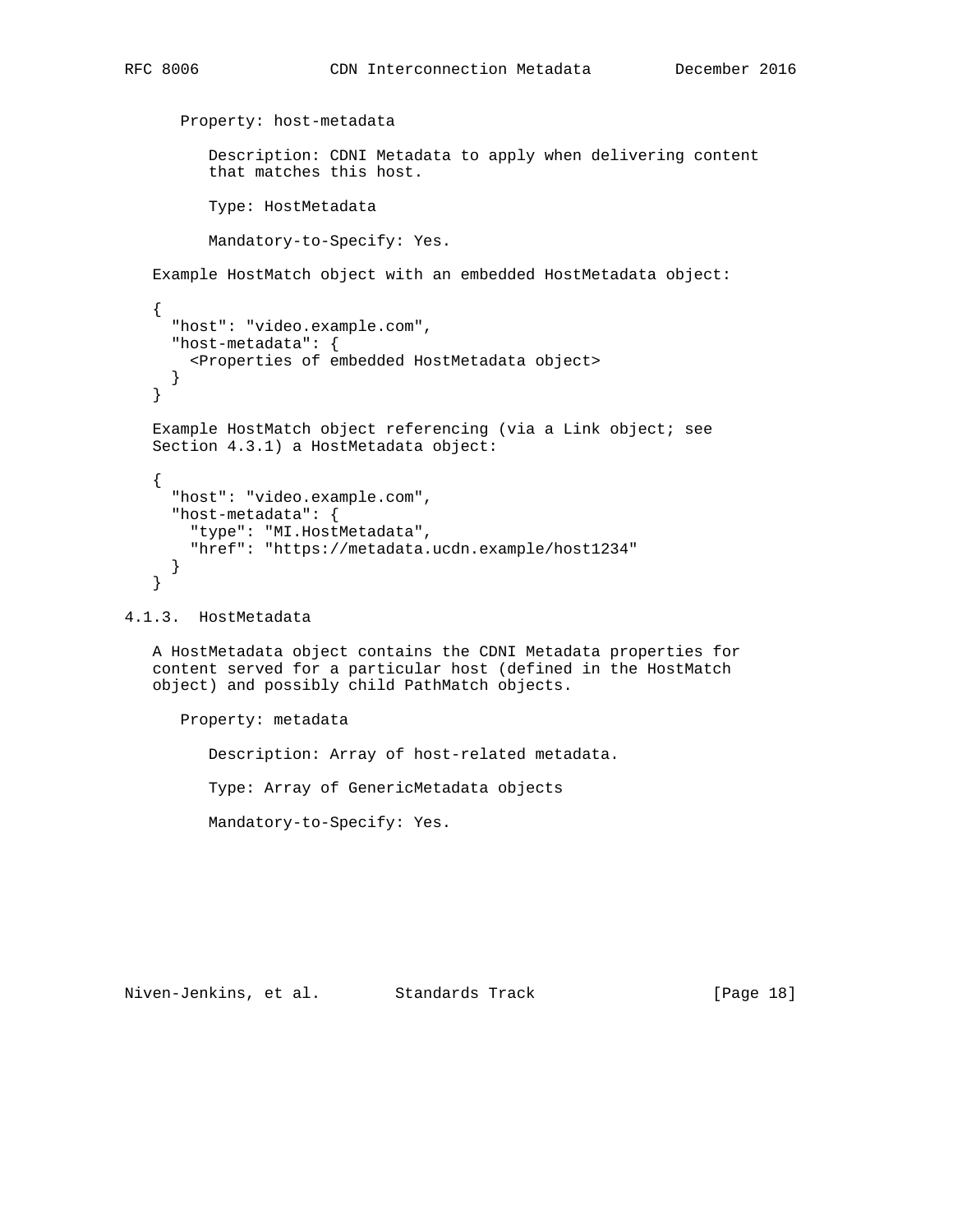```
 Property: paths
            Description: Path-specific rules. Path patterns (PathMatch
            objects) MUST be evaluated in the order they appear, and the
            first (and only the first) PathMatch object that matches the
            content request being processed MUST be used.
            Type: Array of PathMatch objects
            Mandatory-to-Specify: No. Default is that there are no
            more-specific paths to evaluate (i.e., an empty list).
    Example HostMetadata object containing a number of embedded
    GenericMetadata objects that will describe the default metadata for
    the host and an embedded PathMatch object that contains a path for
    which metadata exists that overrides the default metadata for the
    host:
\{ \cdot \cdot \cdot \cdot \cdot \cdot \cdot \cdot \cdot \cdot \cdot \cdot \cdot \cdot \cdot \cdot \cdot \cdot \cdot \cdot \cdot \cdot \cdot \cdot \cdot \cdot \cdot \cdot \cdot \cdot \cdot \cdot \cdot \cdot \cdot \cdot 
       "metadata": [
         {
            <Properties of first embedded GenericMetadata object>
 },
\{ <Properties of second embedded GenericMetadata object>
         },
      ...
         {
            <Properties of Nth embedded GenericMetadata object>
         }
      \left| \cdot \right| "paths": [
       \left\{ \right. <Properties of embedded PathMatch object>
         }
       ]
```
#### 4.1.4. PathMatch

}

 A PathMatch object contains a PatternMatch object with a path to match against a resource's URI path, as well as how to handle URI query parameters. The PathMatch object also contains a PathMetadata object with GenericMetadata to apply if the resource's URI matches the pattern within the PatternMatch object.

Niven-Jenkins, et al. Standards Track [Page 19]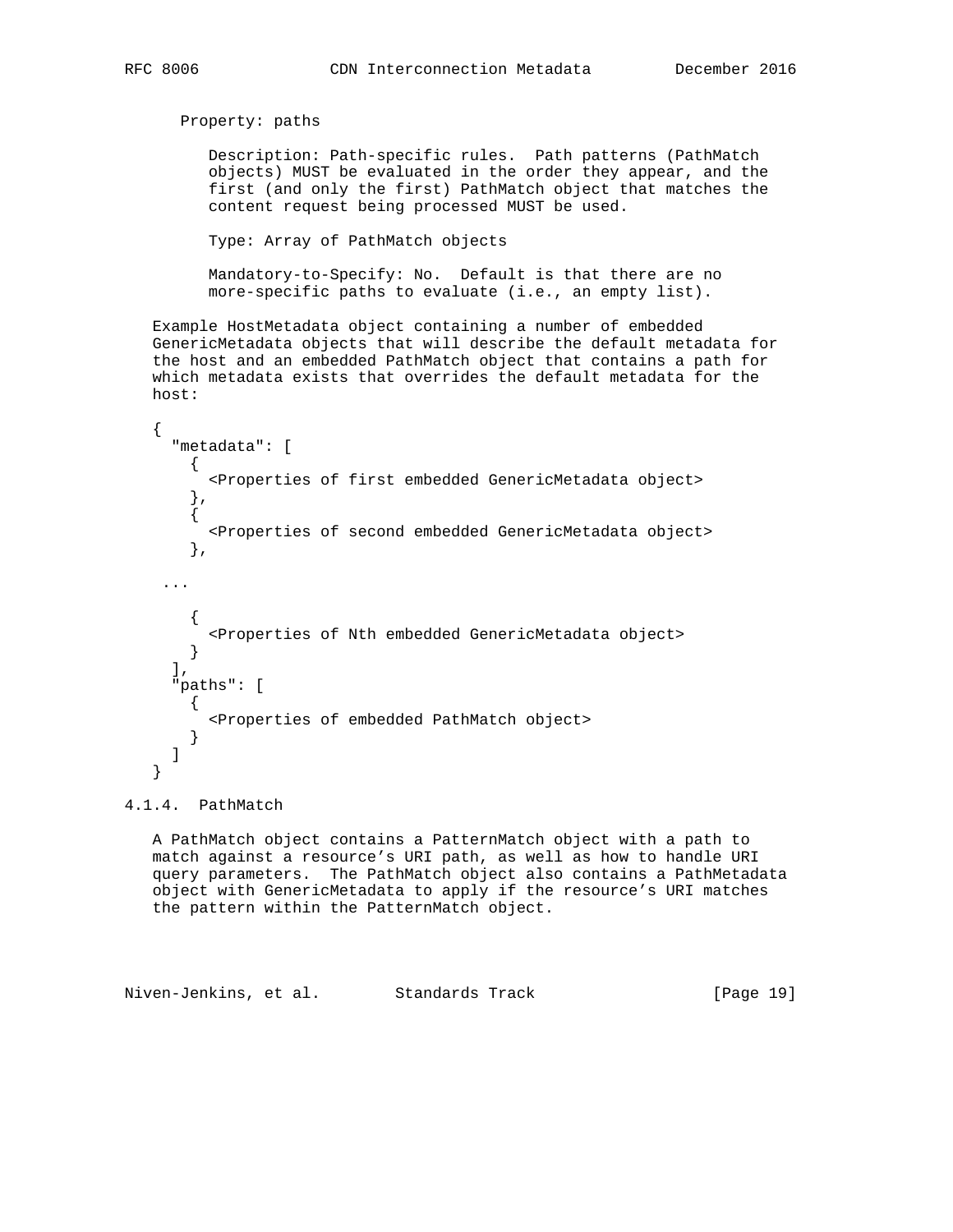```
 Property: path-pattern
       Description: Pattern to match against the requested
       resource's URI.
       Type: PatternMatch
       Mandatory-to-Specify: Yes.
    Property: path-metadata
       Description: CDNI Metadata to apply when delivering content
       that matches the associated PatternMatch.
       Type: PathMetadata
       Mandatory-to-Specify: Yes.
 Example PathMatch object referencing the PathMetadata object to use
 for URIs that match the case-sensitive URI path pattern "/movies/*"
 (contained within an embedded PatternMatch object):
\mathcal{L} "path-pattern": {
     "pattern": "/movies/*",
```
Property: pattern

"path-metadata": {

"case-sensitive": true

describe the pattern expression.

"type": "MI.PathMetadata",

},

 } }

4.1.5. PatternMatch

 Description: A pattern for matching against the URI path, i.e., against the path-absolute [RFC3986]. The pattern can contain the wildcards "\*" and "?", where "\*" matches any sequence of pchar [RFC3986] or "/" characters (including the empty string) and "?" matches exactly one pchar character. The three literals "\$", "\*", and "?" MUST be escaped as "\$\$", "\$\*", and "\$?" (where "\$" is the designated escape character). All other characters are treated as literals.

"href": "https://metadata.ucdn.example/host1234/pathDCE"

A PatternMatch object contains the pattern string and flags that

Niven-Jenkins, et al. Standards Track [Page 20]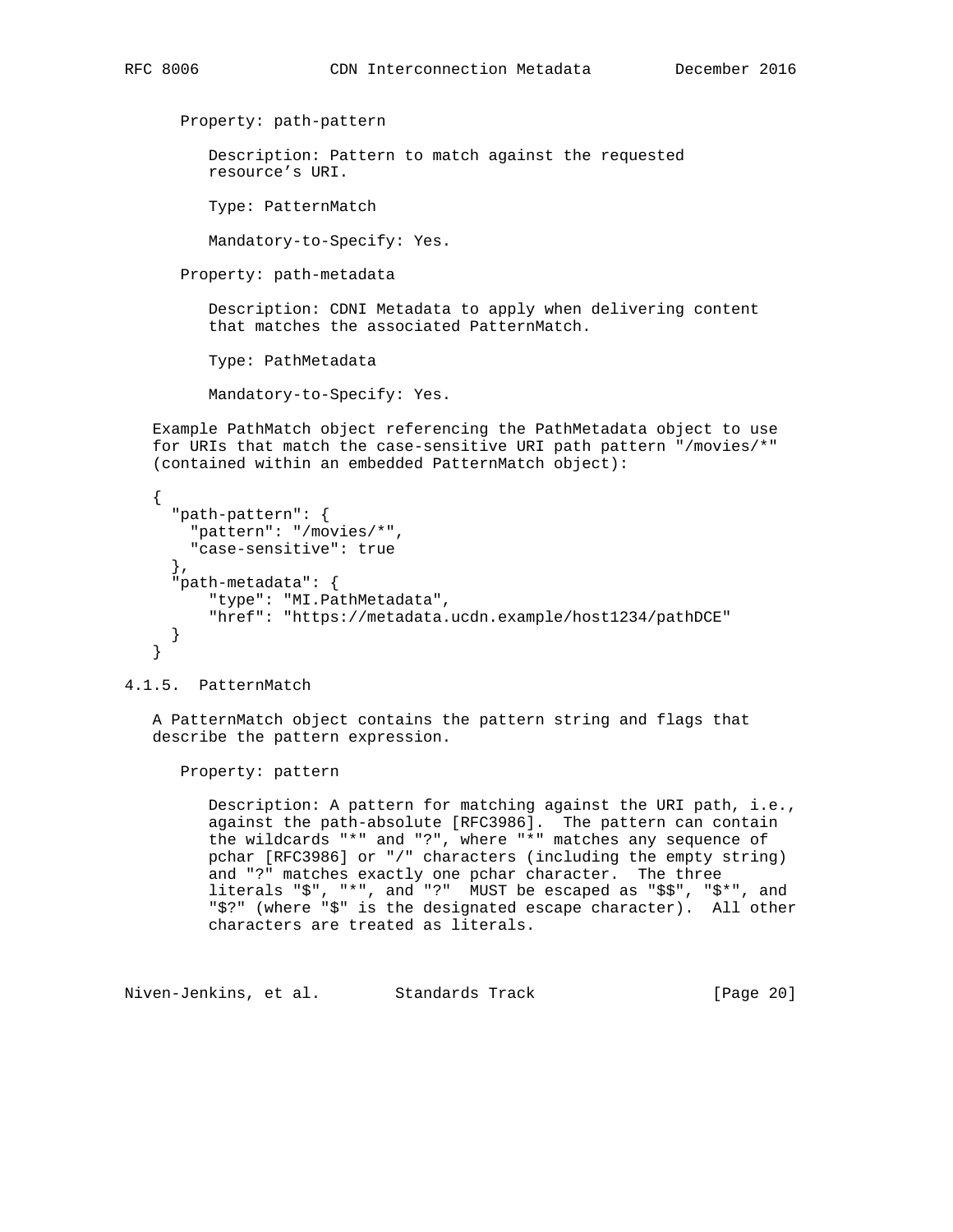```
 Type: String
    Mandatory-to-Specify: Yes.
 Property: case-sensitive
```
 Description: Flag indicating whether or not case-sensitive matching should be used. Note: Case insensitivity applies to ALPHA characters in the URI path prior to percent-decoding [RFC3986].

Type: Boolean

 Mandatory-to-Specify: No. Default is case-insensitive match (i.e., a value of False).

 Example PatternMatch object that matches the case-sensitive URI path pattern "/movies/\*":

```
 {
   "pattern": "/movies/*",
   "case-sensitive": true
 }
```
4.1.6. PathMetadata

 A PathMetadata object contains the CDNI Metadata properties for content requests that match against the associated URI path (defined in a PathMatch object).

 Note that if DNS-based redirection is employed, then a dCDN will be unable to evaluate any metadata at the PathMetadata level or below because only the hostname of the content request is available at Request Routing time. dCDNs SHOULD still process all PathMetadata for the host before responding to the redirection request to detect if any unsupported metadata is specified. If any metadata not supported by the dCDN is marked as mandatory-to-enforce, the dCDN SHOULD NOT accept the content redirection request, in order to avoid receiving content requests that it will not be able to satisfy/serve.

Property: metadata

Description: Array of path-related metadata.

Type: Array of GenericMetadata objects

Mandatory-to-Specify: Yes.

Niven-Jenkins, et al. Standards Track [Page 21]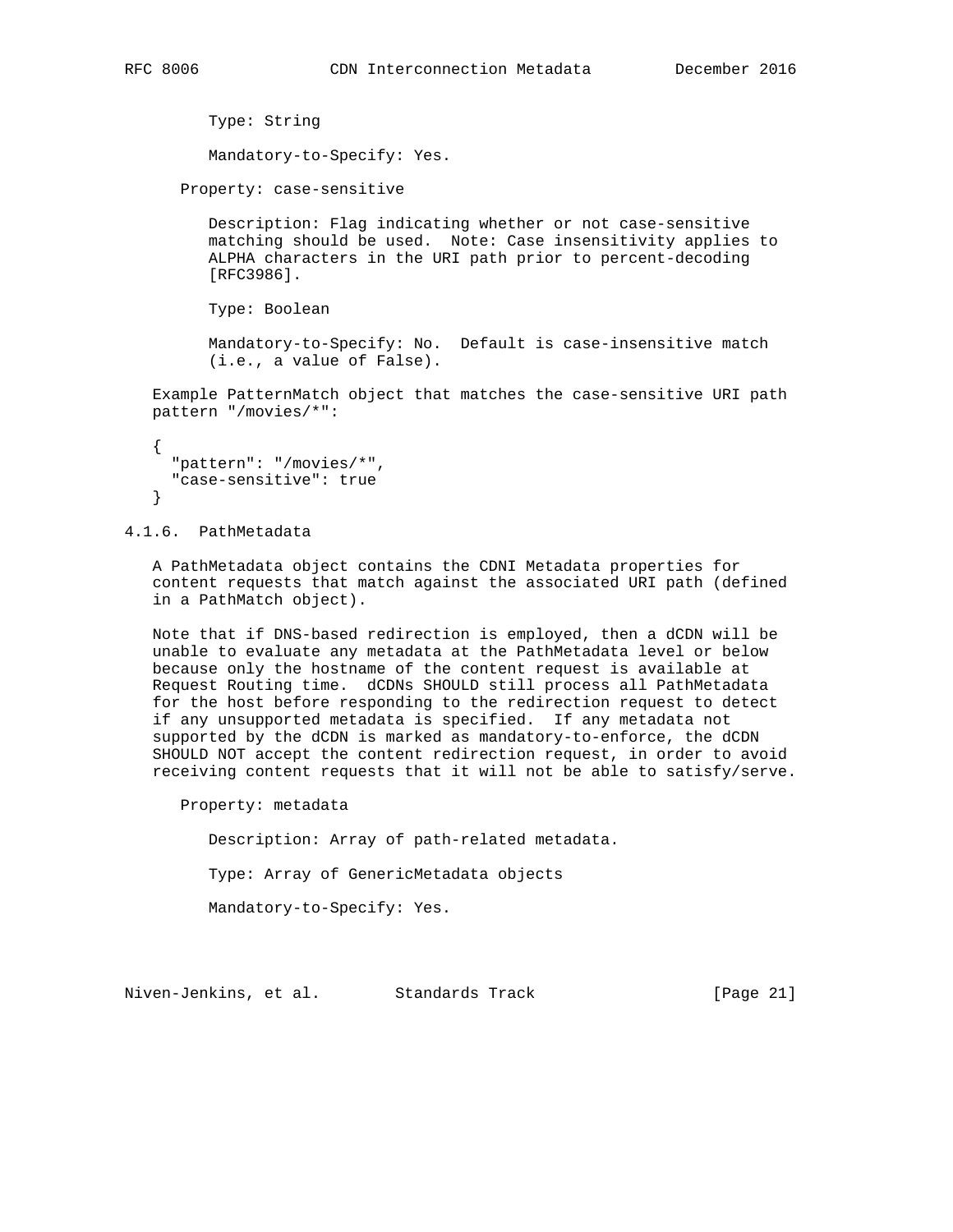```
 Property: paths
          Description: Path-specific rules. Path patterns (PathMatch
          objects) MUST be evaluated in the order they appear, and the
          first (and only the first) PathMatch object that matches the
          content request being processed MUST be used.
          Type: Array of PathMatch objects
          Mandatory-to-Specify: No. Default is that there are no
          more-specific paths to evaluate (i.e., an empty list).
   Example PathMetadata object containing a number of embedded
   GenericMetadata objects that describe the metadata to apply for the
   URI path defined in the parent PathMatch object, as well as a
   more-specific PathMatch object.
   {
      "metadata": [
       \left\{ \right. <Properties of first embedded GenericMetadata object>
        },
\{ <Properties of second embedded GenericMetadata object>
        },
     ...
        {
          <Properties of Nth embedded GenericMetadata object>
       }
     \,], \, "paths": [
       {
          <Properties of embedded PathMatch object>
       }
      ]
   }
```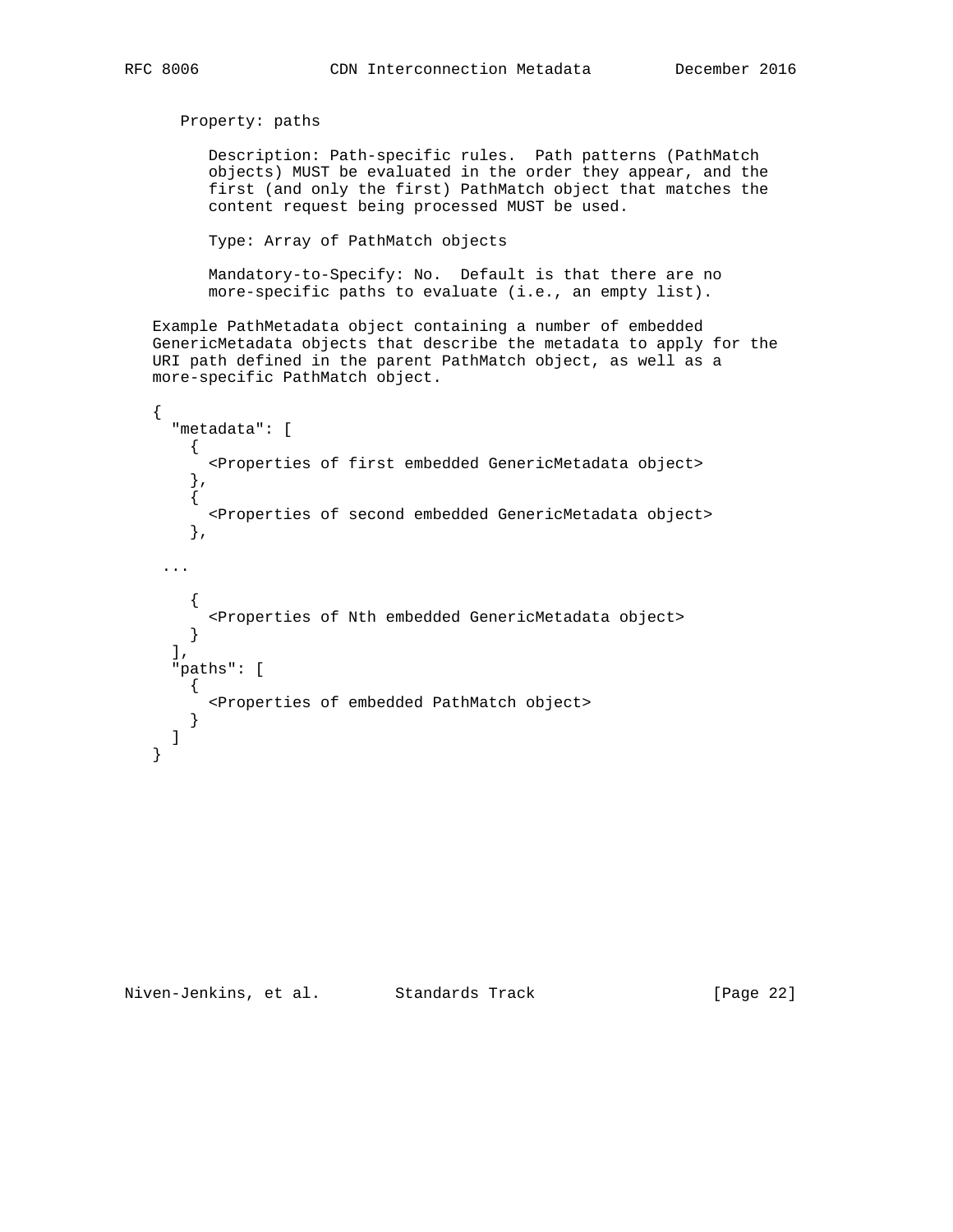# 4.1.7. GenericMetadata

 A GenericMetadata object is a wrapper for managing individual CDNI Metadata properties in an opaque manner.

Property: generic-metadata-type

Description: Case-insensitive CDNI Metadata object type.

 Type: String containing the CDNI Payload Type [RFC7736] of the object contained in the generic-metadata-value property (see Table 4).

Mandatory-to-Specify: Yes.

Property: generic-metadata-value

Description: CDNI Metadata object.

 Type: Format/Type is defined by the value of the generic-metadata-type property above. Note: generic-metadata-values MUST NOT name any properties "href" (see Section 4.3.1).

Mandatory-to-Specify: Yes.

Property: mandatory-to-enforce

 Description: Flag identifying whether or not the enforcement of the property metadata is required.

Type: Boolean

 Mandatory-to-Specify: No. Default is to treat metadata as mandatory-to-enforce (i.e., a value of True).

Property: safe-to-redistribute

 Description: Flag identifying whether or not the property metadata can be safely redistributed without modification.

Type: Boolean

 Mandatory-to-Specify: No. Default is to allow transparent redistribution (i.e., a value of True).

Niven-Jenkins, et al. Standards Track [Page 23]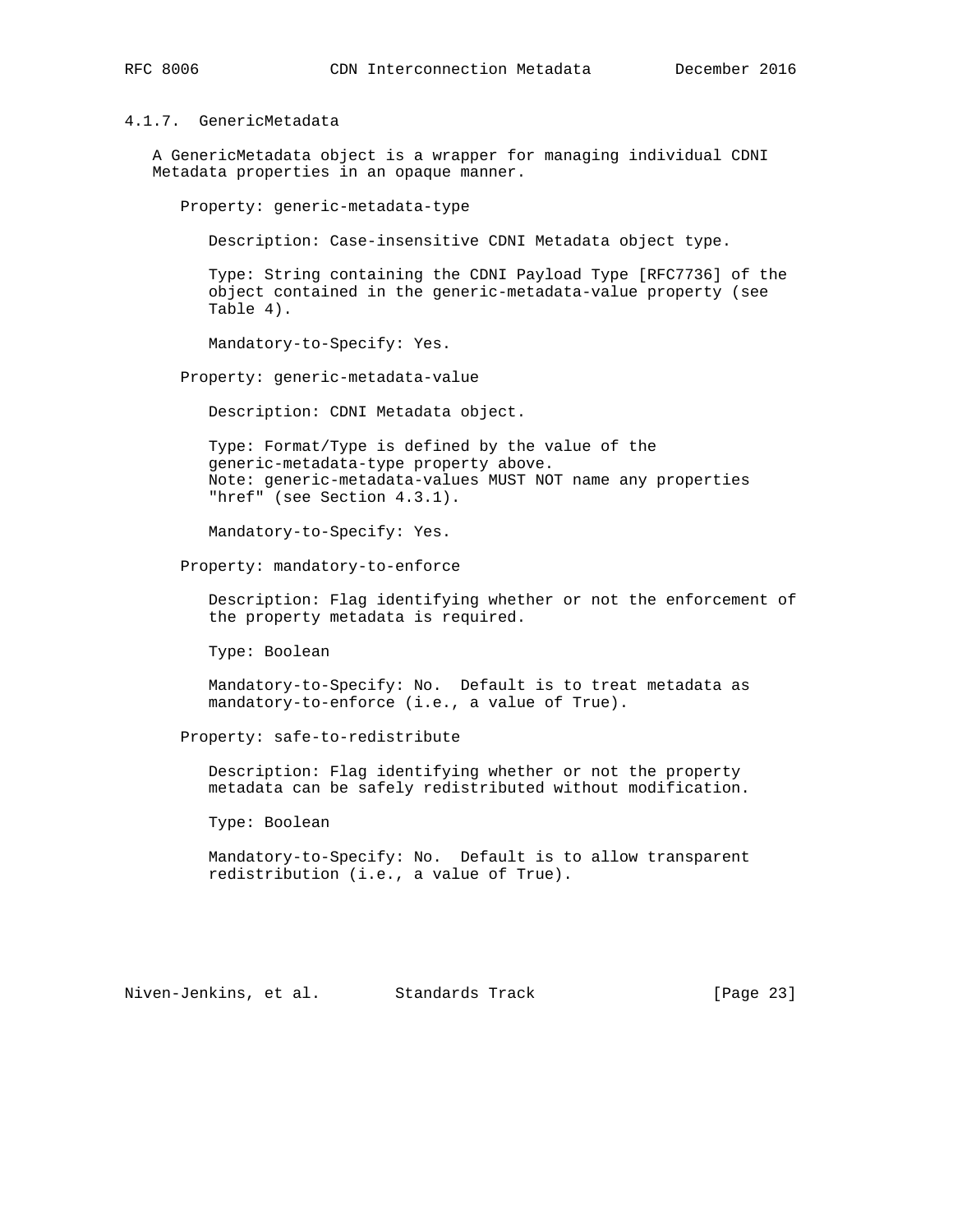```
 Property: incomprehensible
```
 Description: Flag identifying whether or not any CDN in the chain of delegation has failed to understand and/or failed to properly transform this metadata object. Note: This flag only applies to metadata objects whose safe-to-redistribute property has a value of False.

Type: Boolean

 Mandatory-to-Specify: No. Default is comprehensible (i.e., a value of False).

 Example GenericMetadata object containing a metadata object that applies to the applicable URI path and/or host (within a parent PathMetadata and/or HostMetadata object, respectively):

```
 {
    "mandatory-to-enforce": true,
    "safe-to-redistribute": true,
    "incomprehensible": false,
    "generic-metadata-type": <CDNI Payload Type of this metadata object>,
    "generic-metadata-value":
\left\{\begin{array}{ccc} \end{array}\right\} <Properties of this metadata object>
       }
 }
```
4.2. Definitions of the Initial Set of CDNI GenericMetadata Objects

 The objects defined below are intended to be used in the GenericMetadata object's generic-metadata-value field as defined in Section 4.1.7, and their generic-metadata-type property MUST be set to the appropriate CDNI Payload Type as defined in Table 4.

#### 4.2.1. SourceMetadata

 Source metadata provides the dCDN with information about content acquisition, i.e., how to contact a uCDN Surrogate or an origin server to obtain the content to be served. The sources are not necessarily the actual origin servers operated by the Content Service Provider (CSP) but might be a set of Surrogates in the uCDN.

Property: sources

 Description: Sources from which the dCDN can acquire content, listed in order of preference.

Niven-Jenkins, et al. Standards Track [Page 24]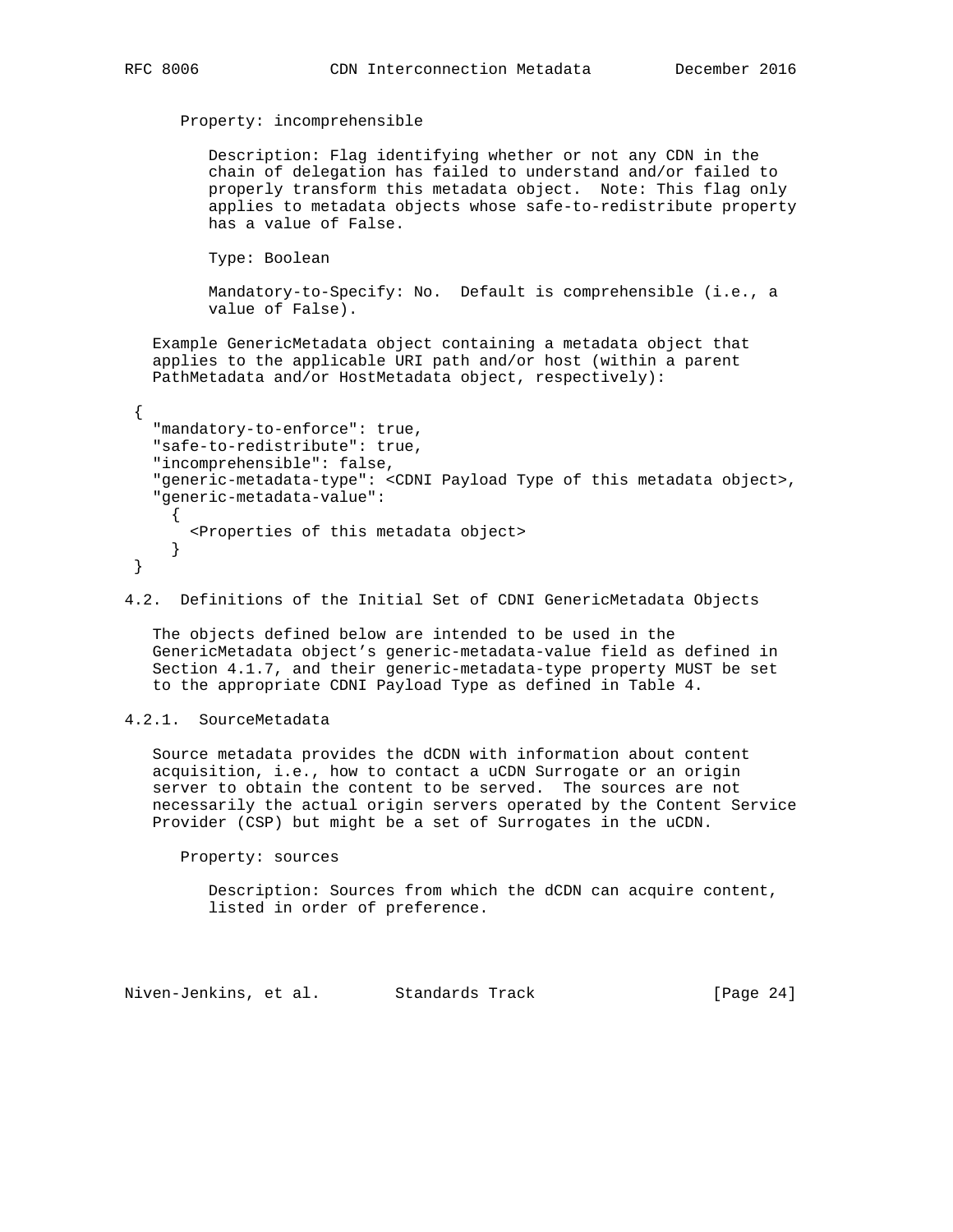Type: Array of Source objects (see Section 4.2.1.1)

 Mandatory-to-Specify: No. Default is to use static configuration, out-of-band from the CDNI Metadata interface.

 Example SourceMetadata object (which contains two Source objects) that describes which servers the dCDN should use for acquiring content for the applicable URI path and/or host:

```
 {
     "generic-metadata-type": "MI.SourceMetadata",
     "generic-metadata-value":
       {
         "sources": [
\{ "endpoints": [
               "a.service123.ucdn.example",
               "b.service123.ucdn.example"
               ],
             "protocol": "http/1.1"
           },
\{ "endpoints": ["origin.service123.example"],
             "protocol": "http/1.1"
 }
         ]
       }
   }
```
# 4.2.1.1. Source

 A Source object describes the source to be used by the dCDN for content acquisition (e.g., a Surrogate within the uCDN or an alternate origin server), the protocol to be used, and any authentication method to be used when contacting that source.

 Endpoints within a Source object MUST be treated as equivalent/equal. A uCDN can specify an array of sources, ordered by preference, within a SourceMetadata object. Then, for each Source object ranked by preference, a uCDN can specify an array of endpoints that are equivalent (e.g., a pool of servers that are not behind a load balancer).

Property: acquisition-auth

 Description: Authentication method to use when requesting content from this source.

Niven-Jenkins, et al. Standards Track [Page 25]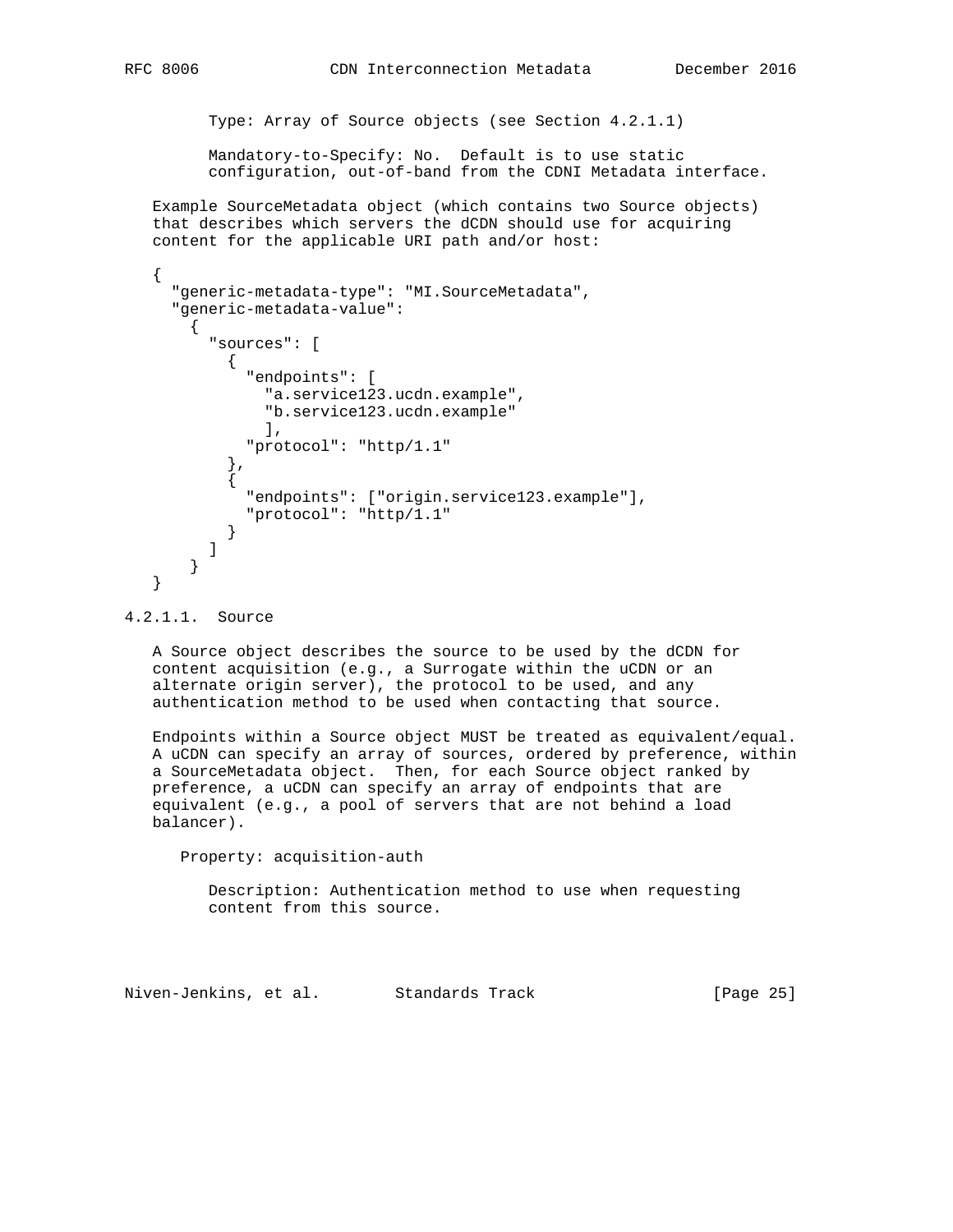```
 Type: Auth (see Section 4.2.7)
       Mandatory-to-Specify: No. Default is no authentication
       required.
    Property: endpoints
       Description: Origins from which the dCDN can acquire content.
       If multiple endpoints are specified, they are all equal, i.e.,
       the list is not ordered by preference.
       Type: Array of Endpoint objects (see Section 4.3.3)
       Mandatory-to-Specify: Yes.
    Property: protocol
       Description: Network retrieval protocol to use when requesting
       content from this source.
       Type: Protocol (see Section 4.3.2)
       Mandatory-to-Specify: Yes.
 Example Source object that describes a pair of endpoints (servers)
 the dCDN can use for acquiring content for the applicable host and/or
 URI path:
 {
   "endpoints": [
    "a.service123.ucdn.example",
     "b.service123.ucdn.example"
 \mathbf{1},
   "protocol": "http/1.1"
 }
```
4.2.2. LocationACL Metadata

 LocationACL metadata defines which locations a User Agent needs to be in, in order to be able to receive the associated content.

 A LocationACL that does not include a "locations" property results in an action of "allow all", meaning that delivery can be performed regardless of the User Agent's location; otherwise, a CDN MUST take the action from the first footprint to match against the User Agent's location. If two or more footprints overlap, the first footprint that matches against the User Agent's location determines the action

Niven-Jenkins, et al. Standards Track [Page 26]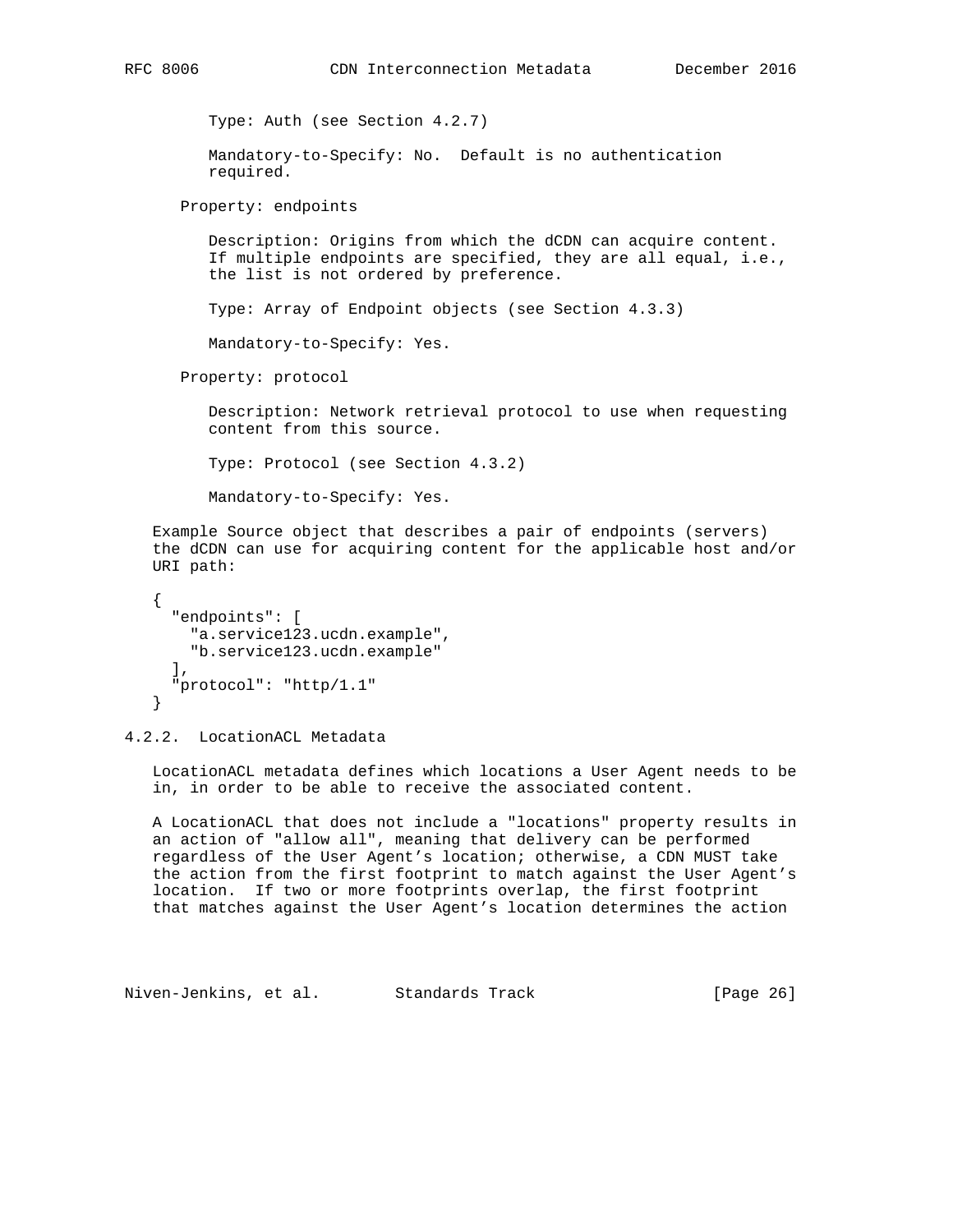a CDN MUST take. If the "locations" property is included but is empty or if none of the listed footprints match the User Agent's location, then the result is an action of "deny".

 Although the LocationACL, TimeWindowACL (see Section 4.2.3), and ProtocolACL (see Section 4.2.4) are independent GenericMetadata objects, they can provide conflicting information to a dCDN, e.g., a content request that is simultaneously allowed based on the LocationACL and denied based on the TimeWindowACL. The dCDN MUST use the logical AND of all ACLs (where "allow" is true and "deny" is false) to determine whether or not a request should be allowed.

Property: locations

 Description: ACL that allows or denies (blocks) delivery based on the User Agent's location.

Type: Array of LocationRule objects (see Section 4.2.2.1)

Mandatory-to-Specify: No. Default is to allow all locations.

 Example LocationACL object that allows the dCDN to deliver content to any location / IP address:

 { "generic-metadata-type": "MI.LocationACL", "generic-metadata-value": { } }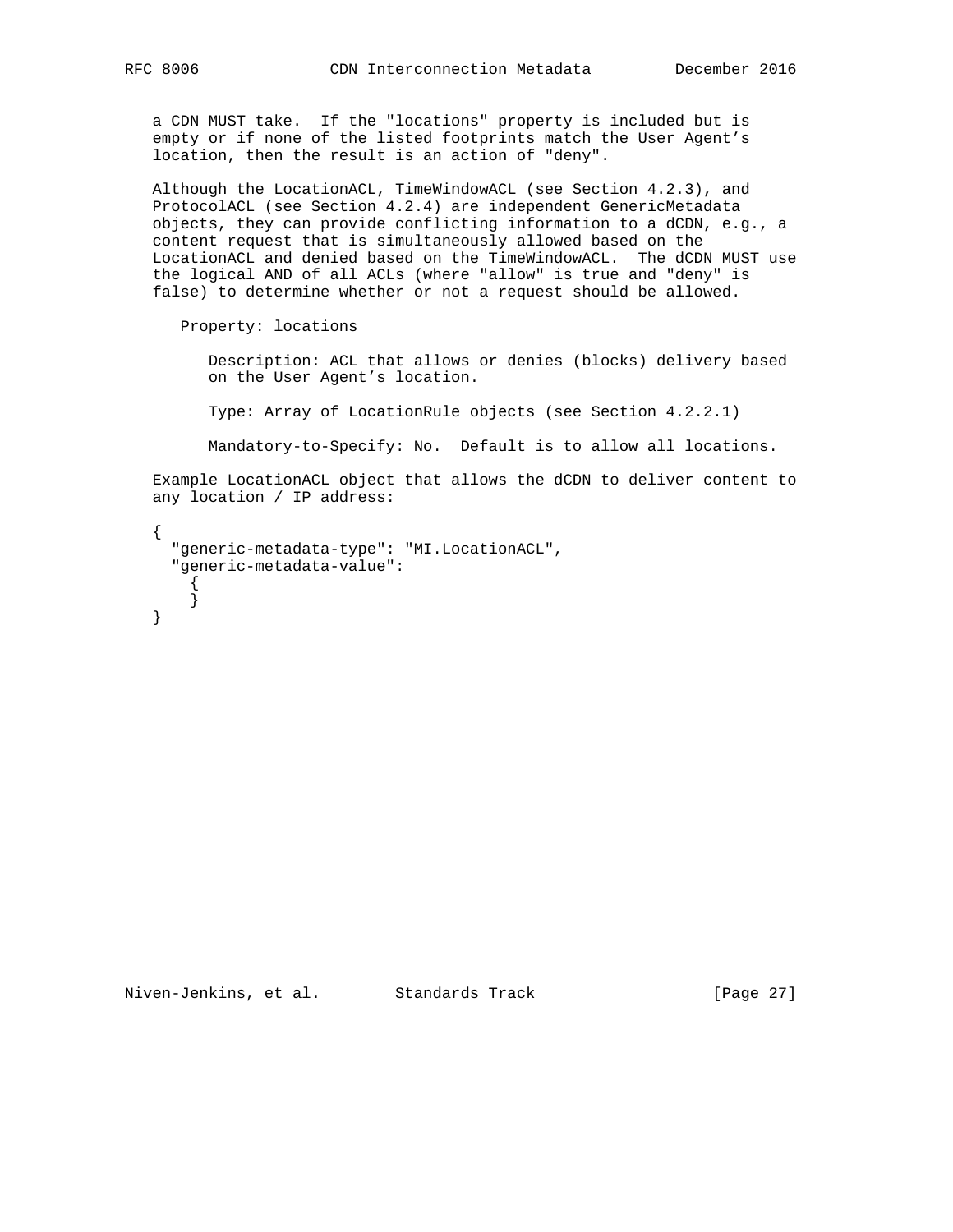Example LocationACL object (which contains a LocationRule object that in turn contains a Footprint object) that only allows the dCDN to deliver content to User Agents in the USA:

```
\{ "generic-metadata-type": "MI.LocationACL",
         "generic-metadata-value":
             {
                 "locations": [
\{ "action": "allow",
                        "footprints": [
 {
                               "footprint-type": "countrycode",
                               "footprint-value": ["us"]
 }
\sim 100 \sim 100 \sim 100 \sim 100 \sim 100 \sim 100 \sim 100 \sim 100 \sim 100 \sim 100 \sim 100 \sim 100 \sim 100 \sim 100 \sim 100 \sim 100 \sim 100 \sim 100 \sim 100 \sim 100 \sim 100 \sim 100 \sim 100 \sim 100 \sim 
                   }
                ]
            }
      }
```
4.2.2.1. LocationRule

 A LocationRule contains or references an array of Footprint objects and the corresponding action.

Property: footprints

Description: Array of footprints to which the rule applies.

Type: Array of Footprint objects (see Section 4.2.2.2)

Mandatory-to-Specify: Yes.

Property: action

 Description: Defines whether the rule specifies locations to allow or deny.

Type: Enumeration [allow|deny] encoded as a lowercase string

Mandatory-to-Specify: No. Default is "deny".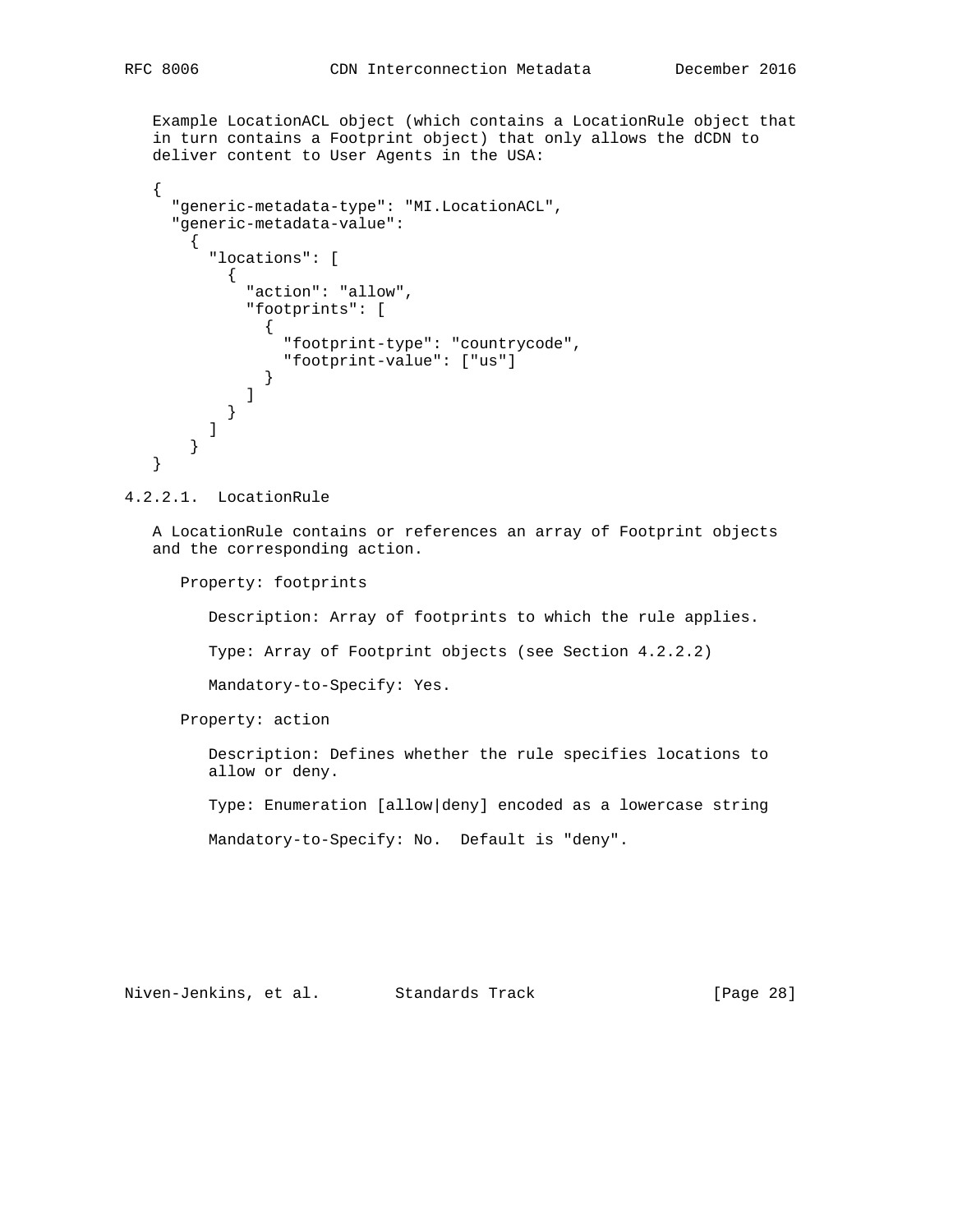Example LocationRule object (which contains a Footprint object) that allows the dCDN to deliver content to clients in the USA:

```
 {
   "action": "allow",
   "footprints": [
     {
       "footprint-type": "countrycode",
       "footprint-value": ["us"]
     }
   ]
 }
```
4.2.2.2. Footprint

 A Footprint object describes the footprint to which a LocationRule can be applied, e.g., an IPv4 address range or a geographic location.

Property: footprint-type

 Description: Registered footprint type (see Section 7.2). The footprint types specified by this document are "ipv4cidr" (IPv4CIDR; see Section 4.3.5), "ipv6cidr" (IPv6CIDR; see Section 4.3.6), "asn" (Autonomous System Number; see Section 4.3.7), and "countrycode" (Country Code; see Section 4.3.8).

Type: Lowercase string

Mandatory-to-Specify: Yes.

Property: footprint-value

 Description: Array of footprint values conforming to the specification associated with the registered footprint type. Footprint values can be simple strings (e.g., IPv4CIDR, IPv6CIDR, ASN, and Country Code); however, other Footprint objects can be defined in the future, along with a more complex encoding (e.g., GPS coordinate tuples).

Type: Array of footprints

Mandatory-to-Specify: Yes.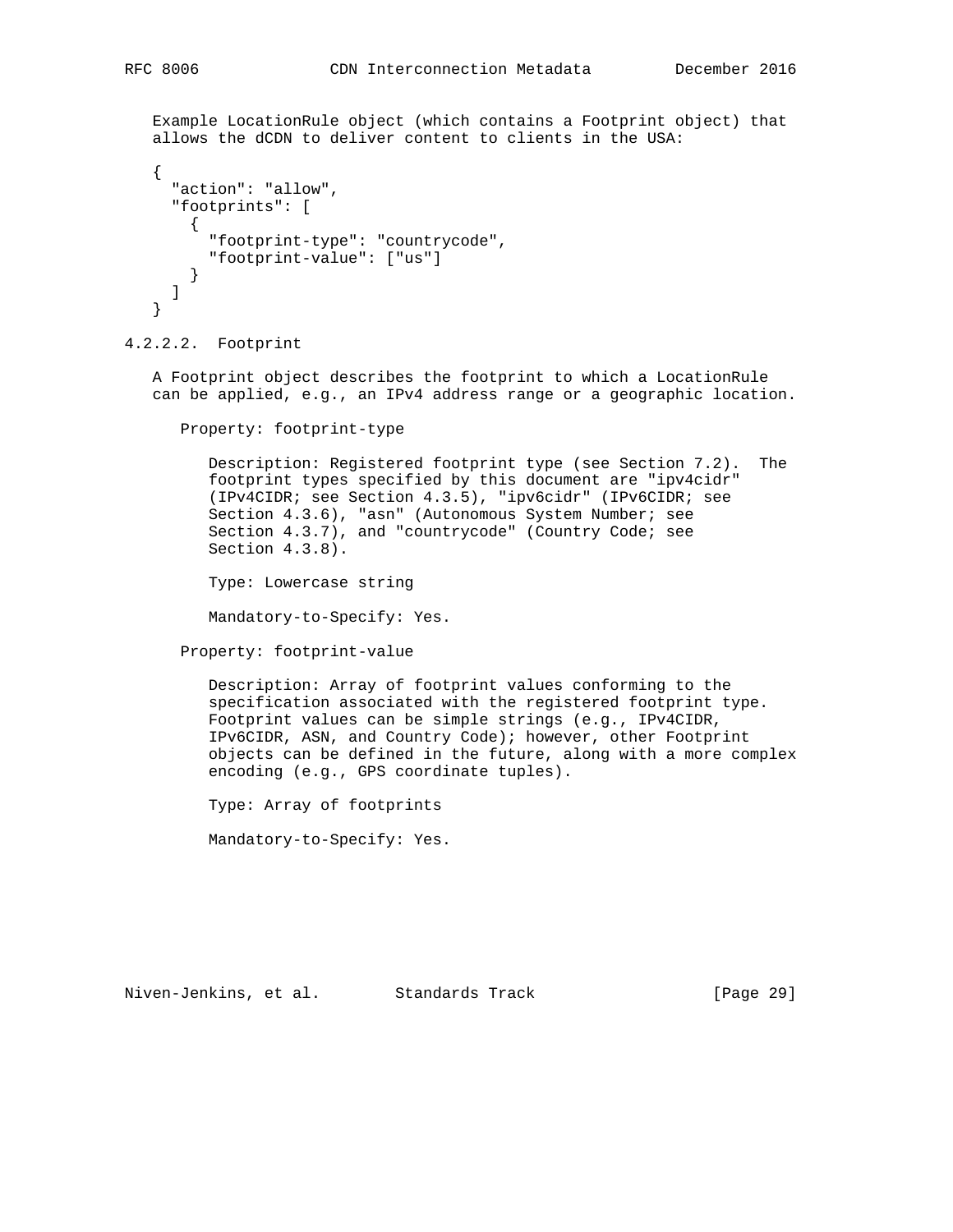```
 Example Footprint object describing a footprint covering the USA:
 {
       "footprint-type": "countrycode",
       "footprint-value": ["us"]
    }
    Example Footprint object describing a footprint covering the IP
    address ranges 192.0.2.0/24 and 198.51.100.0/24:
\{ \cdot \cdot \cdot \cdot \cdot \cdot \cdot \cdot \cdot \cdot \cdot \cdot \cdot \cdot \cdot \cdot \cdot \cdot \cdot \cdot \cdot \cdot \cdot \cdot \cdot \cdot \cdot \cdot \cdot \cdot \cdot \cdot \cdot \cdot \cdot \cdot 
       "footprint-type": "ipv4cidr",
       "footprint-value": ["192.0.2.0/24", "198.51.100.0/24"]
    }
    Example Footprint object describing a footprint covering the IP
    address ranges 2001:db8::/32:
     {
       "footprint-type": "ipv6cidr",
       "footprint-value": ["2001:db8::/32"]
    }
    Example Footprint object describing a footprint covering the
    autonomous system 64496:
   \left\{ \right. "footprint-type": "asn",
       "footprint-value": ["as64496"]
     }
```
# 4.2.3. TimeWindowACL

TimeWindowACL metadata defines time-based restrictions.

 A TimeWindowACL that does not include a "times" property results in an action of "allow all", meaning that delivery can be performed regardless of the time of the User Agent's request; otherwise, a CDN MUST take the action from the first window to match against the current time. If two or more windows overlap, the first window that matches against the current time determines the action a CDN MUST take. If the "times" property is included but is empty or if none of the listed windows match the current time, then the result is an action of "deny".

 Although the LocationACL (see Section 4.2.2), TimeWindowACL, and ProtocolACL (see Section 4.2.4) are independent GenericMetadata objects, they can provide conflicting information to a dCDN, e.g.,

Niven-Jenkins, et al. Standards Track [Page 30]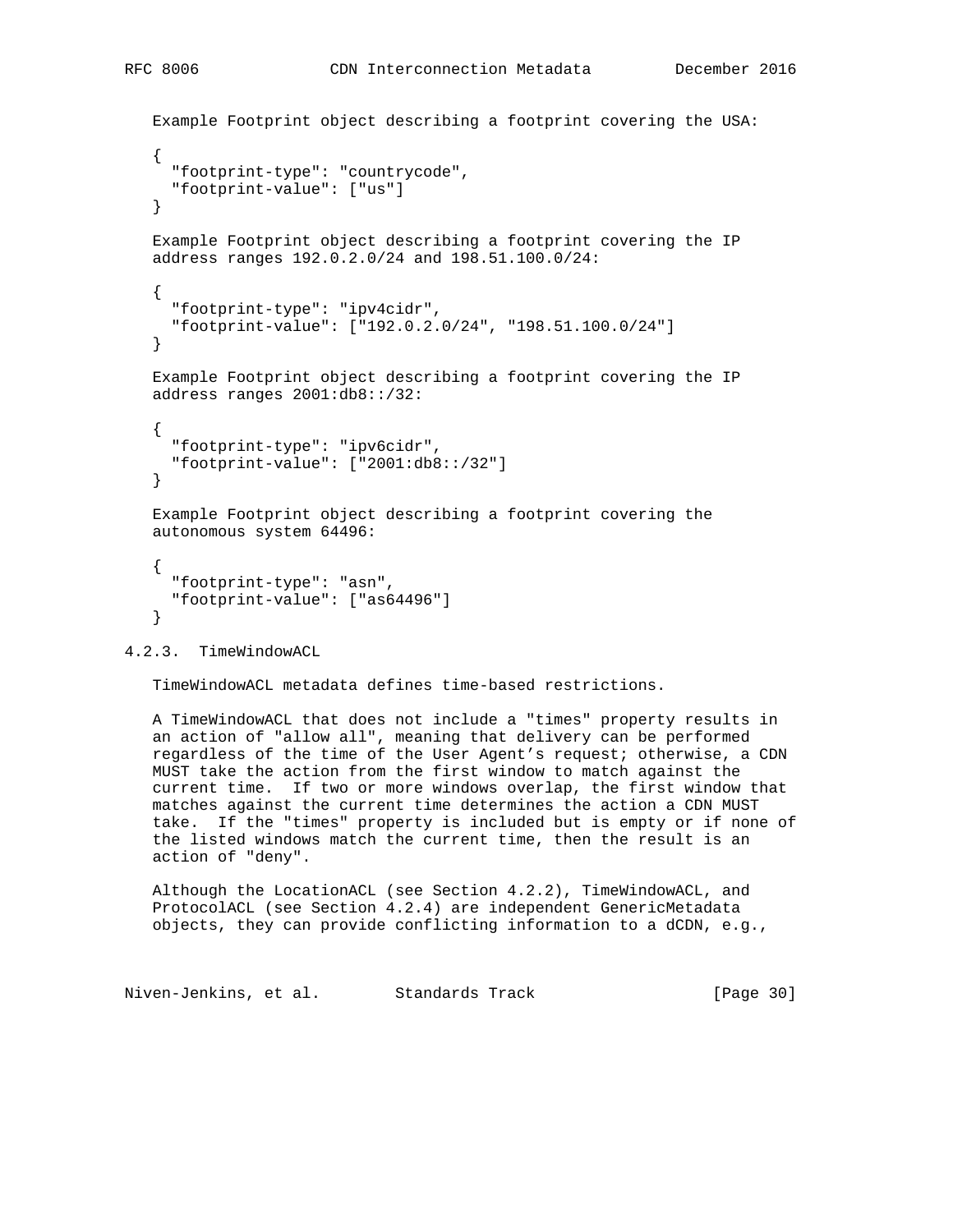a content request that is simultaneously allowed based on the LocationACL and denied based on the TimeWindowACL. The dCDN MUST use the logical AND of all ACLs (where "allow" is true and "deny" is false) to determine whether or not a request should be allowed.

Property: times

 Description: ACL that allows or denies (blocks) delivery based on the time of a User Agent's request.

Type: Array of TimeWindowRule objects (see Section 4.2.3.1)

 Mandatory-to-Specify: No. Default is to allow all time windows.

 Example TimeWindowACL object (which contains a TimeWindowRule object that in turn contains a TimeWindow object) that only allows the dCDN to deliver content to clients between 09:00 01/01/2000 UTC and 17:00 01/01/2000 UTC:

```
 {
     "generic-metadata-type": "MI.TimeWindowACL",
     "generic-metadata-value":
       {
         "times": [
\{ "action": "allow",
             "windows": [
 {
                 "start": 946717200,
                 "end": 946746000
 }
 ]
        \begin{matrix} \\ 1 \end{matrix} ]
       }
   }
```
4.2.3.1. TimeWindowRule

 A TimeWindowRule contains or references an array of TimeWindow objects and the corresponding action.

Property: windows

Description: Array of time windows to which the rule applies.

Type: Array of TimeWindow objects (see Section 4.2.3.2)

Niven-Jenkins, et al. Standards Track [Page 31]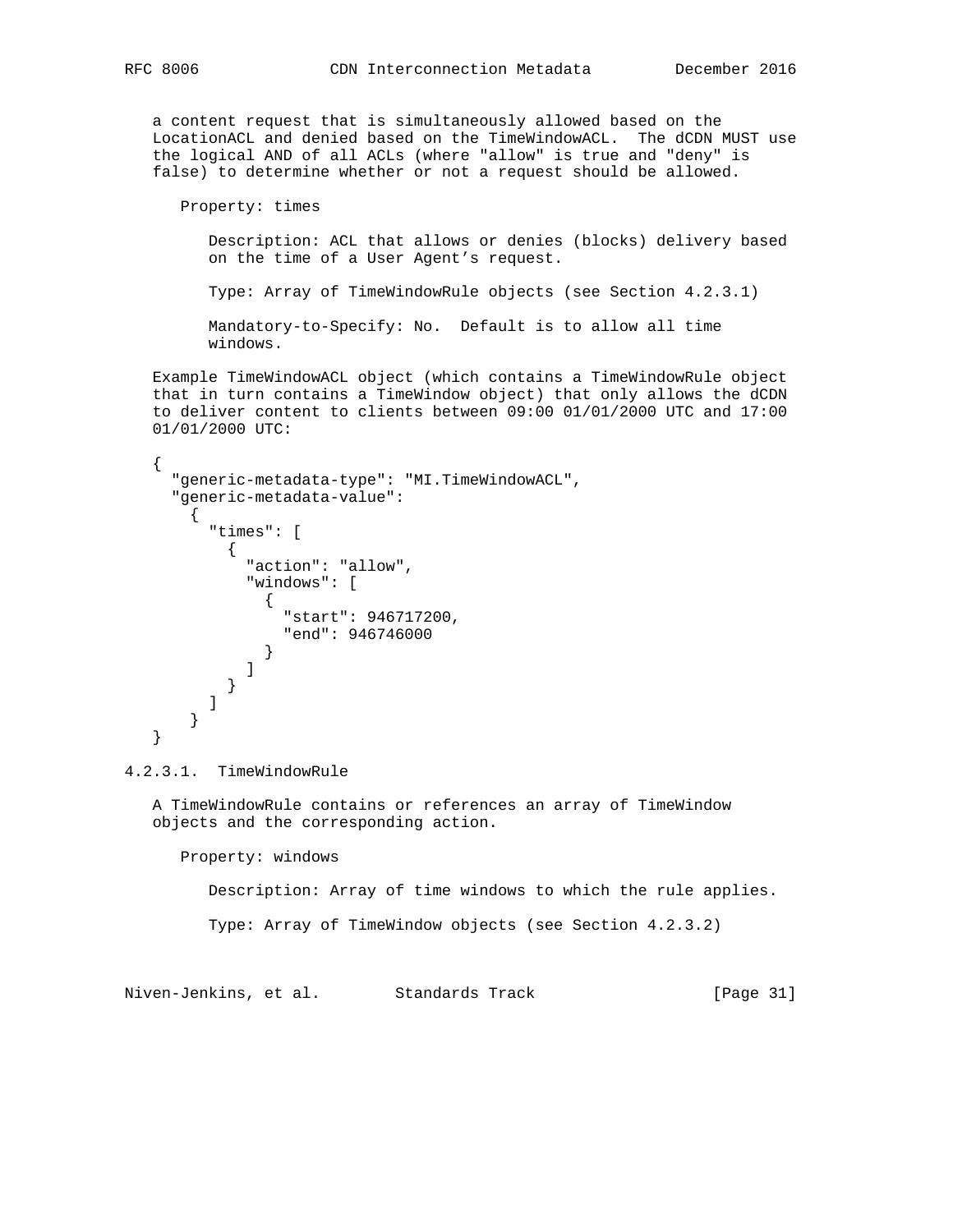Mandatory-to-Specify: Yes. Property: action Description: Defines whether the rule specifies time windows to allow or deny. Type: Enumeration [allow|deny] encoded as a lowercase string Mandatory-to-Specify: No. Default is "deny".

 Example TimeWindowRule object (which contains a TimeWindow object) that only allows the dCDN to deliver content to clients between 09:00 01/01/2000 UTC and 17:00 01/01/2000 UTC:

```
 {
   "action": "allow",
   "windows": [
    {
       "start": 946717200,
       "end": 946746000
     }
   ]
 }
```
4.2.3.2. TimeWindow

 A TimeWindow object describes a time range that can be applied by a TimeWindowACL, e.g., start 946717200 (i.e., 09:00 01/01/2000 UTC), end: 946746000 (i.e., 17:00 01/01/2000 UTC).

Property: start

Description: The start time of the window.

Type: Time (see Section 4.3.4)

Mandatory-to-Specify: Yes.

Property: end

Description: The end time of the window.

Type: Time (see Section 4.3.4)

Mandatory-to-Specify: Yes.

Niven-Jenkins, et al. Standards Track [Page 32]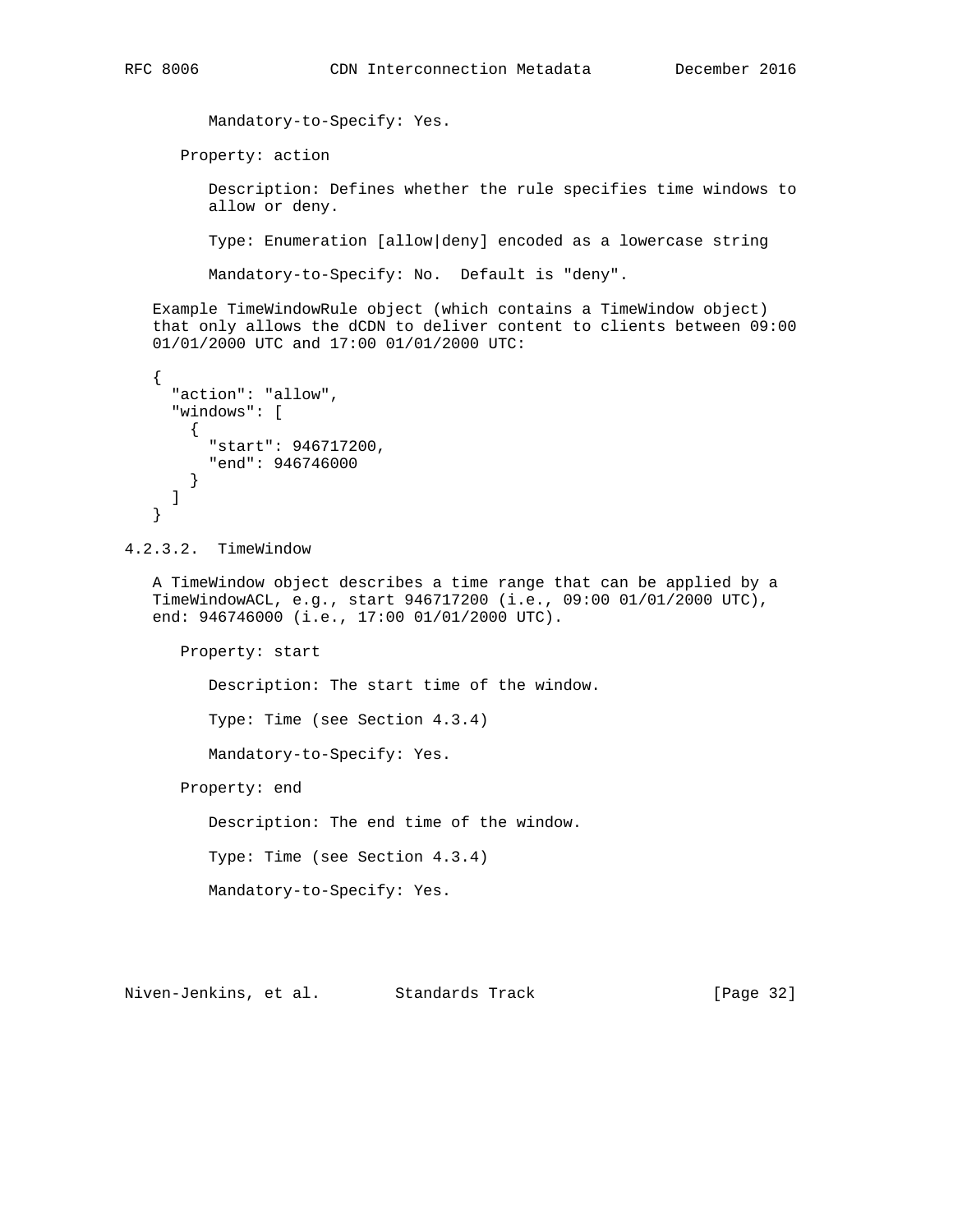Example TimeWindow object that describes a time window from 09:00 01/01/2000 UTC to 17:00 01/01/2000 UTC:

```
 {
   "start": 946717200,
   "end": 946746000
 }
```
# 4.2.4. ProtocolACL Metadata

ProtocolACL metadata defines delivery protocol restrictions.

 A ProtocolACL that does not include a protocol-acl property results in an action of "allow all", meaning that delivery can be performed regardless of the protocol in the User Agent's request; otherwise, a CDN MUST take the action from the first protocol to match against the request protocol. If two or more request protocols overlap, the first protocol that matches the request protocol determines the action a CDN MUST take. If the protocol-acl property is included but is empty or if none of the listed protocols match the request protocol, then the result is an action of "deny".

 Although the LocationACL (see Section 4.2.2), TimeWindowACL (see Section 4.2.3), and ProtocolACL are independent GenericMetadata objects, they can provide conflicting information to a dCDN, e.g., a content request that is simultaneously allowed based on the ProtocolACL and denied based on the TimeWindowACL. The dCDN MUST use the logical AND of all ACLs (where "allow" is true and "deny" is false) to determine whether or not a request should be allowed.

Property: protocol-acl

 Description: ACL that allows or denies (blocks) delivery based on delivery protocol.

Type: Array of ProtocolRule objects (see Section 4.2.4.1)

Mandatory-to-Specify: No. Default is to allow all protocols.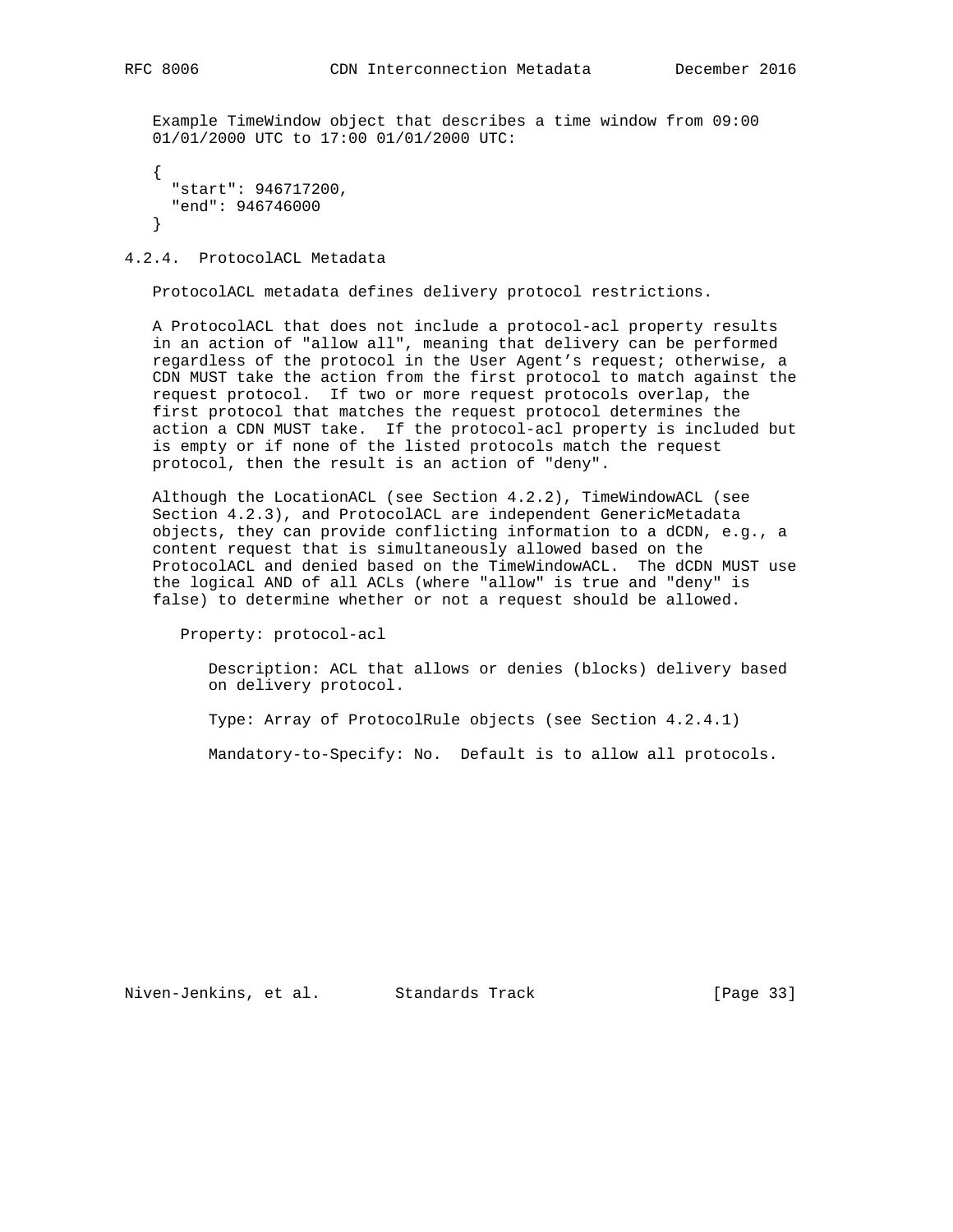```
 Example ProtocolACL object (which contains a ProtocolRule object)
   that only allows the dCDN to deliver content using HTTP/1.1:
   {
     "generic-metadata-type": "MI.ProtocolACL",
     "generic-metadata-value":
       {
         "protocol-acl": [
\{ "action": "allow",
          "protocols": ["http/1.1"]<br>}
 }
 ]
       }
   }
```
#### 4.2.4.1. ProtocolRule

 A ProtocolRule contains or references an array of Protocol objects and the corresponding action.

Property: protocols

Description: Array of protocols to which the rule applies.

Type: Array of Protocol objects (see Section 4.3.2)

Mandatory-to-Specify: Yes.

Property: action

 Description: Defines whether the rule specifies protocols to allow or deny.

Type: Enumeration [allow|deny] encoded as a lowercase string

Mandatory-to-Specify: No. Default is "deny".

 Example ProtocolRule object (which contains a Protocol object) that allows the dCDN to deliver content using HTTP/1.1:

```
 {
   "action": "allow",
   "protocols": ["http/1.1"]
 }
```
Niven-Jenkins, et al. Standards Track [Page 34]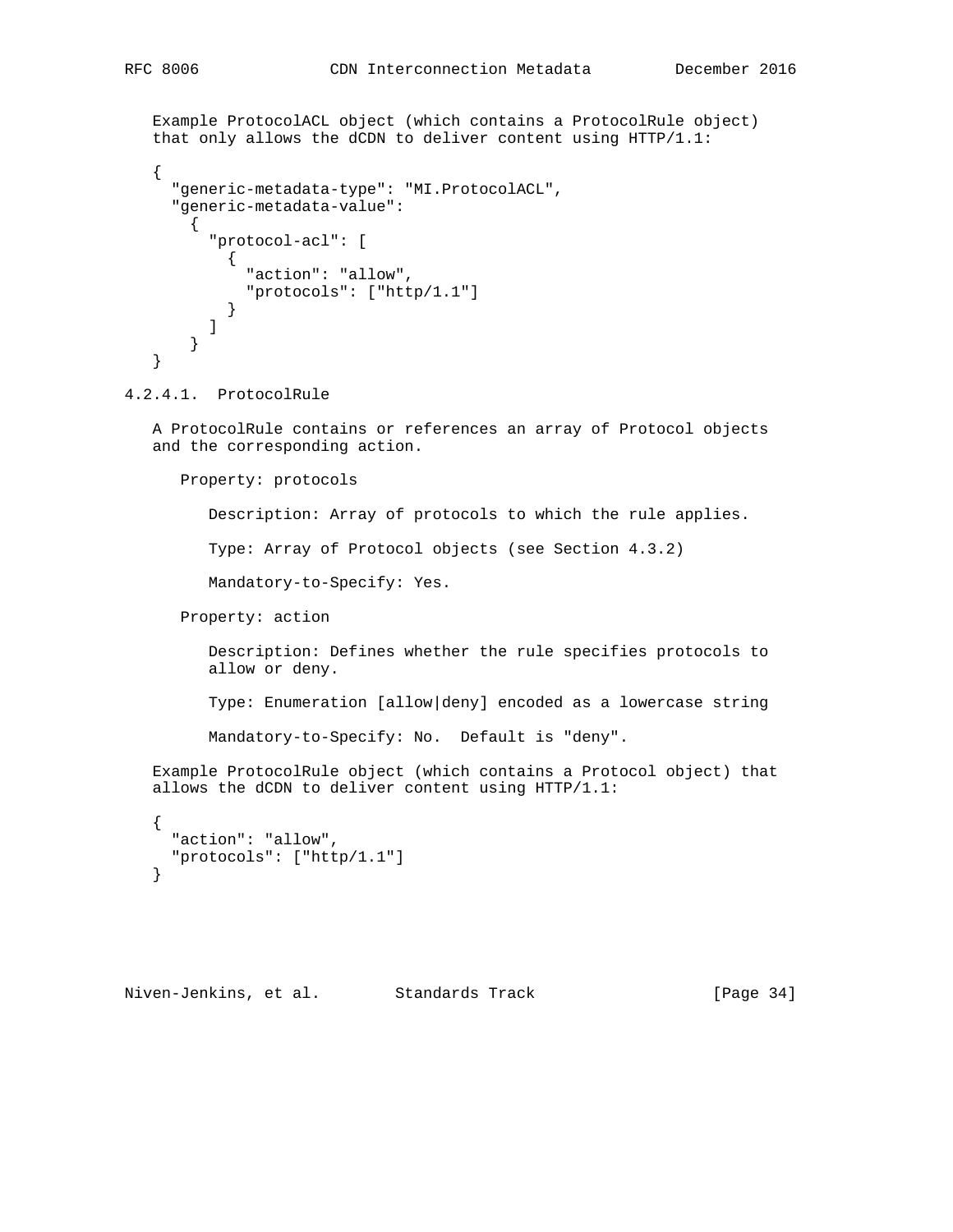#### 4.2.5. DeliveryAuthorization Metadata

 Delivery authorization defines authorization methods for the delivery of content to User Agents.

Property: delivery-auth-methods

 Description: Options for authorizing content requests. Delivery for a content request is authorized if any one of the authorization methods in the list is satisfied for that request.

Type: Array of Auth objects (see Section 4.2.7)

 Mandatory-to-Specify: No. Default is no authorization required.

Example DeliveryAuthorization object (which contains an Auth object):

```
\{ \cdot \cdot \cdot \cdot \cdot \cdot \cdot \cdot \cdot \cdot \cdot \cdot \cdot \cdot \cdot \cdot \cdot \cdot \cdot \cdot \cdot \cdot \cdot \cdot \cdot \cdot \cdot \cdot \cdot \cdot \cdot \cdot \cdot \cdot \cdot \cdot 
         "generic-metadata-type": "MI.DeliveryAuthorization",
         "generic-metadata-value":
           \left\{ \right. "delivery-auth-methods": [
\{ "auth-type": <CDNI Payload Type of this Auth object>,
                       "auth-value":
\{ <Properties of this Auth object>
 }
 }
 ]
            }
     }
```
4.2.6. Cache

 A Cache object describes the cache control parameters to be applied to the content by intermediate caches.

 Cache keys are generated from the URI of the content request [RFC7234]. In some cases, a CDN or content provider might want certain path segments or query parameters to be excluded from the cache key generation. The Cache object provides guidance on what parts of the path and query string to include.

Niven-Jenkins, et al. Standards Track [Page 35]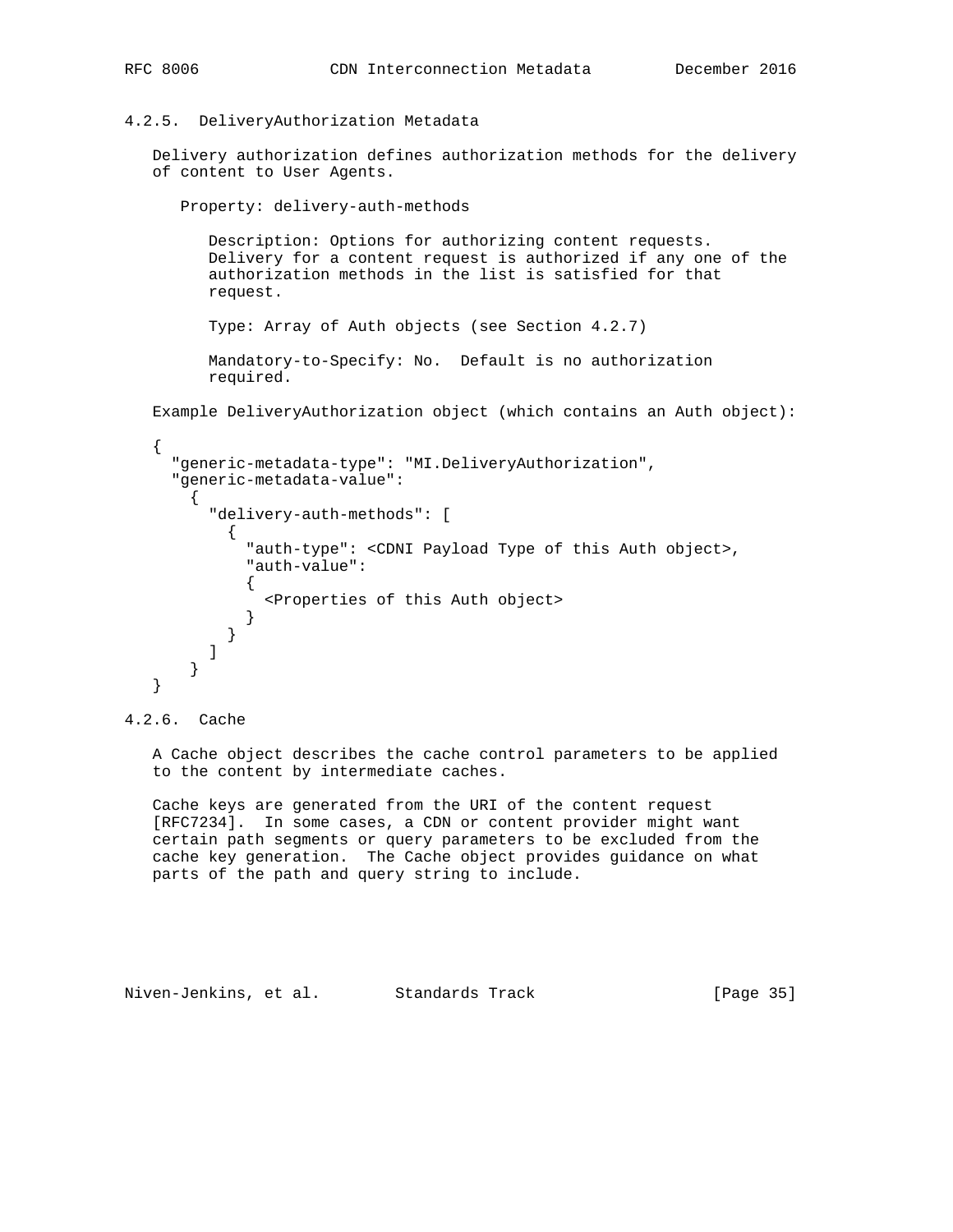Property: exclude-path-pattern

 Description: A pattern for matching against the URI path, i.e., against the path-absolute [RFC3986]. The pattern can contain the wildcards "\*" and "?", where "\*" matches any sequence of pchar [RFC3986] or "/" characters (including the empty string) and "?" matches exactly one pchar character. The three literals "\$", "\*", and "?" MUST be escaped as "\$\$", "\$\*", and "\$?" (where "\$" is the designated escape character). All other characters are treated as literals. Cache key generation MUST only include the portion of the path-absolute that matches the wildcard portions of the pattern. Note: Inconsistency between the PatternMatch pattern (Section 4.1.5) and the exclude-path-pattern can result in inefficient caching.

Type: String

 Mandatory-to-Specify: No. Default is to use the full URI path-absolute to generate the cache key.

Property: include-query-strings

 Description: Allows a Surrogate to specify the URI query string parameters [RFC3986] to include when comparing the requested URI against the URIs in its cache for equivalence. Matching query parameters MUST be case insensitive. If all query parameters should be ignored, then the list MUST be specified and MUST be empty. If a query parameter appears multiple times in the query string, each instance value MUST be aggregated prior to comparison. For consistent cache key generation, query parameters SHOULD be evaluated in the order specified in this array.

Type: Array of strings

 Mandatory-to-Specify: No. Default is to consider all query string parameters when comparing URIs.

 Example Cache object that instructs the dCDN to use the full URI path and ignore all query parameters:

```
 {
   "generic-metadata-type": "MI.Cache",
   "generic-metadata-value":
   {
     "include-query-strings": []
   }
 }
```
Niven-Jenkins, et al. Standards Track [Page 36]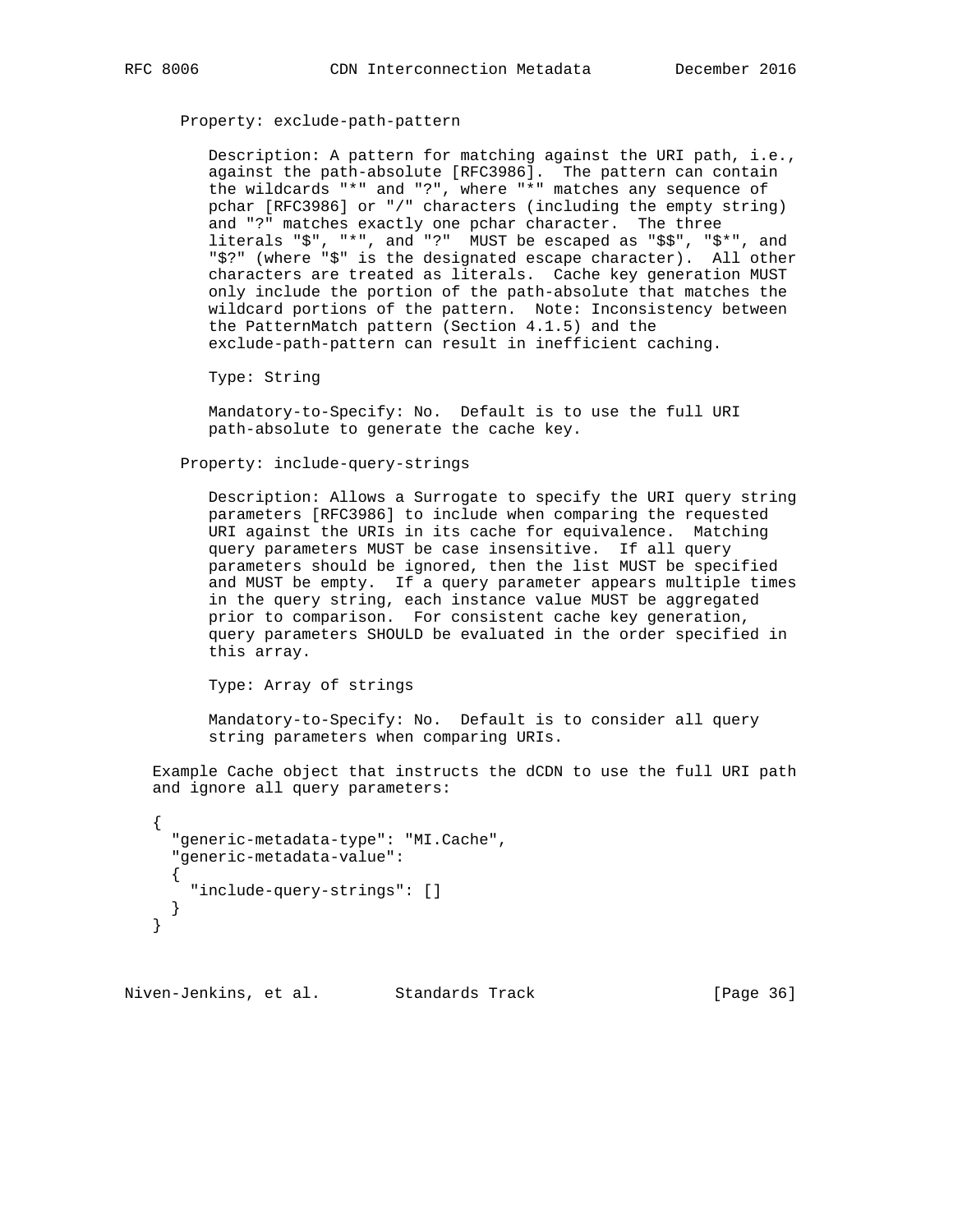Example Cache object that instructs the dCDN to exclude the "CDNX" path prefix and only include the (case-insensitive) query parameters named "mediaid" and "providerid":

```
\{ \cdot \cdot \cdot \cdot \cdot \cdot \cdot \cdot \cdot \cdot \cdot \cdot \cdot \cdot \cdot \cdot \cdot \cdot \cdot \cdot \cdot \cdot \cdot \cdot \cdot \cdot \cdot \cdot \cdot \cdot \cdot \cdot \cdot \cdot \cdot \cdot 
             "generic-metadata-type": "MI.Cache",
             "generic-metadata-value":
             {
                 "exclude-path-pattern": "/CDNX/*",
                "include-query-strings": ["mediaid", "providerid"]
            }
       }
```
 Example Cache object that instructs the dCDN to exclude the "CDNX" path prefix but includes all query parameters:

```
\{ \cdot \cdot \cdot \cdot \cdot \cdot \cdot \cdot \cdot \cdot \cdot \cdot \cdot \cdot \cdot \cdot \cdot \cdot \cdot \cdot \cdot \cdot \cdot \cdot \cdot \cdot \cdot \cdot \cdot \cdot \cdot \cdot \cdot \cdot \cdot \cdot 
                "generic-metadata-type": "MI.Cache",
                "generic-metadata-value":
                {
                     "exclude-path-pattern": "/CDNX/*"
                }
         }
```
4.2.7. Auth

 An Auth object defines authentication and authorization methods to be used during content acquisition and content delivery, respectively.

 Note: This document does not define any Auth methods. Individual Auth methods are being defined separately (e.g., URI Signing [CDNI-URI-SIGNING]). The GenericMetadata object that contains Auth objects is defined herein for convenience and so as not to be specific to any particular Auth method.

Property: auth-type

 Description: Auth type (The CDNI Payload Type [RFC7736] of the GenericMetadata object contained in the auth-value property).

Type: String

Mandatory-to-Specify: Yes.

Property: auth-value

 Description: An object conforming to the specification associated with the Auth type.

Niven-Jenkins, et al. Standards Track [Page 37]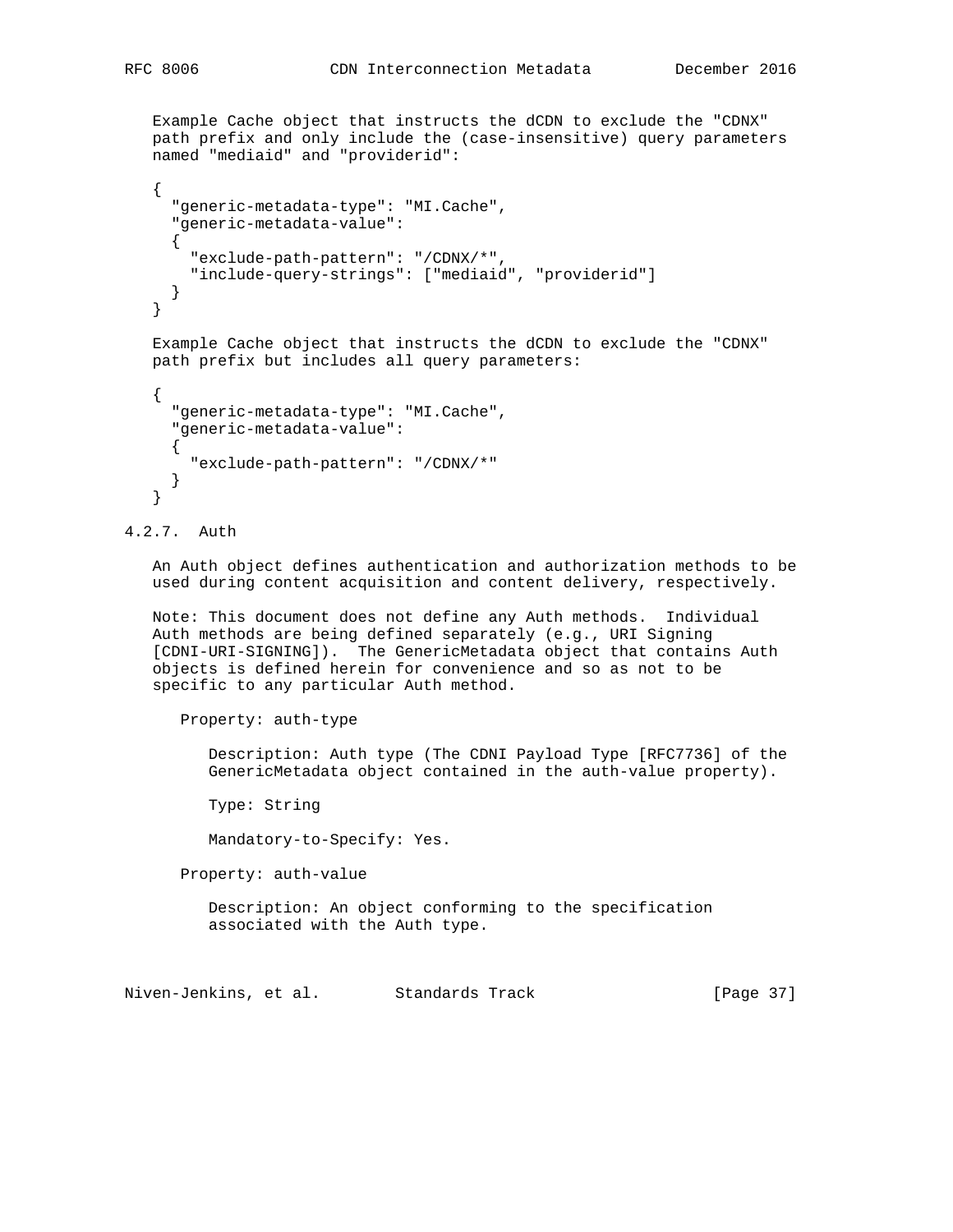```
 Type: GenericMetadata object
 Mandatory-to-Specify: Yes.
```

```
 Example Auth object:
```

```
 {
      "generic-metadata-type": "MI.Auth",
      "generic-metadata-value":
      {
        "auth-type": <CDNI Payload Type of this Auth object>,
        "auth-value":
\{ <Properties of this Auth object>
          }
      }
   }
```
4.2.8. Grouping

 A Grouping object identifies a group of content to which a given asset belongs.

Property: ccid

 Description: Content Collection IDentifier for an application specific purpose such as logging aggregation.

Type: String

 Mandatory-to-Specify: No. Default is not to apply any grouping.

 Example Grouping object that specifies a Content Collection IDentifier for the content associated with the Grouping object's parent HostMetadata and PathMetadata:

```
\{ "generic-metadata-type": "MI.Grouping",
   "generic-metadata-value":
  \mathcal{L} "ccid": "ABCD"
   }
 }
```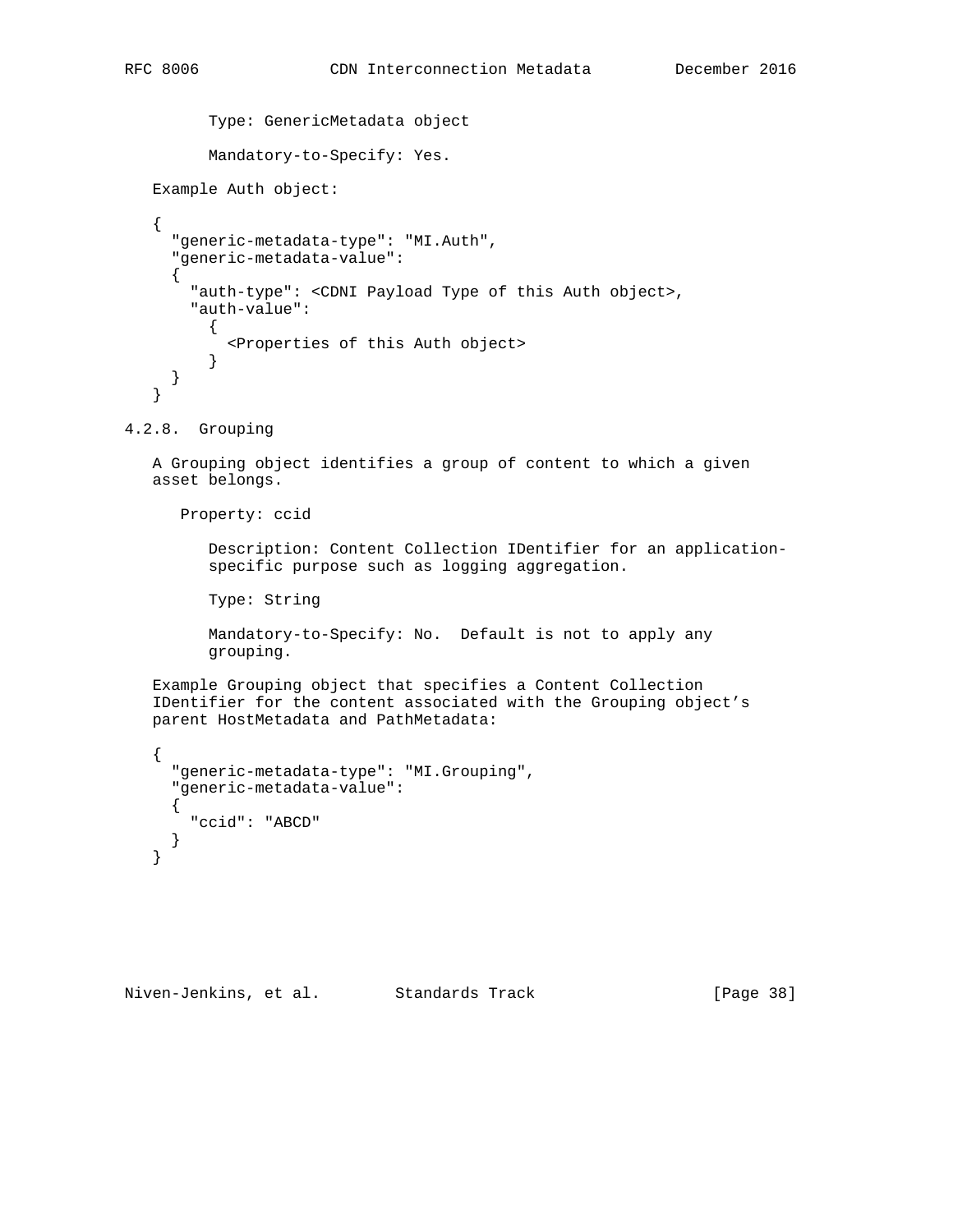#### 4.3. CDNI Metadata Simple Data Type Descriptions

 This section describes the simple data types that are used for properties of CDNI Metadata objects.

# 4.3.1. Link

 A Link object can be used in place of any of the objects described above. Link objects can be used to avoid duplication if the same metadata information is repeated within the metadata tree. When a Link object replaces another object, its "href" property is set to the URI of the resource and its "type" property is set to the CDNI Payload Type of the object it is replacing.

 dCDNs can detect the presence of a Link object by detecting the presence of a property named "href" within the object. This means that GenericMetadata types MUST NOT contain a property named "href" because doing so would conflict with the ability for dCDNs to detect Link objects being used to reference a GenericMetadata object.

Property: href

 Description: The URI of the addressable object being referenced.

Type: String

Mandatory-to-Specify: Yes.

Property: type

 Description: The CDNI Payload Type of the object being referenced.

Type: String

 Mandatory-to-Specify: No. If the container specifies the type (e.g., the HostIndex object contains an array of HostMatch objects, so a Link object in the list of HostMatch objects must reference a HostMatch), then it is not necessary to explicitly specify a type.

Example Link object referencing a HostMatch object:

```
 {
   "type": "MI.HostMatch",
   "href": "https://metadata.ucdn.example/hostmatch1234"
 }
```
Niven-Jenkins, et al. Standards Track [Page 39]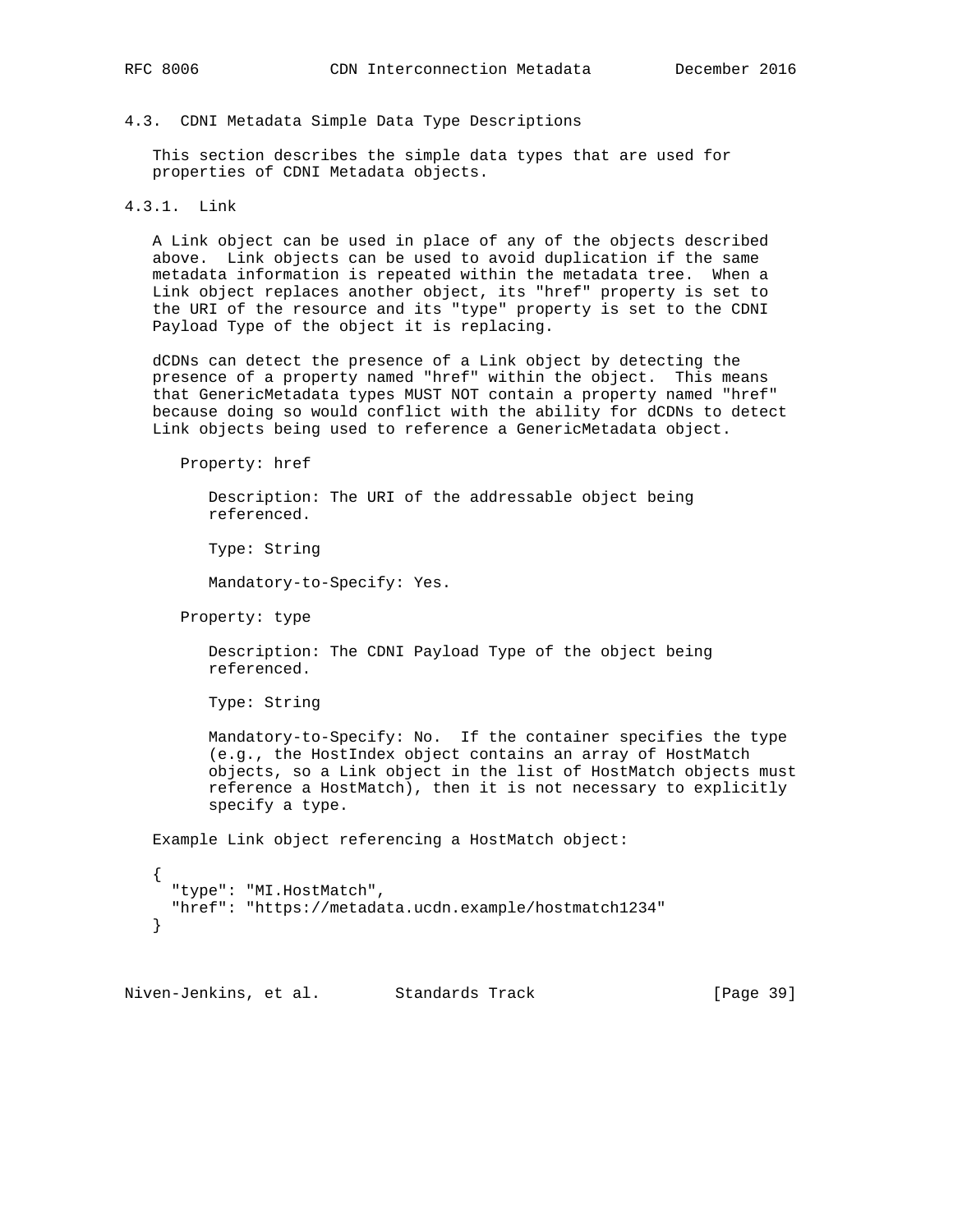Example Link object referencing a HostMatch object, without an explicit type, inside a HostIndex object:

```
 {
   "hosts": [
    \{ <Properties of embedded HostMatch object>
     },
     {
       "href": "https://metadata.ucdn.example/hostmatch1234"
     }
   ]
 }
```
4.3.1.1. Link Loop Prevention

 When following a link, CDNI Metadata clients SHOULD verify that the CDNI Payload Type of the object retrieved matches the expected CDNI Payload Type, as indicated by the Link object or containing property. For GenericMetadata objects, type checks will prevent self references; however, incorrect linking can result in circular references for structural metadata objects, specifically PathMatch and PathMetadata objects (Figure 1). To prevent circular references, CDNI Metadata clients SHOULD verify that no duplicate links occur for PathMatch or PathMetadata objects.

4.3.2. Protocol

 Protocol objects are used to specify protocols (from the "CDNI Metadata Protocol Types" registry; see Section 7.3) for content acquisition or delivery.

Type: String

Example:

"http/1.1"

```
4.3.3. Endpoint
```
 A hostname (with optional port) or an IP address (with optional port).

 All implementations MUST support IPv4 addresses encoded as specified by the "IPv4address" rule in Section 3.2.2 of [RFC3986]. IPv6 addresses MUST be encoded in one of the IPv6 address formats specified in [RFC5952], although receivers MUST support all IPv6 address formats specified in [RFC4291]. Hostnames MUST conform to

Niven-Jenkins, et al. Standards Track [Page 40]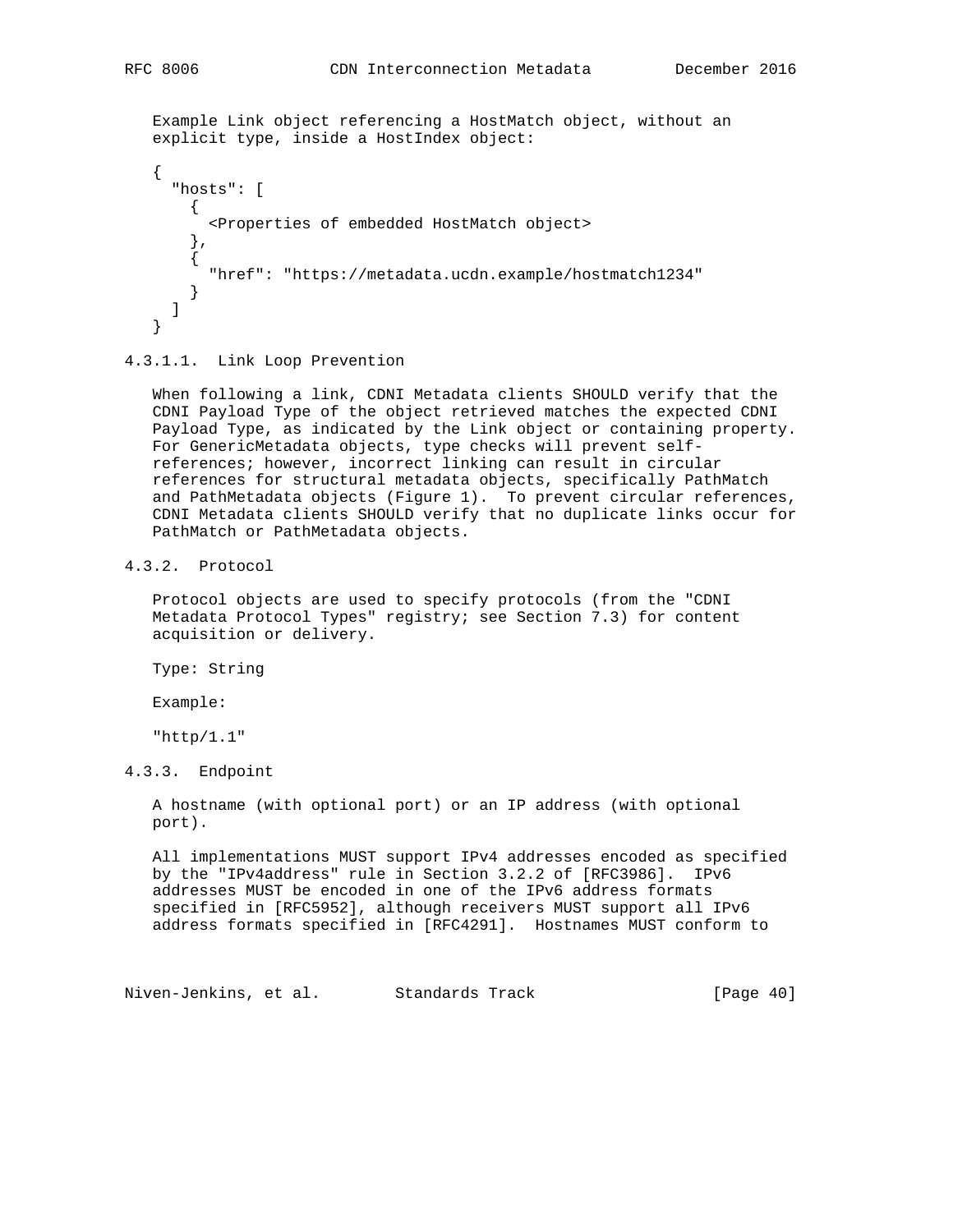the Domain Name System (DNS) syntax defined in [RFC1034] and [RFC1123]. Internationalized Domain Names (IDNs) must first be transformed to the A-label form [RFC5890] as per [RFC5891].

Type: String

Example hostname:

"metadata.ucdn.example"

Example IPv4 address:

"192.0.2.1"

Example IPv6 address (with port number):

"[2001:db8::1]:81"

4.3.4. Time

 A time value expressed in seconds since the UNIX epoch (i.e., zero hours, zero minutes, zero seconds, on January 1, 1970) Coordinated Universal Time (UTC) [POSIX].

Type: Integer

Example time representing 09:00:00 01/01/2000 UTC:

946717200

# 4.3.5. IPv4CIDR

 An IPv4address Classless Inter-Domain Routing (CIDR) block encoded as specified by the "IPv4address" rule in Section 3.2.2 of [RFC3986] followed by a "/" followed by an unsigned integer representing the leading bits of the routing prefix (i.e., IPv4 CIDR notation). Single IP addresses can be expressed as /32.

Type: String

Example IPv4CIDR:

"192.0.2.0/24"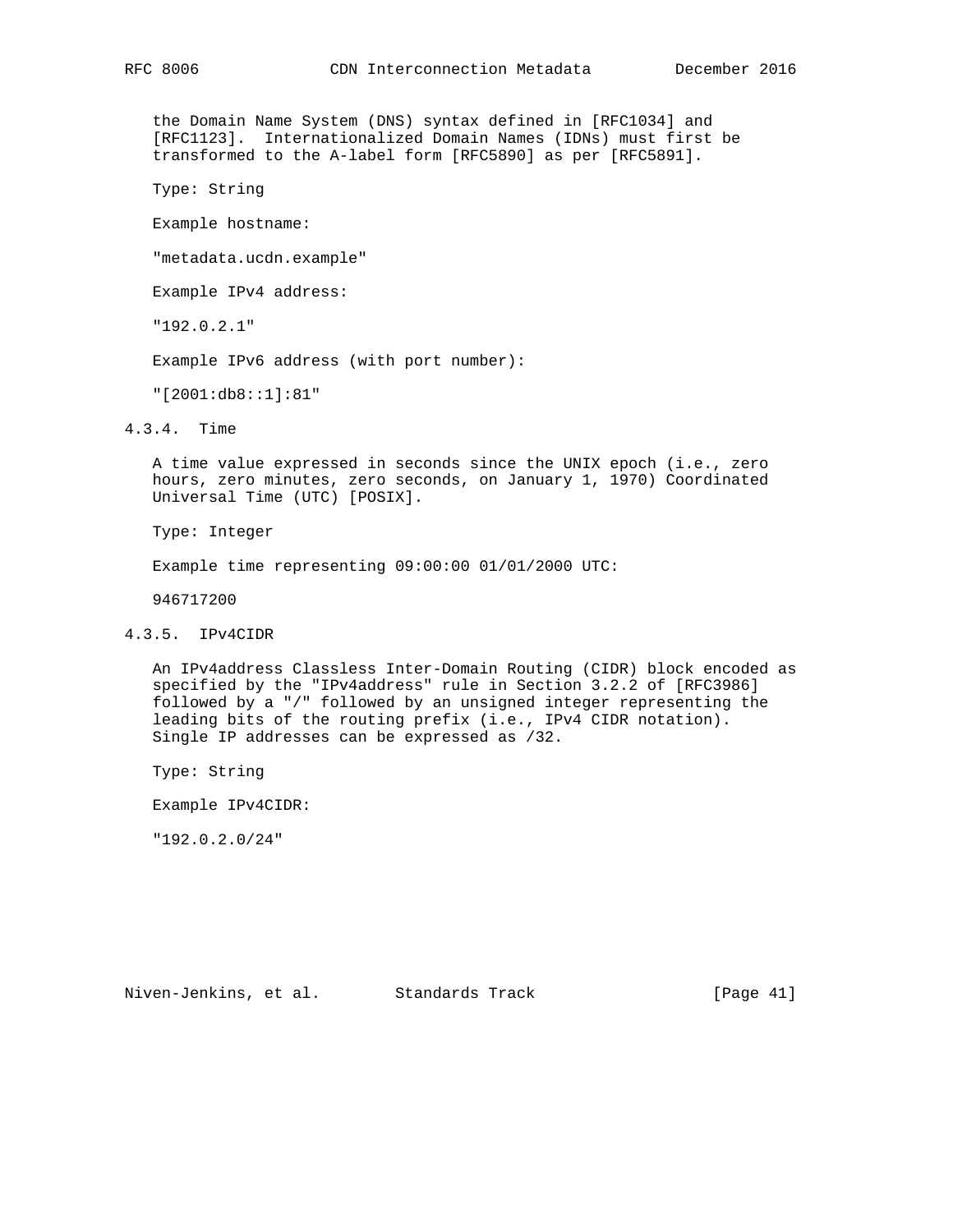4.3.6. IPv6CIDR

 An IPv6address CIDR block encoded in one of the IPv6 address formats specified in [RFC5952] followed by a "/" followed by an unsigned integer representing the leading bits of the routing prefix (i.e., IPv6 CIDR notation). Single IP addresses can be expressed as /128.

Type: String

Example IPv6CIDR:

"2001:db8::/32"

4.3.7. ASN

 An ASN value encoded as a string consisting of the characters "as" (in lowercase) followed by the ASN [RFC6793].

Type: String

Example ASN:

"as64496"

4.3.8. Country Code

An ISO 3166-1 alpha-2 code [ISO3166-1] in lowercase.

Type: String

Example Country Code representing the USA:

"us"

5. CDNI Metadata Capabilities

 CDNI Metadata is used to convey information pertaining to content delivery from the uCDN to the dCDN. For optional metadata, it can be useful for the uCDN to know, prior to delegating any content requests to a given dCDN, if that dCDN supports the underlying functionality described by the metadata. If some metadata is mandatory-to-enforce and the dCDN does not support it, any delegated requests for content that requires that metadata will fail. The uCDN will likely want to avoid delegating those requests to that dCDN. Likewise, for any metadata that might be assigned optional values, it could be useful for the uCDN to know, prior to delegating any content requests to a given dCDN, which values that dCDN supports. If the optional value assigned to a given piece of content's metadata is not supported by

Niven-Jenkins, et al. Standards Track [Page 42]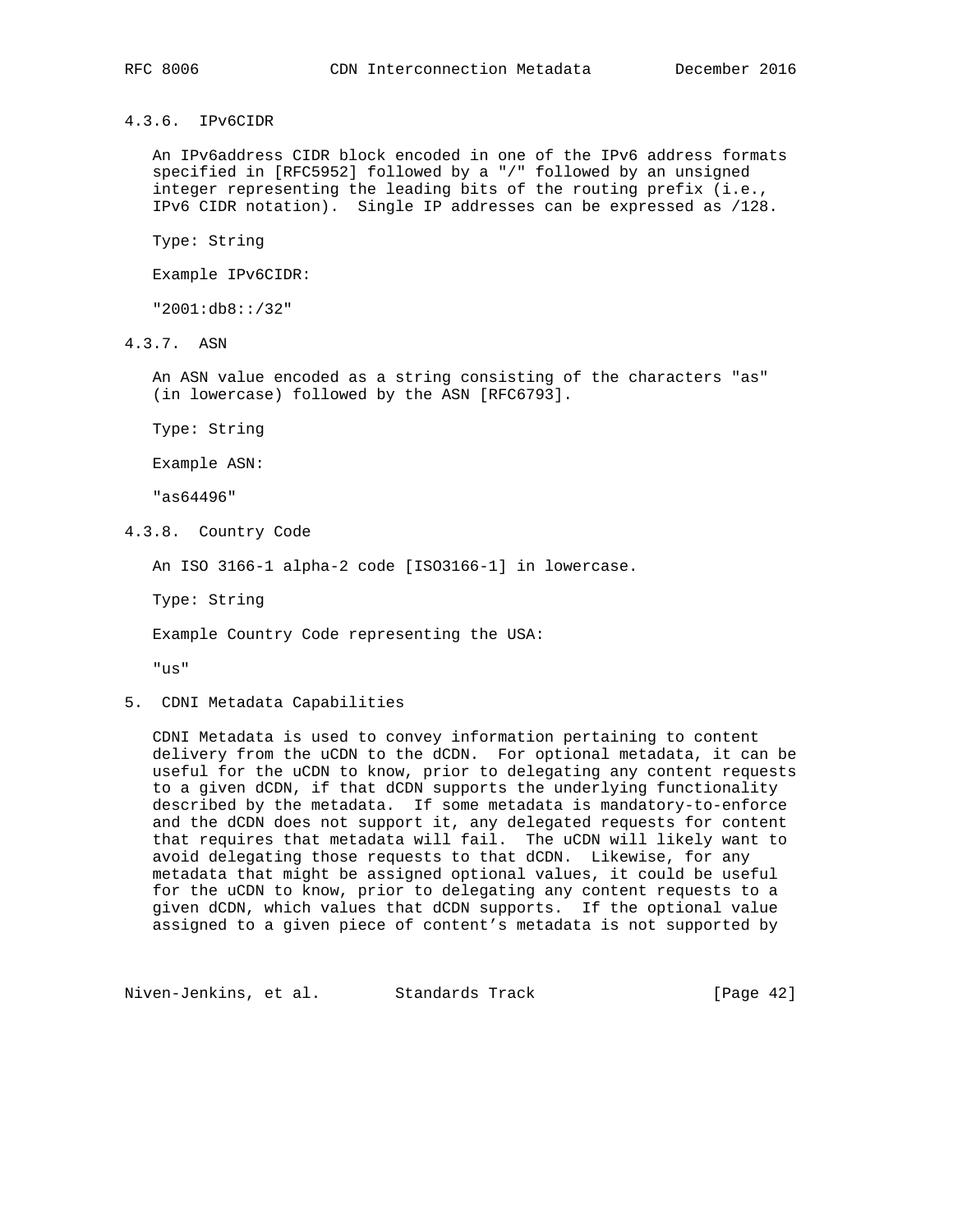the dCDN, any delegated requests for that content can fail, so again the uCDN is likely to want to avoid delegating those requests to that dCDN.

 The CDNI Footprint & Capabilities Advertisement interface (FCI) provides a means of advertising capabilities from the dCDN to the uCDN [RFC8008]. Support for optional metadata types and values can be advertised using the FCI.

6. CDNI Metadata Interface

 This section specifies an interface to enable a dCDN to retrieve CDNI Metadata objects from a uCDN.

 The interface can be used by a dCDN to retrieve CDNI Metadata objects in either of two ways:

- o Dynamically, as required by the dCDN to process received requests -- for example, in response to a query from a uCDN over the CDNI Request Routing Redirection interface (RI) [RFC7975] or in response to receiving a request for content from a User Agent.
- o In advance of being required -- for example, in the case of pre-positioned CDNI Metadata acquisition, initiated through the "CDNI Control interface / Triggers" (CI/T) interface [RFC8007].

 The CDNI Metadata interface is built on the principles of HTTP web services. In particular, this means that requests and responses over the interface are built around the transfer of representations of hyperlinked resources. A resource in the context of the CDNI Metadata interface is any object in the object model (as described in Sections 3 and 4).

 CDNI Metadata servers (i.e., servers in the uCDN) are free to assign whatever structure they desire to the URIs for CDNI Metadata objects, and CDNI Metadata clients MUST NOT make any assumptions regarding the structure of CDNI Metadata URIs or the mapping between CDNI Metadata objects and their associated URIs. Any URIs present in the examples in this document are purely illustrative and are not intended to impose a definitive structure on CDNI Metadata interface implementations.

Niven-Jenkins, et al. Standards Track [Page 43]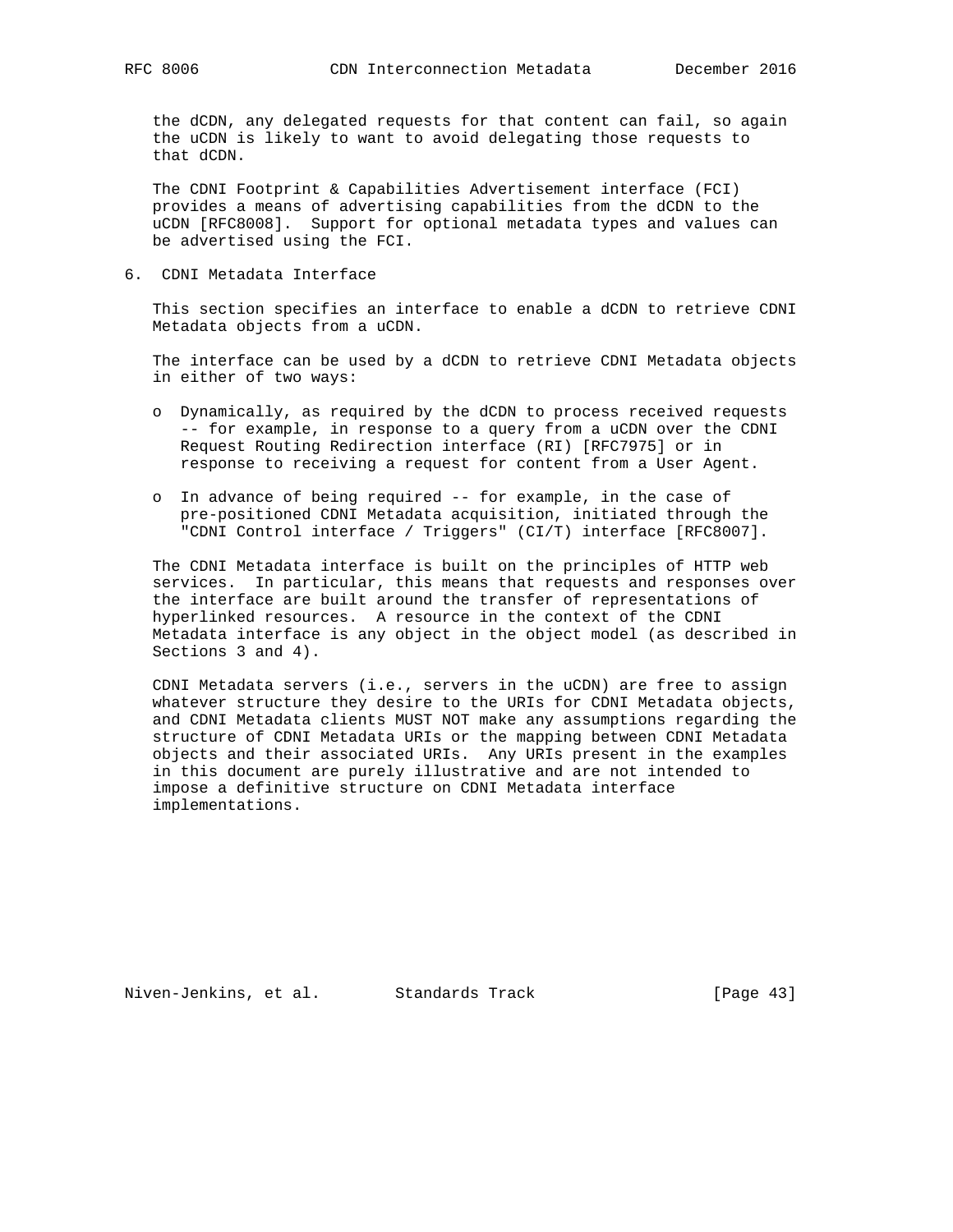# 6.1. Transport

 The CDNI Metadata interface uses HTTP as the underlying protocol transport [RFC7230].

 The HTTP method in the request defines the operation the request would like to perform. A server implementation of the CDNI Metadata interface MUST support the HTTP GET and HEAD methods.

 The corresponding HTTP response returns the status of the operation in the HTTP status code and returns the current representation of the resource (if appropriate) in the response body. HTTP responses that contain a response body SHOULD include an entity-tag (ETag) to enable validation of cached versions of returned resources.

 As the CDNI Metadata interface builds on top of HTTP, CDNI Metadata server implementations MAY make use of any HTTP feature when implementing the CDNI Metadata interface; for example, a CDNI Metadata server MAY make use of HTTP's caching mechanisms to indicate that the returned response/representation can be reused without re-contacting the CDNI Metadata server.

#### 6.2. Retrieval of CDNI Metadata Resources

 In the general case, a CDNI Metadata server makes CDNI Metadata objects available via unique URIs; thus, in order to retrieve CDNI Metadata, a CDNI Metadata client (i.e., a client in the dCDN) first makes an HTTP GET request for the URI of the HostIndex, which provides an array of hostnames for which the uCDN can delegate content delivery to the dCDN.

 In order to retrieve the CDNI Metadata for a particular request, the CDNI Metadata client processes the received HostIndex object and finds the corresponding HostMetadata entry (by matching the hostname in the request against the hostnames listed in the HostMatch objects). If the HostMetadata is linked (rather than embedded), the CDNI Metadata client then makes an HTTP GET request for the URI specified in the "href" property of the Link object, which points to the HostMetadata object itself.

 In order to retrieve the most specific metadata for a particular request, the CDNI Metadata client inspects the HostMetadata for references to more-specific PathMetadata objects (by matching the URI path in the request against the path-pattern property items in any PathMatch objects listed in the HostMetadata object). If a PathMetadata object is found to match (and is linked rather than embedded), the CDNI Metadata client makes another HTTP GET request for the PathMetadata. Each PathMetadata object can also include

Niven-Jenkins, et al. Standards Track [Page 44]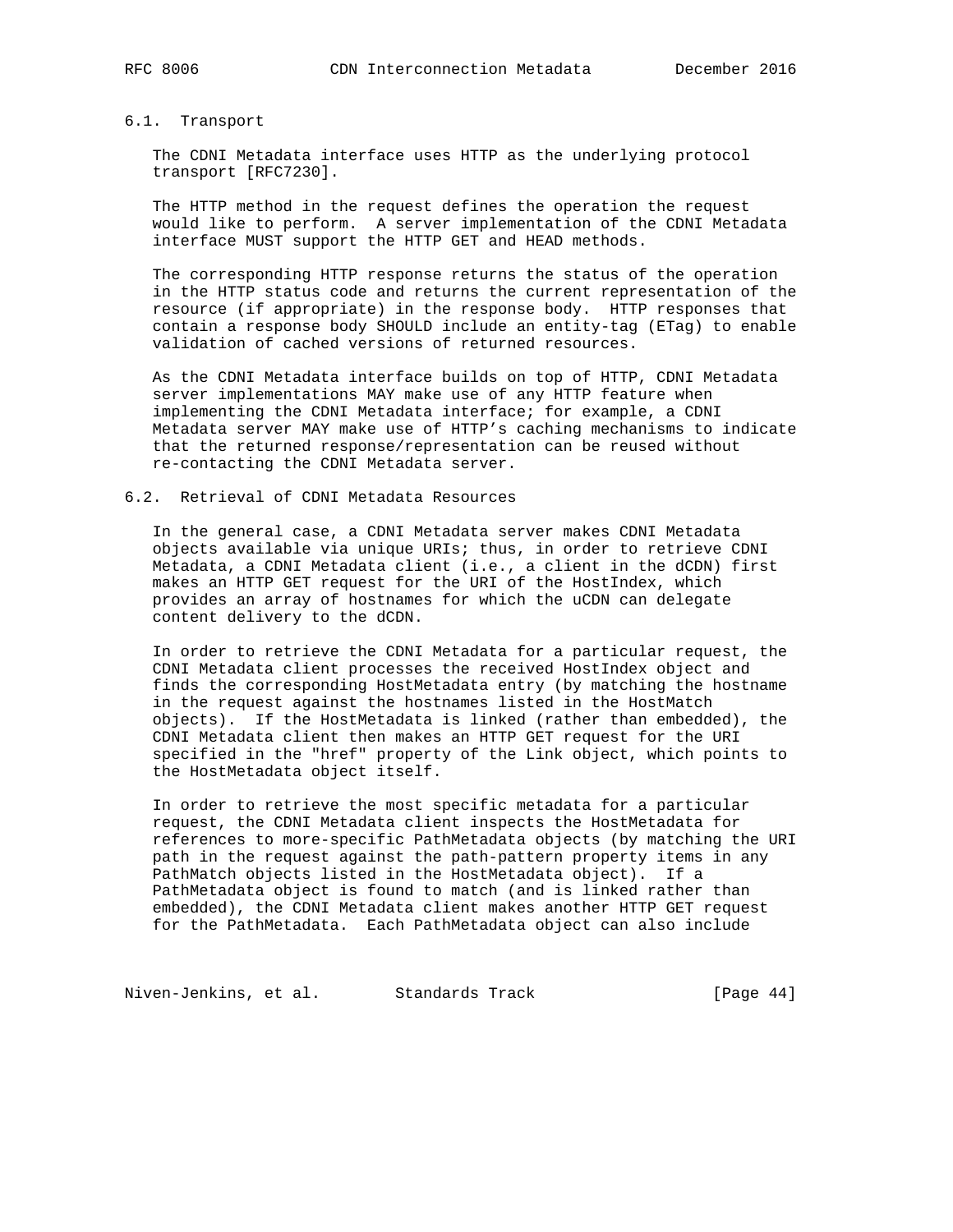references to additional more-specific metadata. If this is the case, the CDNI Metadata client continues requesting PathMatch and PathMetadata objects recursively. The CDNI Metadata client repeats this approach of processing metadata objects and retrieving (via HTTP GETs) any linked objects until it has all the metadata objects it requires in order to process the redirection request from the uCDN or the content request from a User Agent.

 In cases where a dCDN is not able to retrieve the entire set of CDNI Metadata associated with a User Agent request, or it has retrieved that metadata but it is stale according to standard HTTP caching rules and cannot be revalidated -- for example, because the uCDN is unreachable or returns an HTTP 4xx or 5xx status in response to some or all of the dCDN's CDNI Metadata requests -- the dCDN MUST NOT serve the requested content.

 Where a dCDN is interconnected with multiple uCDNs, the dCDN needs to determine which uCDN's CDNI Metadata interface should be used to handle a particular User Agent request.

 When HTTP redirection (e.g., HTTP 302 redirects) is being used between CDNs, it is expected that the dCDN will be able to determine the uCDN that redirected a particular request from information contained in the received request (e.g., via the URI). With knowledge of which uCDN routed the request, the dCDN can choose the correct uCDN from which to obtain the HostIndex. Note that the HostIndexes served by each uCDN can be unique.

 In the case of DNS redirection, there is not always sufficient information carried in the DNS request from User Agents to determine the uCDN that redirected a particular request (e.g., when content from a given host is redirected to a given dCDN by more than one uCDN); therefore, dCDNs will have to apply local policy when deciding which uCDN's CDNI Metadata interface to use.

#### 6.3. Bootstrapping

 The URI for the HostIndex object of a given uCDN needs to be configured in the dCDN. All other objects/resources are then discoverable from the HostIndex object by following any links in the HostIndex object, and through the referenced HostMetadata and PathMetadata objects and their GenericMetadata sub-objects.

 Manual configuration of the URI for the HostIndex object is outside the scope of this document.

Niven-Jenkins, et al. Standards Track [Page 45]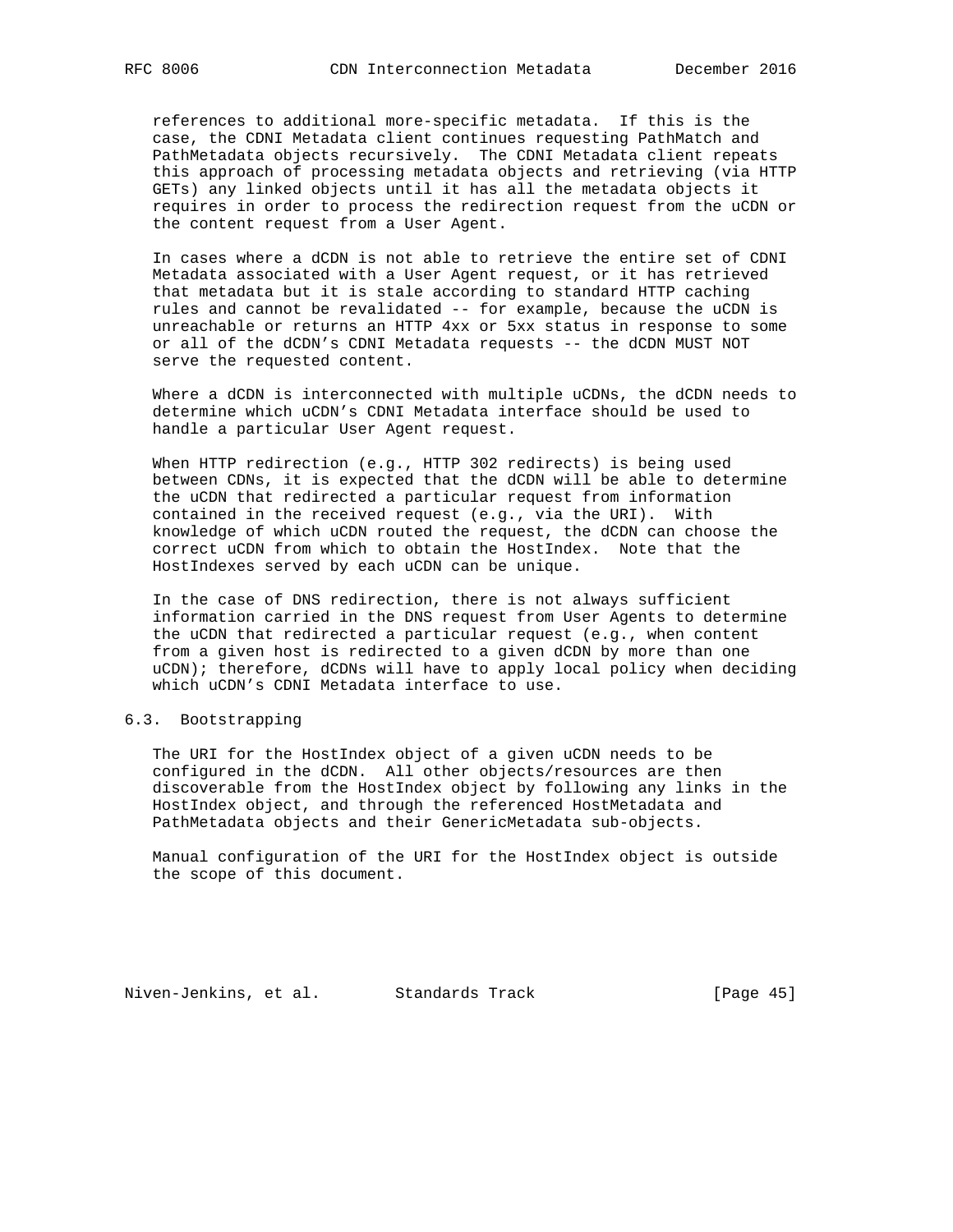# 6.4. Encoding

 CDNI Metadata objects MUST be encoded as I-JSON objects [RFC7493] containing a dictionary of (key,value) pairs where the keys are the property names and the values are the associated property values.

 The keys of the dictionary are the names of the properties associated with the object and are therefore dependent on the specific object being encoded (i.e., dependent on the CDNI Payload Type of the returned resource). Likewise, the values associated with each property (dictionary key) are dependent on the specific object being encoded (i.e., dependent on the CDNI Payload Type of the returned resource).

 Dictionary keys (properties) in I-JSON are case sensitive. By convention, any dictionary key (property) defined by this document (for example, the names of CDNI Metadata object properties) MUST be lowercase.

#### 6.5. Extensibility

 The set of GenericMetadata objects can be extended with additional (standards-based or vendor-specific) metadata objects through the specification of new GenericMetadata objects. The GenericMetadata object defined in Section 4.1.7 specifies a type field and a type specific value field that allow any metadata to be included in either the HostMetadata or PathMetadata arrays.

 As with the initial GenericMetadata types defined in Section 4.2, future GenericMetadata types MUST specify the information necessary for constructing and decoding the GenericMetadata object.

Any document that defines a new GenericMetadata type MUST:

- 1. Register the CDNI Payload Type [RFC7736] used to identify the new GenericMetadata type being specified.
- 2. Define the set of properties associated with the new GenericMetadata object. GenericMetadata MUST NOT contain a property named "href" because doing so would conflict with the ability to detect Link objects (see Section 4.3.1).
- 3. For each property, define a name, description, type, and whether or not the property is mandatory-to-specify.
- 4. Describe the semantics of the new type, including its purpose, and provide a use case to which it applies, including an example encoded in I-JSON.

Niven-Jenkins, et al. Standards Track [Page 46]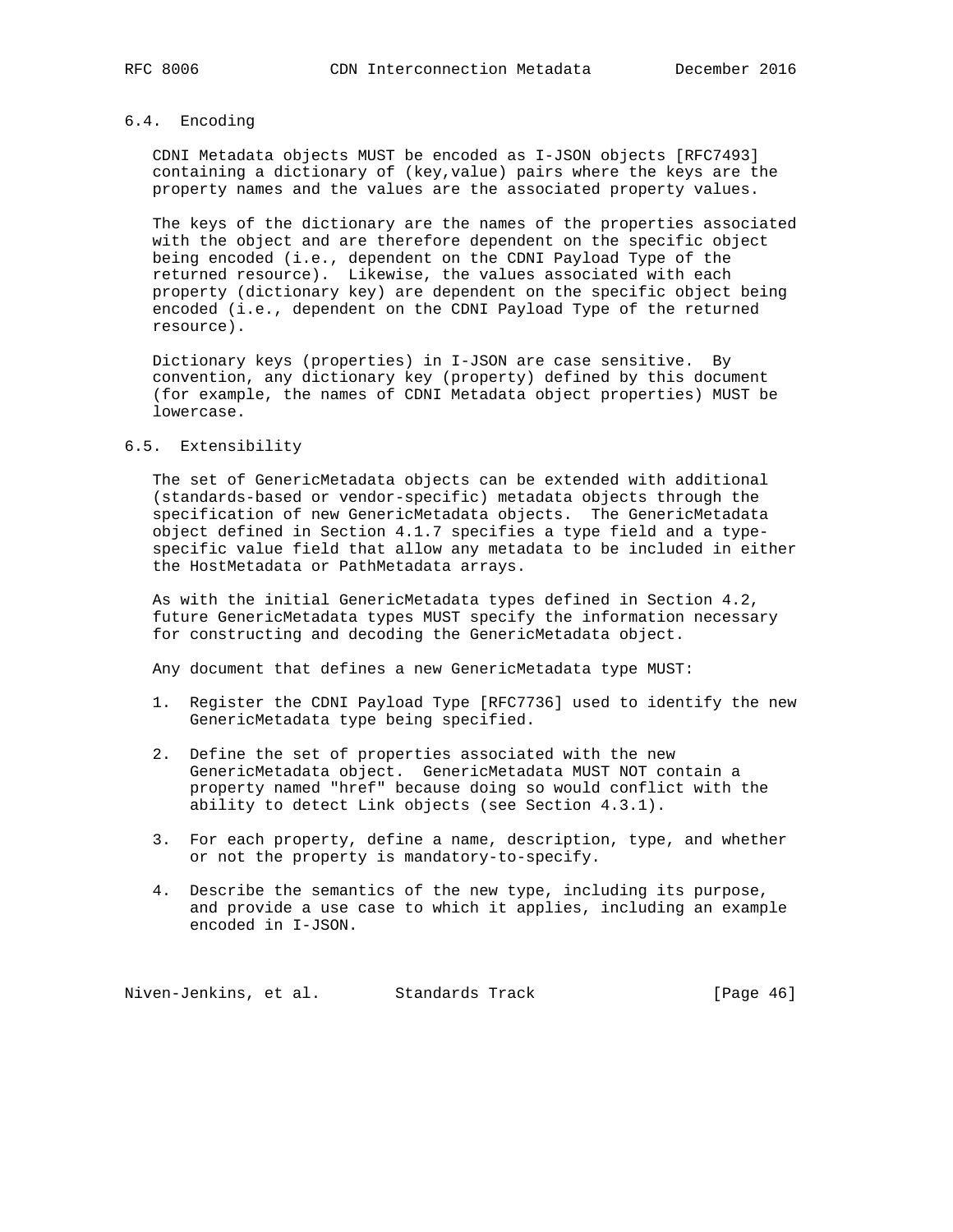- 5. Describe the security and privacy consequences, for both the User Agent and the CDNs, of the new GenericMetadata object.
- 6. Describe any relation to, conflict with, or obsolescence of other existing CDNI Metadata objects.

 Note: In the case of vendor-specific extensions, vendor-identifying CDNI Payload Type names will decrease the possibility of GenericMetadata type collisions. It is RECOMMENDED that any vendor-specific extensions use vendor-identifying CDNI Payload Type names.

# 6.6. Metadata Enforcement

 At any given time, the set of GenericMetadata types supported by the uCDN might not match the set of GenericMetadata types supported by the dCDN.

 In cases where a uCDN sends metadata containing a GenericMetadata type that a dCDN does not support, the dCDN MUST enforce the semantics of the mandatory-to-enforce property. If a dCDN does not understand or is unable to perform the functions associated with any mandatory-to-enforce metadata, the dCDN MUST NOT service any requests for the corresponding content.

 Note: Ideally, uCDNs would not delegate content requests to a dCDN that does not support the mandatory-to-enforce metadata associated with the content being requested. However, even if the uCDN has a priori knowledge of the metadata supported by the dCDN (e.g., via the FCI or through out-of-band negotiation between CDN operators), metadata support can fluctuate or be inconsistent (e.g., due to miscommunication, misconfiguration, or temporary outage). Thus, the dCDN MUST always evaluate all metadata associated with redirection and content requests and reject any requests where mandatory-to-enforce metadata associated with the content cannot be enforced.

# 6.7. Metadata Conflicts

 It is possible that new metadata definitions will obsolete or conflict with existing GenericMetadata (e.g., a future revision of the CDNI Metadata interface could redefine the Auth GenericMetadata object or a custom vendor extension could implement an alternate Auth metadata option). If multiple metadata (e.g., MI.Auth.v2, vendor1.Auth, and vendor2.Auth) all conflict with an existing GenericMetadata object (i.e., MI.Auth) and all are marked as

Niven-Jenkins, et al. Standards Track [Page 47]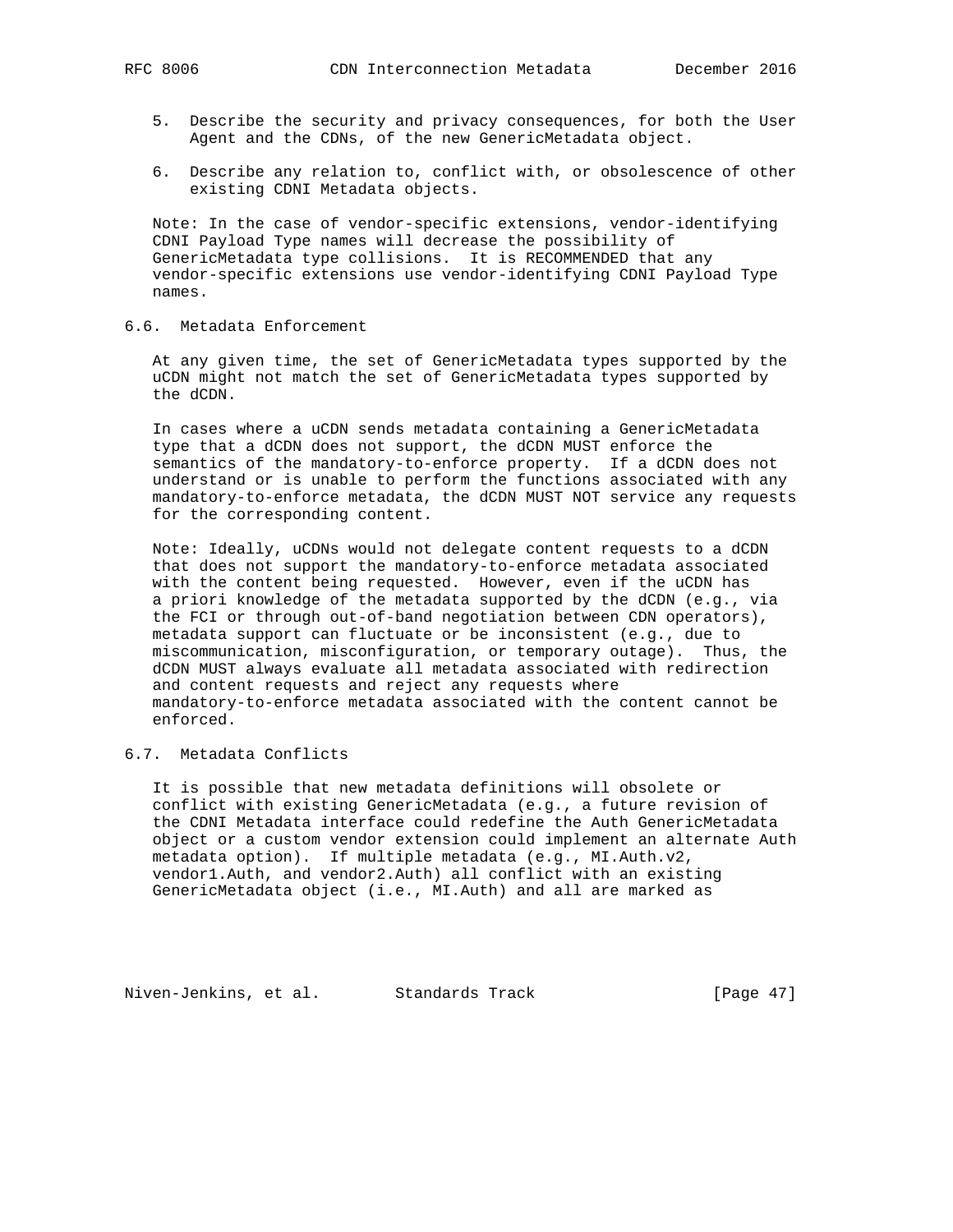mandatory-to-enforce, it could be ambiguous as to which metadata should be applied, especially in the case of overlapping functionality.

 As described in Section 3.3, metadata override only applies to metadata objects of the same exact type found in HostMetadata and nested PathMetadata structures. The CDNI Metadata interface does not support enforcement of dependencies between different GenericMetadata types. It is the responsibility of the CSP and the CDN operators to ensure that metadata assigned to a given piece of content do not conflict.

 Note: Because metadata is inherently ordered in HostMetadata and PathMetadata arrays, as well as in the PathMatch hierarchy, multiple conflicting metadata types MAY be used; however, metadata hierarchies SHOULD ensure that independent PathMatch root objects are used to prevent ambiguous or conflicting metadata definitions.

#### 6.8. Versioning

 The version of CDNI Metadata objects is conveyed inside the CDNI Payload Type that is included in either (1) the HTTP Content-Type header (for example, "Content-Type: application/cdni; ptype=MI.HostIndex" when retrieved via a link) or (2) in the link type (Section 4.3.1), generic-metadata-type (Section 4.1.7), or auth-type (Section 4.2.7) properties in the JSON payload. The CDNI Payload Type uniquely identifies the specification defining that object, including any relation to, conflicts with, or obsolescence of other metadata. There is no explicit version mapping requirement; however, for ease of understanding, metadata creators SHOULD make new versions of metadata easily visible via the CDNI Payload Type, e.g., by appending a version string. Note: A version string is optional on the first version (e.g., MI.HostIndex) but could be added for subsequent versions (MI.HostIndex.v2, MI.HostIndex.v3, etc.).

 Except when referenced by a Link object, nested metadata objects (i.e., structural metadata below the HostIndex; and Source, LocationRule, TimeWindowRule, ProtocolRule, Footprint, and TimeWindow objects) can be serialized into a JSON payload without explicit CDNI Payload Type information. The type is inferred from the outer structural metadata, GenericMetadata, or Auth object CDNI Payload Type. To avoid ambiguity when revising nestable metadata objects, any outer metadata object(s) MUST be reversioned and allocated new CDNI Payload Type(s) at the same time. For example, the MI.HostIndex object defined in this document contains an array of MI.HostMatch objects, each of which in turn contains a MI.HostMetadata object. If a new MI.HostMetadata.v2 object were required, the outer MI.HostIndex and MI.HostMatch objects would need to be revised, e.g., to

Niven-Jenkins, et al. Standards Track [Page 48]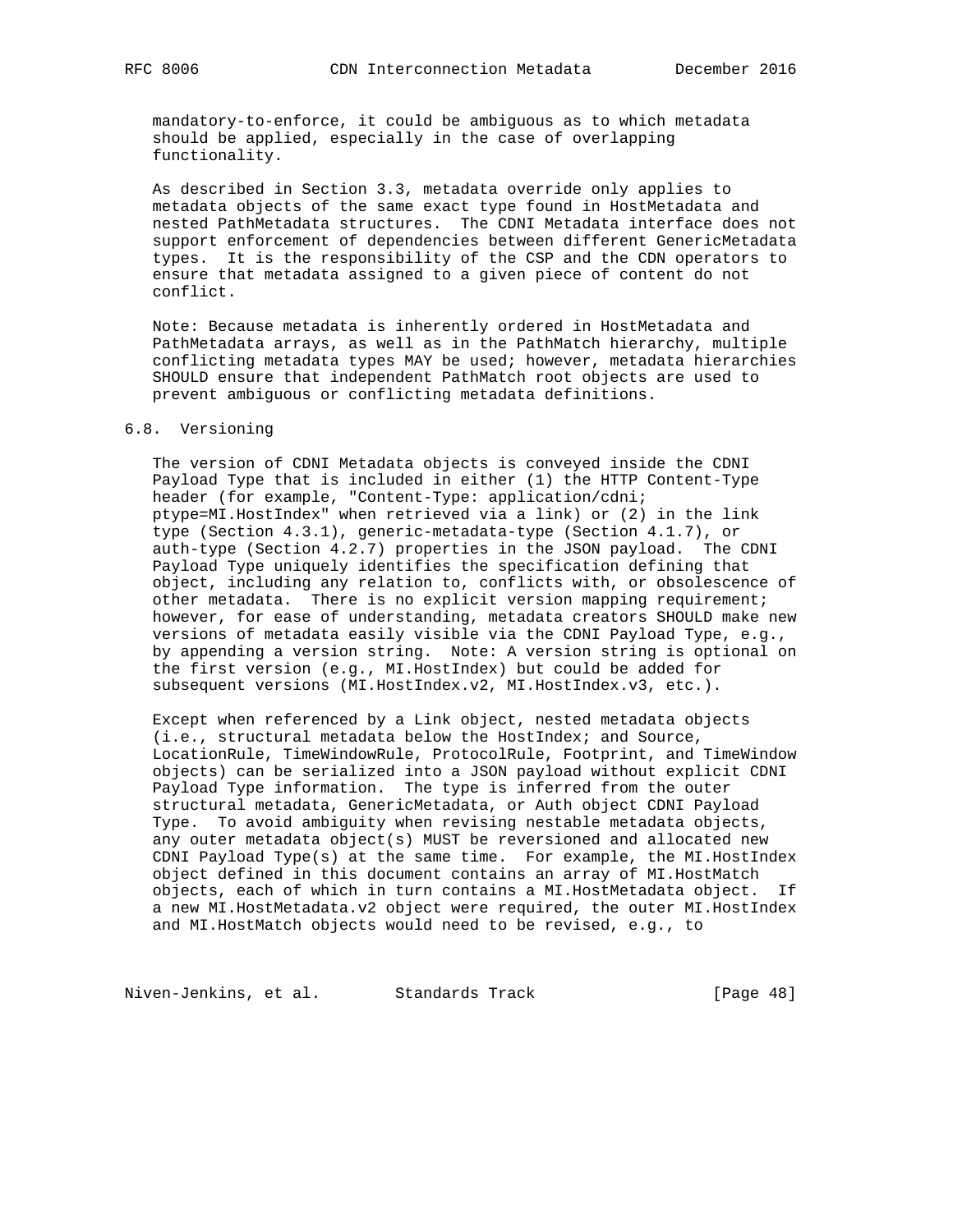MI.HostIndex.v2 and MI.HostMatch.v2, respectively. Similarly, if a new MI.TimeWindowRule.v2 object were required, the outer MI.TimeWindowACL object would need to be revised, e.g., to MI.TimeWindowACL.v2; however, the MI.TimeWindowRule.v2 object could still contain MI.TimeWindow objects, if so specified.

 HTTP requests sent to a metadata server SHOULD include an Accept header with the CDNI Payload Type of the expected object. Metadata clients can specify multiple CDNI Payload Types in the Accept header; for example, if a metadata client is capable of processing two different versions of the same type of object (defined by different CDNI Payload Types), it might decide to include both in the Accept header.

# 6.9. Media Types

 All CDNI Metadata objects use the media type "application/cdni". The CDNI Payload Type for each object then contains the object name of that object as defined by this document, prefixed with "MI.". Table 4 lists the CDNI Payload Types for the metadata objects (resources) specified in this document.

| Data Object                                                                                                                                                                                                                                                                           | CDNI Payload Type                                                                                                                                                                                                                                                                                                                              |
|---------------------------------------------------------------------------------------------------------------------------------------------------------------------------------------------------------------------------------------------------------------------------------------|------------------------------------------------------------------------------------------------------------------------------------------------------------------------------------------------------------------------------------------------------------------------------------------------------------------------------------------------|
| HostIndex<br>HostMatch<br>HostMetadata<br>PathMatch<br>PatternMatch<br>PathMetadata<br>SourceMetadata<br>Source<br>LocationACL<br>LocationRule<br>Footprint<br>TimeWindowACL<br>TimeWindowRule<br>TimeWindow<br>ProtocolACL<br>ProtocolRule<br>DeliveryAuthorization<br>Cache<br>Auth | MI.HostIndex<br>MI.HostMatch<br>MI.HostMetadata<br>MI.PathMatch<br>MI.PatternMatch<br>MI.PathMetadata<br>MI.SourceMetadata<br>MI.Source<br>MI.LocationACL<br>MI.LocationRule<br>MI.Footprint<br>MI.TimeWindowACL<br>MI.TimeWindowRule<br>MI.TimeWindow<br>MI.ProtocolACL<br>MI.ProtocolRule<br>MI.DeliveryAuthorization<br>MI.Cache<br>MI.Auth |
| Grouping                                                                                                                                                                                                                                                                              | MI.Grouping                                                                                                                                                                                                                                                                                                                                    |

Table 4: CDNI Payload Types for CDNI Metadata Objects

Niven-Jenkins, et al. Standards Track [Page 49]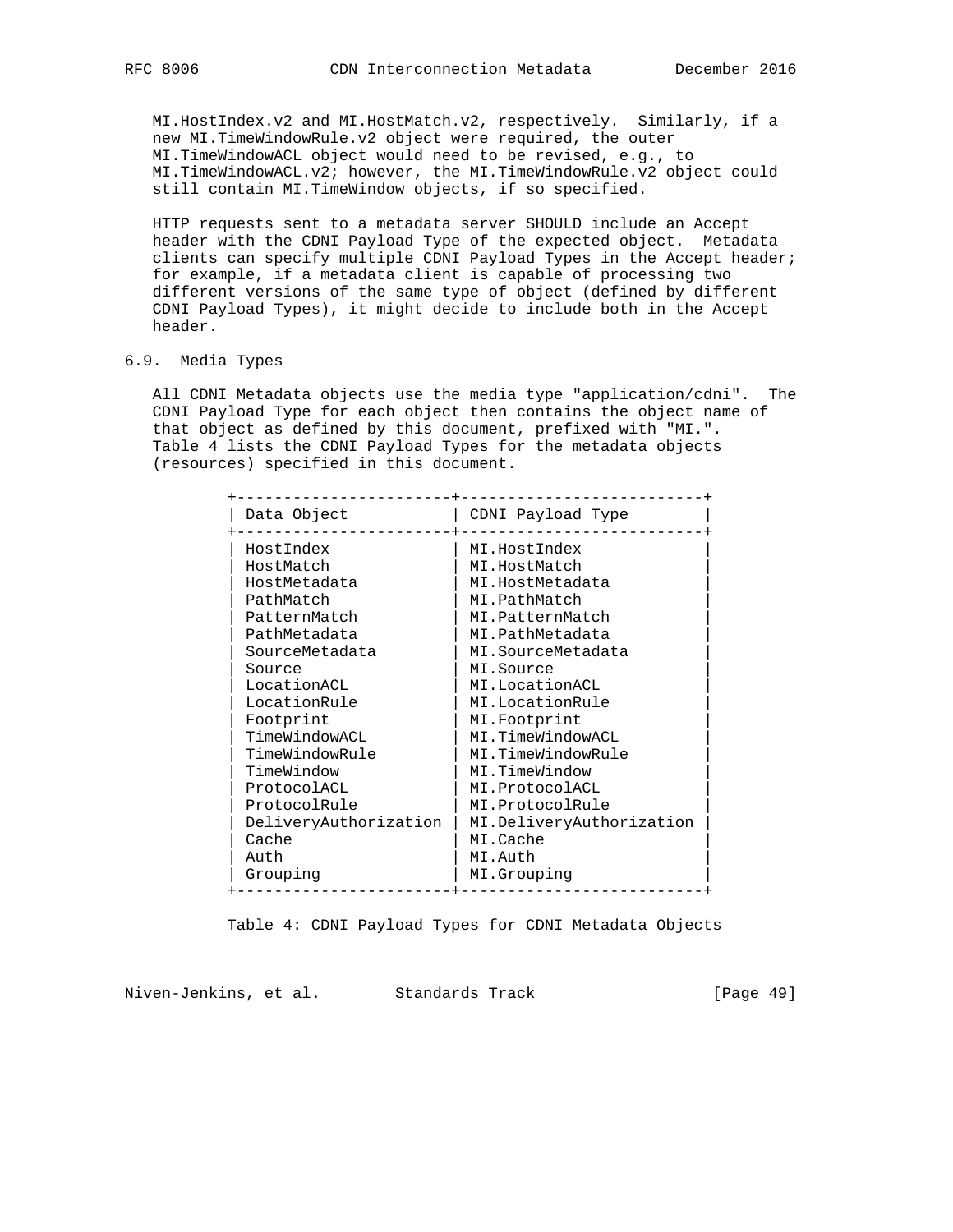```
6.10. Complete CDNI Metadata Example
```

```
 A dCDN requests the HostIndex and receives the following object with
   a CDNI Payload Type of "MI.HostIndex":
   {
      "hosts": [
       {
          "host": "video.example.com",
          "host-metadata": {
            "type": "MI.HostMetadata",
           "href": "https://metadata.ucdn.example/host1234"
          }
 },
\{ "host": "images.example.com",
          "host-metadata": {
           "type": "MI.HostMetadata",
           "href": "https://metadata.ucdn.example/host5678"
         }
       }
     ]
   }
   If the incoming request has a Host header with "video.example.com",
   then the dCDN would fetch the HostMetadata object from
   "https://metadata.ucdn.example/host1234" expecting a CDNI Payload
   Type of "MI.HostMetadata":
   {
      "metadata": [
      \left\{ \right. "generic-metadata-type": "MI.SourceMetadata",
          "generic-metadata-value": {
            "sources": [
\{ "endpoint": ["acq1.ucdn.example"],
                "protocol": "http/1.1"
              },
\{ "endpoint": ["acq2.ucdn.example"],
                "protocol": "http/1.1"
 }
           ]
          }
```
Niven-Jenkins, et al. Standards Track [Page 50]

},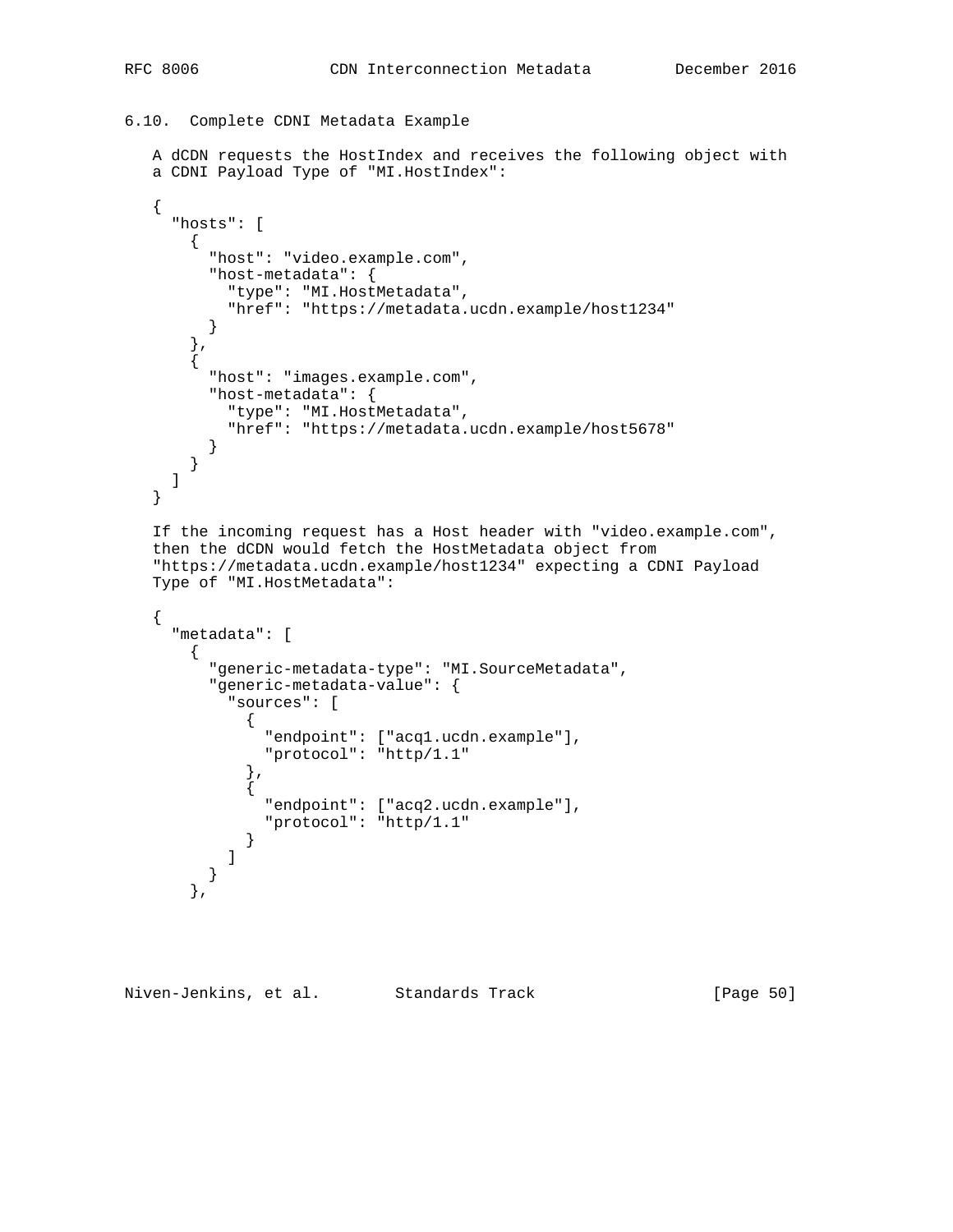```
 {
            "generic-metadata-type": "MI.LocationACL",
            "generic-metadata-value": {
              "locations": [
\{ "footprints": [
\{ "footprint-type": "ipv4cidr",
                        "footprint-value": ["192.0.2.0/24"]
                     },
\{ "footprint-type": "ipv6cidr",
                        "footprint-value": ["2001:db8::/32"]
                     },
{
                        "footprint-type": "countrycode",
                        "footprint-value": ["us"]
                     },
\{ "footprint-type": "asn",
                        "footprint-value": ["as64496"]
 }
                  ],
                "action": "deny"
 }
           \begin{matrix} 1 \end{matrix} }
         },
\{ "generic-metadata-type": "MI.ProtocolACL",
            "generic-metadata-value": {
              "protocol-acl": [
\{ "protocols": [
                    "http/1.1"
                  \mathbf{1},
                "action": "allow"
 }
 ]
 }
 }
\qquad \qquad \qquad \qquad \qquad \qquad \qquad \qquad \qquad \qquad \qquad \qquad \qquad \qquad \qquad \qquad \qquad \qquad \qquad \qquad \qquad \qquad \qquad \qquad \qquad \qquad \qquad \qquad \qquad \qquad \qquad \qquad \qquad \qquad \qquad \qquad \qquad \
```
Niven-Jenkins, et al. Standards Track [Page 51]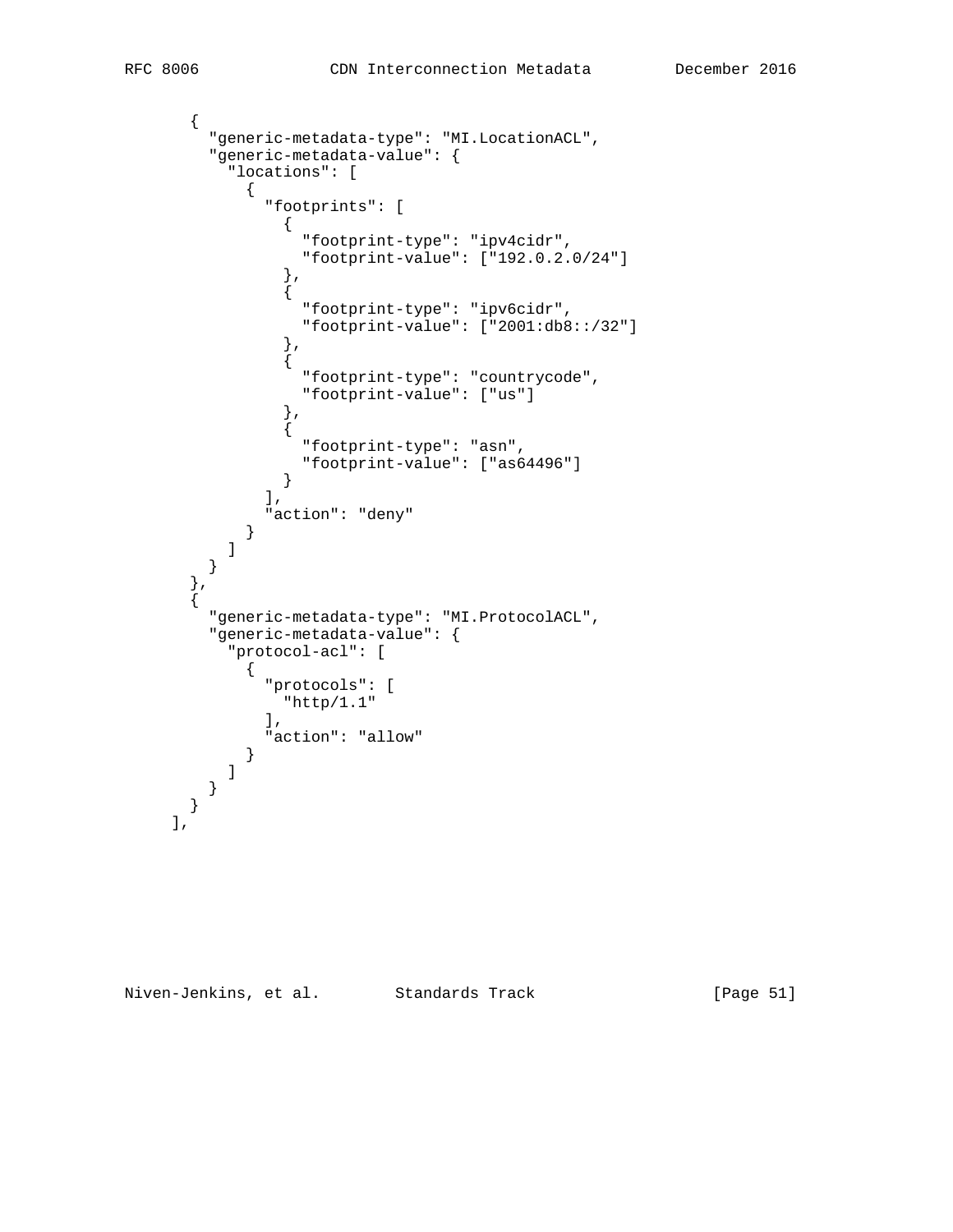```
 "paths": [
    \left\{ \right. "path-pattern": {
         "pattern": "/videos/trailers/*"
       },
       "path-metadata": {
         "type": "MI.PathMetadata",
         "href": "https://metadata.ucdn.example/host1234/pathABC"
       }
     },
     {
       "path-pattern": {
         "pattern": "/videos/movies/*"
       },
       "path-metadata": {
         "type": "MI.PathMetadata",
         "href": "https://metadata.ucdn.example/host1234/pathDEF"
       }
     }
   ]
 }
 Suppose that the path of the requested resource matches the
 "/videos/movies/*" pattern; the next metadata requested would be for
 "https://metadata.ucdn.example/host1234/pathDEF" with an expected
 CDNI Payload Type of "MI.PathMetadata":
 {
   "metadata": [],
   "paths": [
     {
       "path-pattern": {
         "pattern": "/videos/movies/hd/*"
       },
       "path-metadata": {
         "type": "MI.PathMetadata",
         "href":
            "https://metadata.ucdn.example/host1234/pathDEF/path123"
       }
     }
   ]
 }
```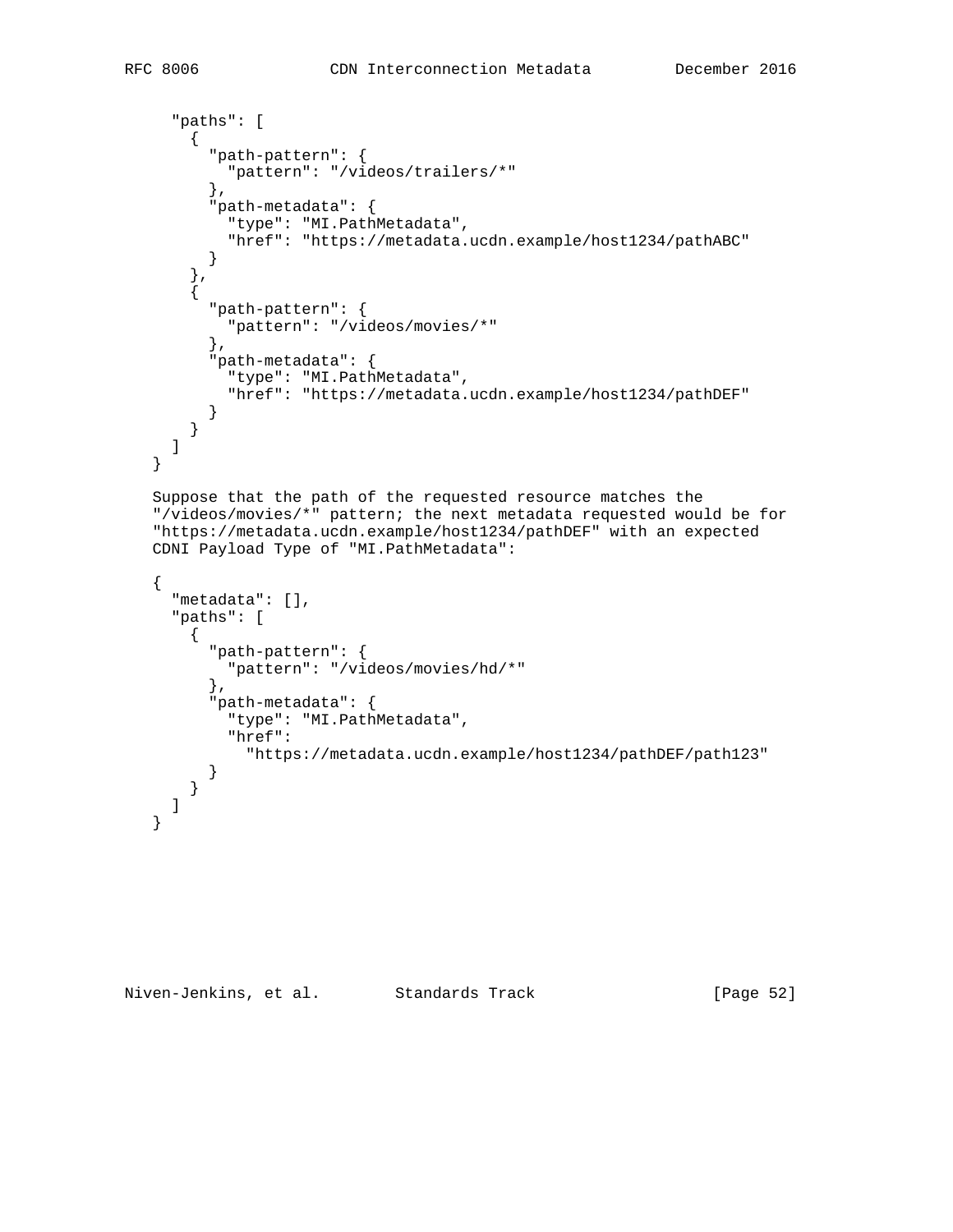Finally, if the path of the requested resource also matches the "/videos/movies/hd/\*" pattern, the dCDN would also fetch the following object from "https://metadata.ucdn.example/host1234/pathDEF/path123" with a CDNI Payload Type of "MI.PathMetadata":

```
 {
      "metadata": [
       {
          "generic-metadata-type": "MI.TimeWindowACL",
          "generic-metadata-value": {
            "times": [
              "windows": [
 {
                  "start": "1213948800",
                  "end": "1478047392"
               }
              ],
              "action": "allow"
          \Box }
       }
      ]
   }
```
 The final set of metadata that applies to the requested resource includes a SourceMetadata, a LocationACL, a ProtocolACL, and a TimeWindowACL.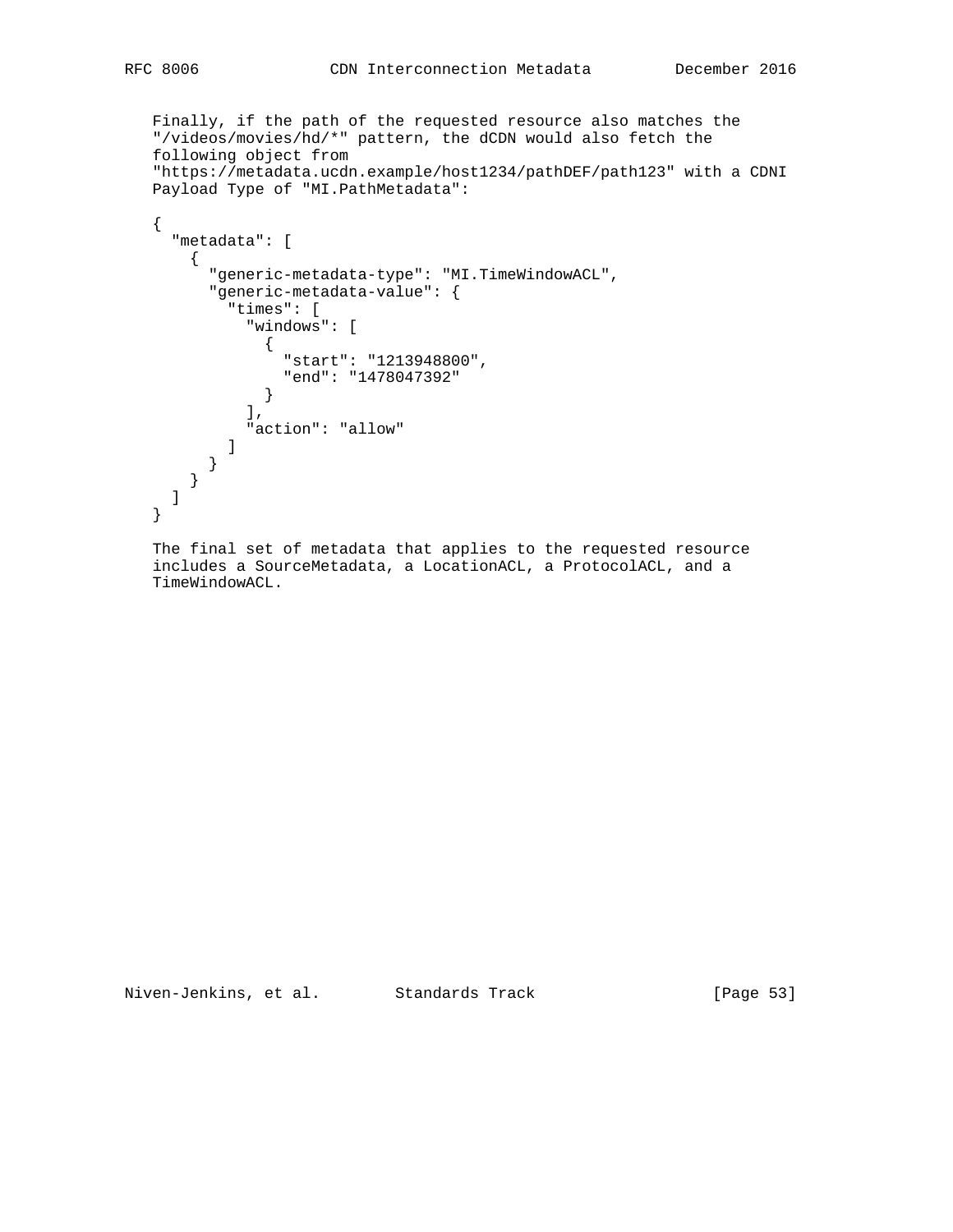# 7. IANA Considerations

7.1. CDNI Payload Types

 This document requests the registration of the following entries under the "CDNI Payload Types" registry hosted by IANA:

| Payload Type             | Specification   |
|--------------------------|-----------------|
| MI.HostIndex             | RFC 8006        |
| MI.HostMatch             | RFC 8006        |
| MI.HostMetadata          | RFC 8006        |
| MI.PathMatch             | RFC 8006        |
| MI.PatternMatch          | RFC 8006        |
| MI.PathMetadata          | RFC 8006        |
| MI.SourceMetadata        | RFC 8006        |
| MI.Source                | <b>RFC 8006</b> |
| MI.LocationACL           | RFC 8006        |
| MI.LocationRule          | RFC 8006        |
| MI.Footprint             | RFC 8006        |
| MI.TimeWindowACL         | RFC 8006        |
| MI.TimeWindowRule        | RFC 8006        |
| MI.TimeWindow            | RFC 8006        |
| MI.ProtocolACL           | RFC 8006        |
| MI.ProtocolRule          | RFC 8006        |
| MI.DeliveryAuthorization | <b>RFC 8006</b> |
| MI.Cache                 | RFC 8006        |
| MI.Auth                  | RFC 8006        |
| MI.Grouping              | RFC 8006        |

7.1.1. CDNI MI HostIndex Payload Type

 Purpose: The purpose of this Payload Type is to distinguish HostIndex MI objects (and any associated capability advertisement)

Interface: MI/FCI

Encoding: see Section 4.1.1

Niven-Jenkins, et al. Standards Track [Page 54]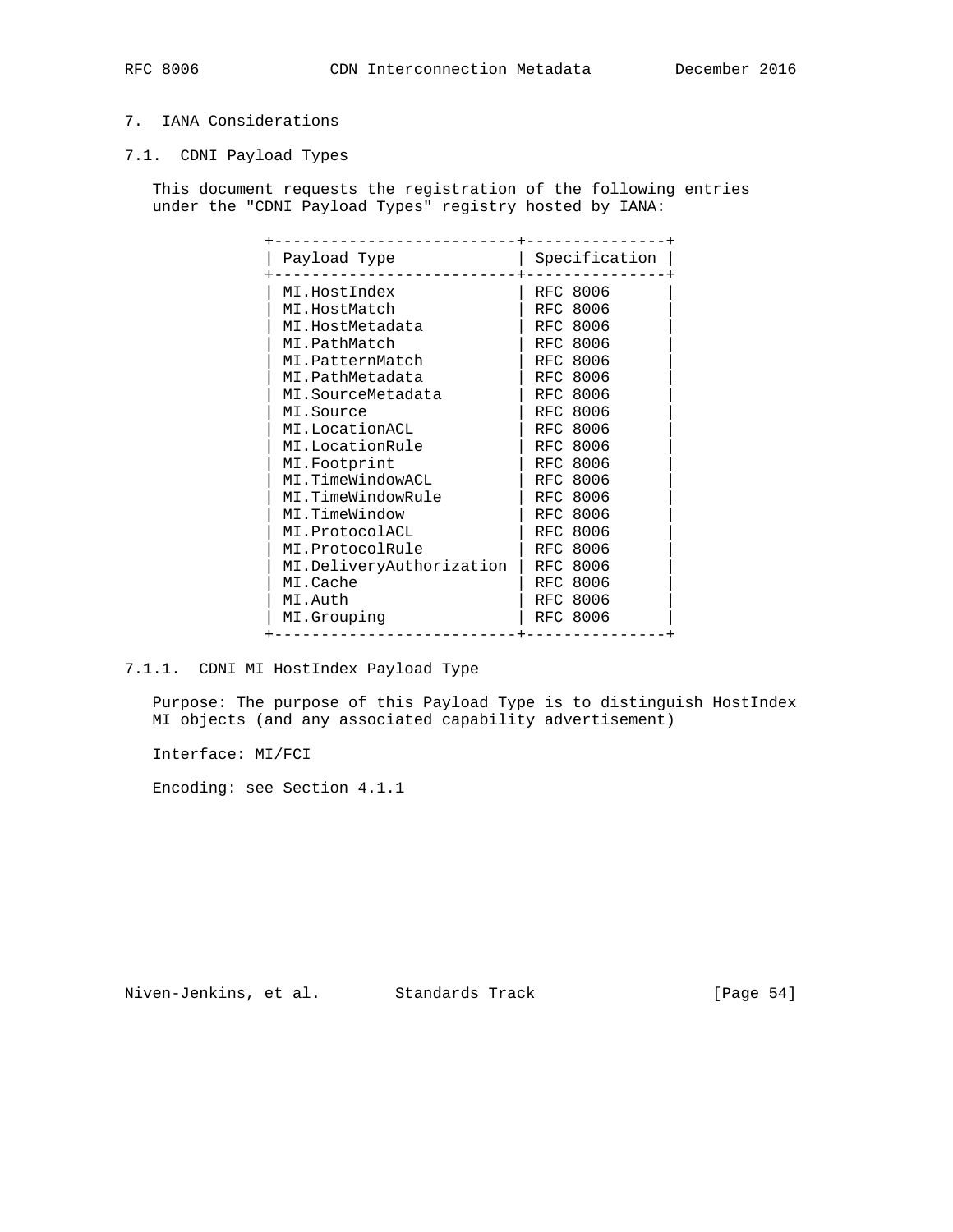7.1.2. CDNI MI HostMatch Payload Type

 Purpose: The purpose of this Payload Type is to distinguish HostMatch MI objects (and any associated capability advertisement)

Interface: MI/FCI

Encoding: see Section 4.1.2

7.1.3. CDNI MI HostMetadata Payload Type

 Purpose: The purpose of this Payload Type is to distinguish HostMetadata MI objects (and any associated capability advertisement)

Interface: MI/FCI

Encoding: see Section 4.1.3

7.1.4. CDNI MI PathMatch Payload Type

 Purpose: The purpose of this Payload Type is to distinguish PathMatch MI objects (and any associated capability advertisement)

Interface: MI/FCI

Encoding: see Section 4.1.4

7.1.5. CDNI MI PatternMatch Payload Type

 Purpose: The purpose of this Payload Type is to distinguish PatternMatch MI objects (and any associated capability advertisement)

Interface: MI/FCI

Encoding: see Section 4.1.5

7.1.6. CDNI MI PathMetadata Payload Type

 Purpose: The purpose of this Payload Type is to distinguish PathMetadata MI objects (and any associated capability advertisement)

Interface: MI/FCI

Encoding: see Section 4.1.6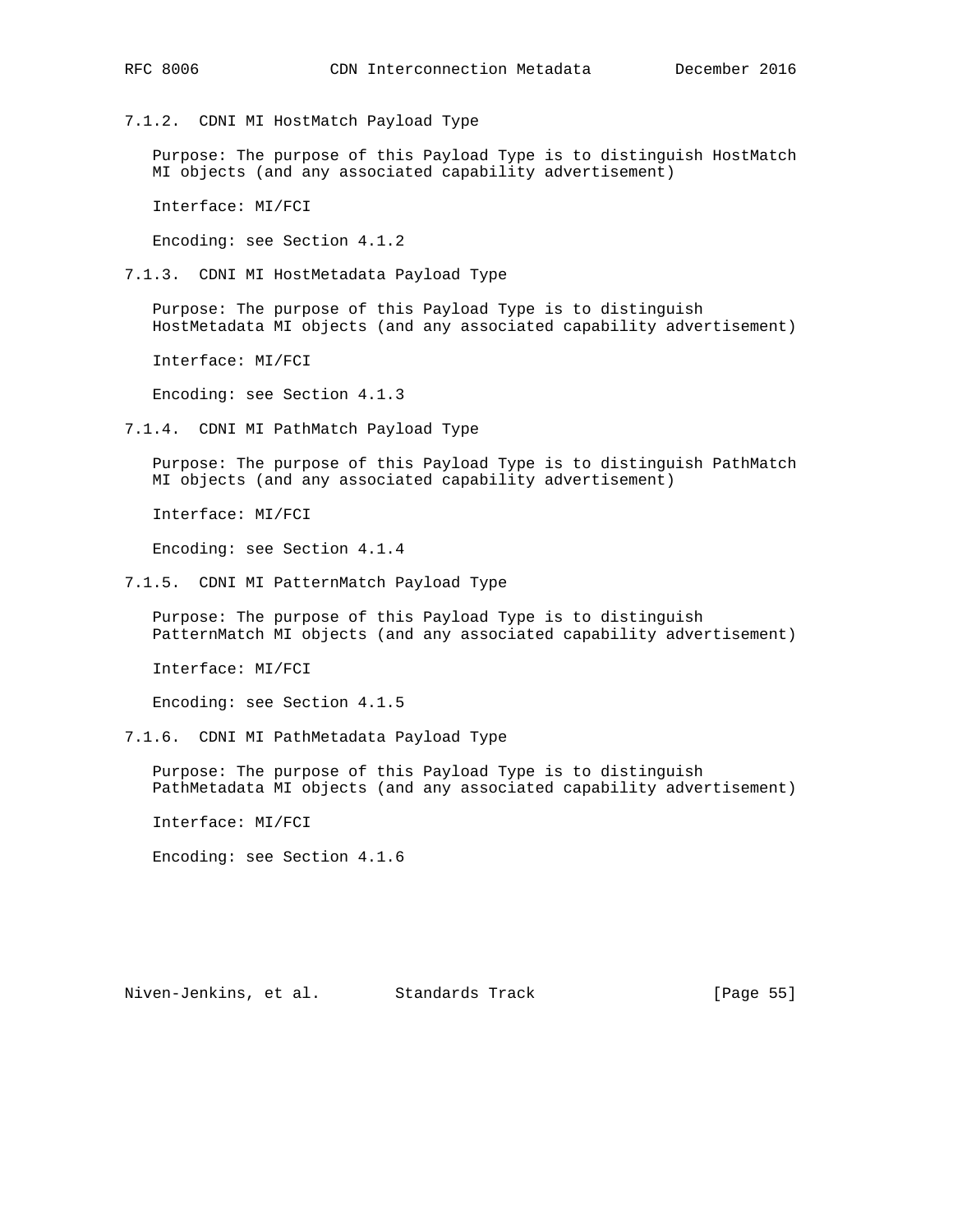7.1.7. CDNI MI SourceMetadata Payload Type

 Purpose: The purpose of this Payload Type is to distinguish SourceMetadata MI objects (and any associated capability advertisement)

Interface: MI/FCI

Encoding: see Section 4.2.1

7.1.8. CDNI MI Source Payload Type

 Purpose: The purpose of this Payload Type is to distinguish Source MI objects (and any associated capability advertisement)

Interface: MI/FCI

Encoding: see Section 4.2.1.1

7.1.9. CDNI MI LocationACL Payload Type

 Purpose: The purpose of this Payload Type is to distinguish LocationACL MI objects (and any associated capability advertisement)

Interface: MI/FCI

Encoding: see Section 4.2.2

7.1.10. CDNI MI LocationRule Payload Type

 Purpose: The purpose of this Payload Type is to distinguish LocationRule MI objects (and any associated capability advertisement)

Interface: MI/FCI

Encoding: see Section 4.2.2.1

7.1.11. CDNI MI Footprint Payload Type

 Purpose: The purpose of this Payload Type is to distinguish Footprint MI objects (and any associated capability advertisement)

Interface: MI/FCI

Encoding: see Section 4.2.2.2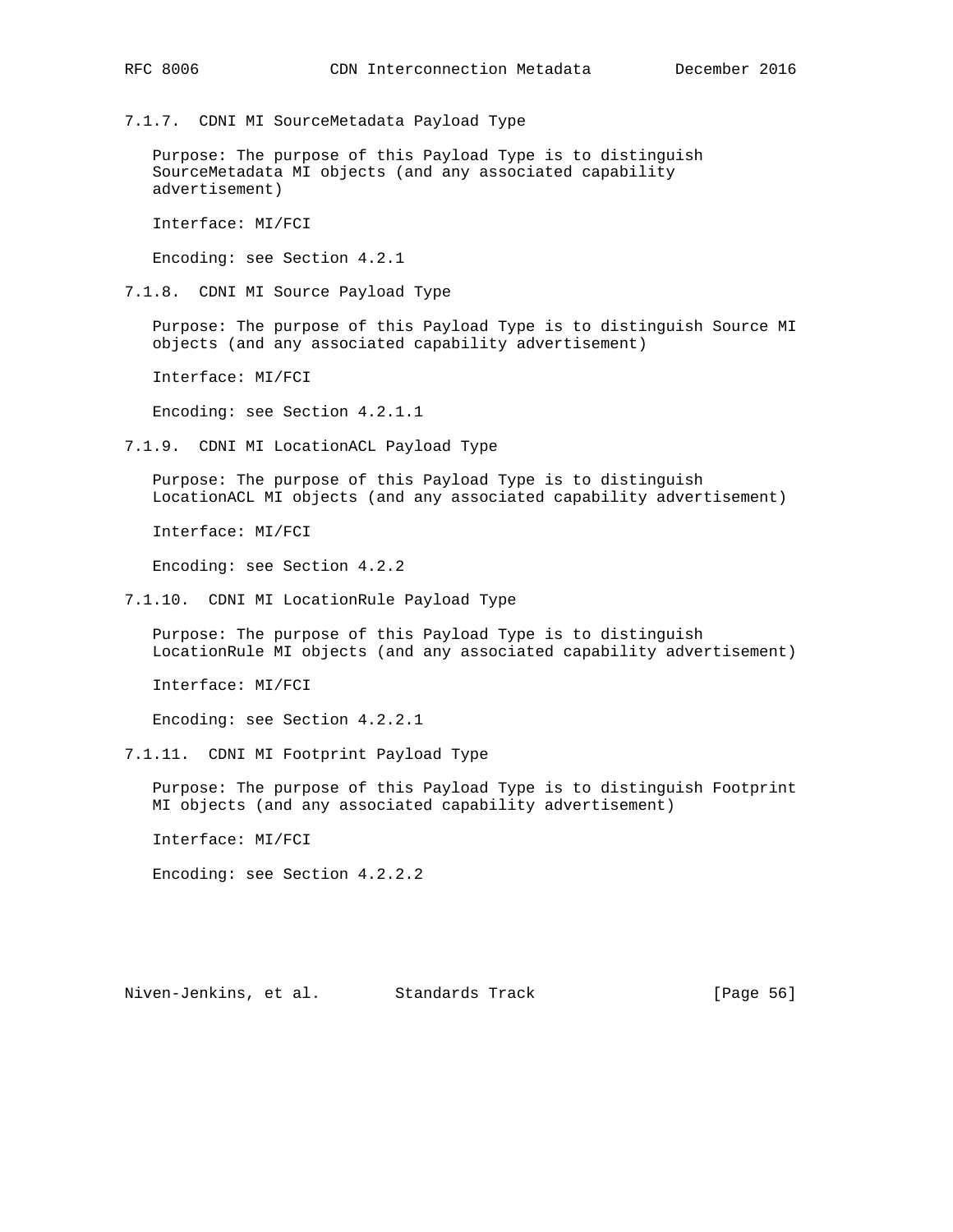7.1.12. CDNI MI TimeWindowACL Payload Type

 Purpose: The purpose of this Payload Type is to distinguish TimeWindowACL MI objects (and any associated capability advertisement)

Interface: MI/FCI

Encoding: see Section 4.2.3

7.1.13. CDNI MI TimeWindowRule Payload Type

 Purpose: The purpose of this Payload Type is to distinguish TimeWindowRule MI objects (and any associated capability advertisement)

Interface: MI/FCI

Encoding: see Section 4.2.3.1

7.1.14. CDNI MI TimeWindow Payload Type

 Purpose: The purpose of this Payload Type is to distinguish TimeWindow MI objects (and any associated capability advertisement)

Interface: MI/FCI

Encoding: see Section 4.2.3.2

7.1.15. CDNI MI ProtocolACL Payload Type

 Purpose: The purpose of this Payload Type is to distinguish ProtocolACL MI objects (and any associated capability advertisement)

Interface: MI/FCI

Encoding: see Section 4.2.4

7.1.16. CDNI MI ProtocolRule Payload Type

 Purpose: The purpose of this Payload Type is to distinguish ProtocolRule MI objects (and any associated capability advertisement)

Interface: MI/FCI

Encoding: see Section 4.2.4.1

Niven-Jenkins, et al. Standards Track [Page 57]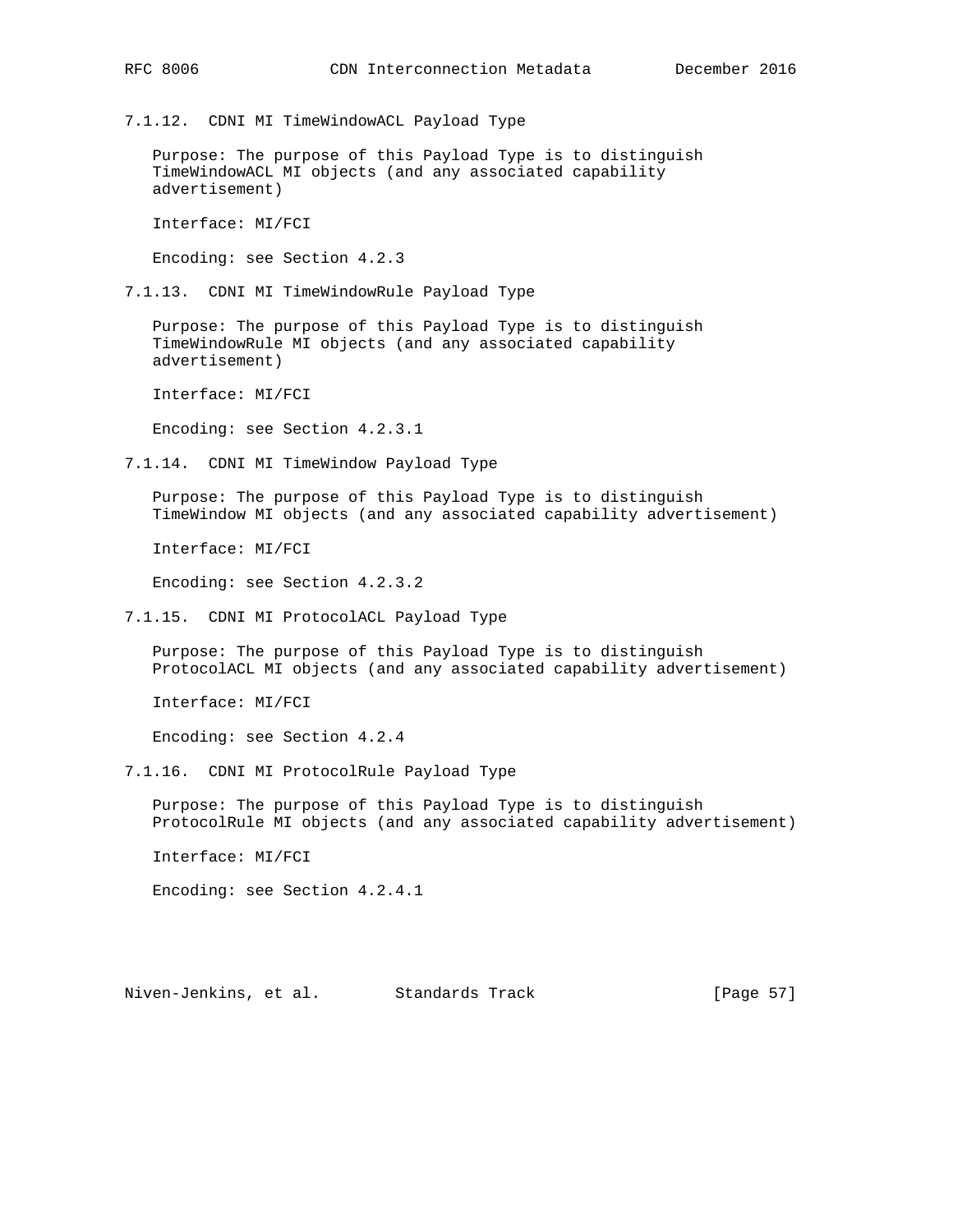7.1.17. CDNI MI DeliveryAuthorization Payload Type

 Purpose: The purpose of this Payload Type is to distinguish DeliveryAuthorization MI objects (and any associated capability advertisement)

Interface: MI/FCI

Encoding: see Section 4.2.5

7.1.18. CDNI MI Cache Payload Type

 Purpose: The purpose of this Payload Type is to distinguish Cache MI objects (and any associated capability advertisement)

Interface: MI/FCI

Encoding: see Section 4.2.6

7.1.19. CDNI MI Auth Payload Type

 Purpose: The purpose of this Payload Type is to distinguish Auth MI objects (and any associated capability advertisement)

Interface: MI/FCI

Encoding: see Section 4.2.7

7.1.20. CDNI MI Grouping Payload Type

 Purpose: The purpose of this Payload Type is to distinguish Grouping MI objects (and any associated capability advertisement)

Interface: MI/FCI

Encoding: see Section 4.2.8

7.2. "CDNI Metadata Footprint Types" Registry

 IANA has created a new "CDNI Metadata Footprint Types" subregistry in the "Content Delivery Network Interconnection (CDNI) Parameters" registry. The "CDNI Metadata Footprint Types" namespace defines the valid Footprint object type values used by the Footprint object described in Section 4.2.2.2. Additions to the "CDNI Metadata Footprint Types" namespace conform to the Specification Required policy as defined in [RFC5226]. The Designated Expert will verify that new type definitions do not duplicate existing type definitions

Niven-Jenkins, et al. Standards Track [Page 58]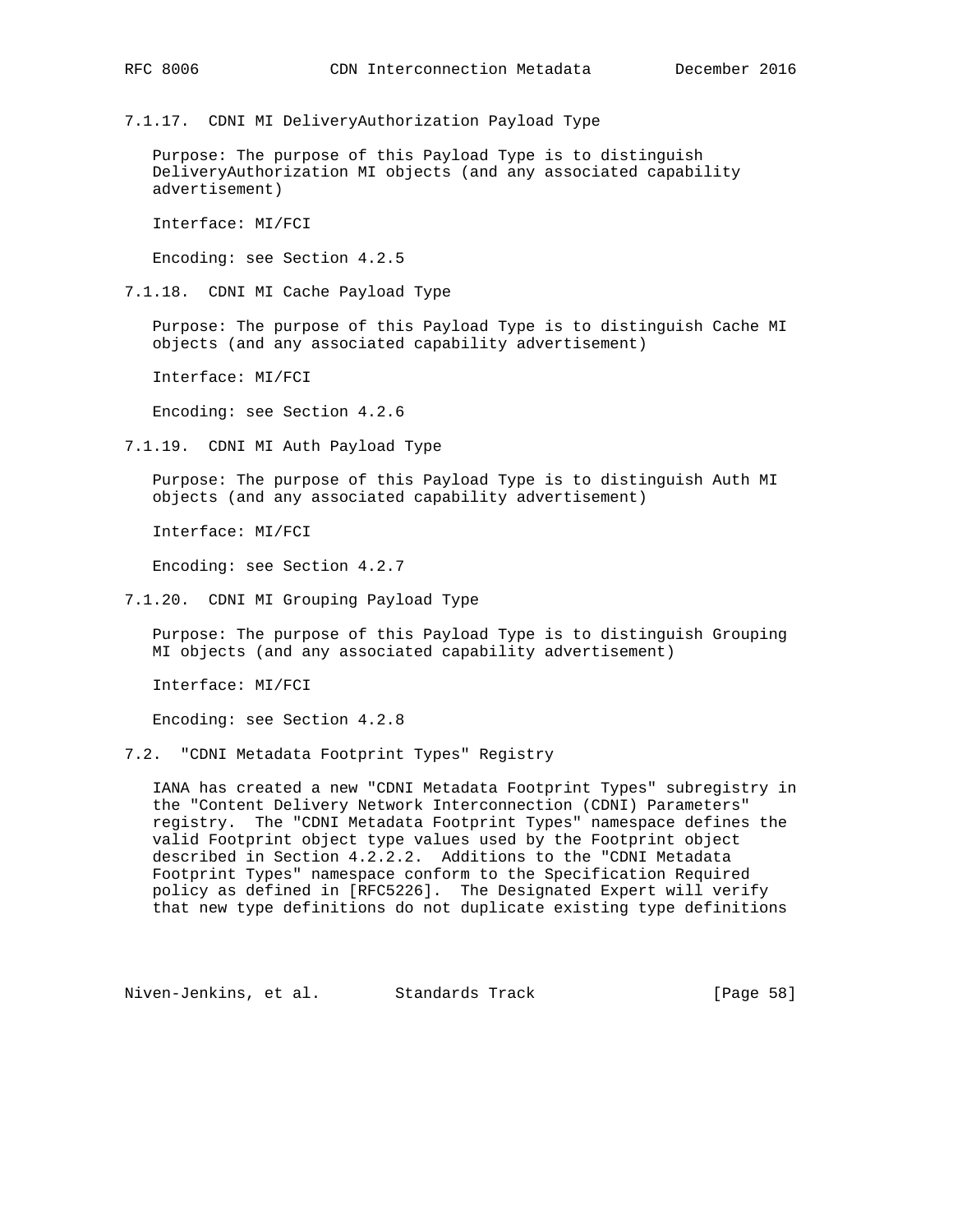and prevent gratuitous additions to the namespace. New registrations are required to provide a clear description of how to interpret new footprint types.

 The following table defines the initial values for the "CDNI Metadata Footprint Types" registry:

| Footprint Type   Description |                                | Specification   |
|------------------------------|--------------------------------|-----------------|
| ipv4cidr                     | IPv4 CIDR address block        | RFC 8006        |
| ipv6cidr                     | IPv6 CIDR address block        | RFC 8006        |
| asn                          | Autonomous System Number (ASN) | RFC 8006        |
| countrycode                  | ISO 3166-1 alpha-2 code        | <b>RFC 8006</b> |

#### 7.3. "CDNI Metadata Protocol Types" Registry

 IANA has created a new "CDNI Metadata Protocol Types" subregistry in the "Content Delivery Network Interconnection (CDNI) Parameters" registry. The "CDNI Metadata Protocol Types" namespace defines the valid Protocol object values (Section 4.3.2) used by the SourceMetadata and ProtocolACL objects. Additions to the Protocol namespace conform to the Specification Required policy as defined in [RFC5226], where the specification defines the Protocol Type and the protocol to which it is associated. The Designated Expert will verify that new protocol definitions do not duplicate existing protocol definitions and prevent gratuitous additions to the namespace.

 The following table defines the initial Protocol values corresponding to the HTTP and HTTPS protocols:

| Protocol<br>Type | Description                                  | Type<br>Specification | Protocol<br>Specifications |
|------------------|----------------------------------------------|-----------------------|----------------------------|
| http/1.1         | Hypertext Transfer<br>Protocol $--$ HTTP/1.1 | RFC 8006              | RFC 7230                   |
| https/1.1        | HTTP/1.1 over TLS                            | RFC 8006              | RFC 7230,<br>RFC 2818      |

Niven-Jenkins, et al. Standards Track [Page 59]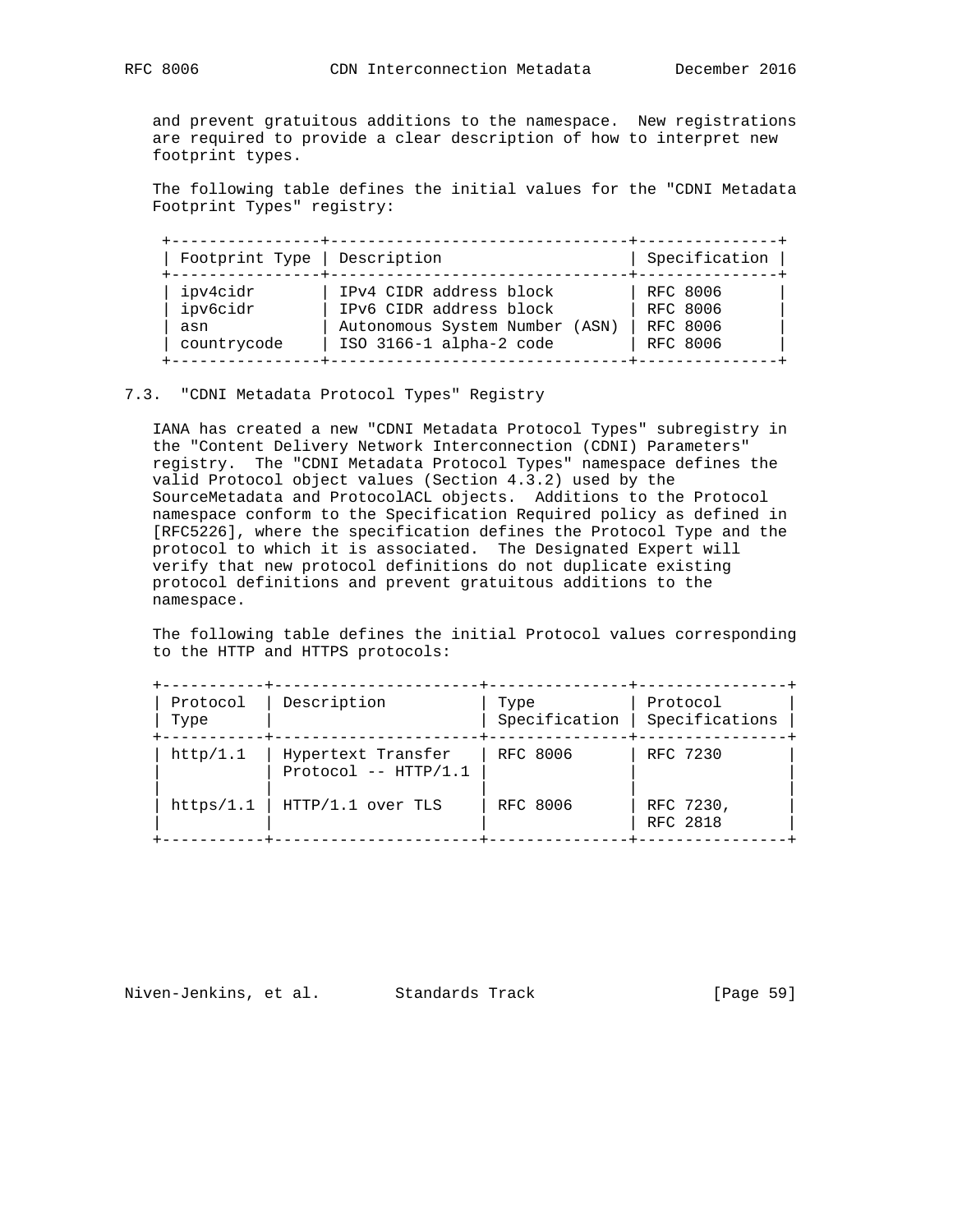#### 8. Security Considerations

8.1. Authentication and Integrity

 A malicious metadata server, proxy server, or attacker impersonating an authentic uCDN CDNI Metadata interface without being detected could provide false metadata to a dCDN that either:

- o Denies service for one or more pieces of content to one or more User Agents;
- o Directs dCDNs to contact malicious origin servers instead of the actual origin servers, so that malware or slanderous alternate content may be substituted for legitimate content; or
- o Removes delivery restrictions (e.g., LocationACL, TimeWindowACL, ProtocolACL, or Auth metadata), allowing access to content that would otherwise be denied and thus possibly violating license restrictions and incurring unwarranted delivery costs.

 Unauthorized access to metadata could also enable a malicious metadata client to continuously issue metadata requests in order to overload a uCDN's metadata server or servers.

 Unauthorized access to metadata could further result in leakage of private information. A malicious metadata client could request metadata in order to gain access to origin servers, as well as information pertaining to content restrictions.

 An implementation of the CDNI Metadata interface MUST use mutual authentication and message authentication codes to prevent unauthorized access to, and undetected modification of, metadata (see Section 8.3).

#### 8.2. Confidentiality and Privacy

 Unauthorized viewing of metadata could result in leakage of private information. Content provider origin and policy information is conveyed through the CDNI Metadata interface. A third party could intercept metadata transactions in order to gain access to origin servers, as well as information pertaining to content restrictions and usage patterns.

Niven-Jenkins, et al. Standards Track [Page 60]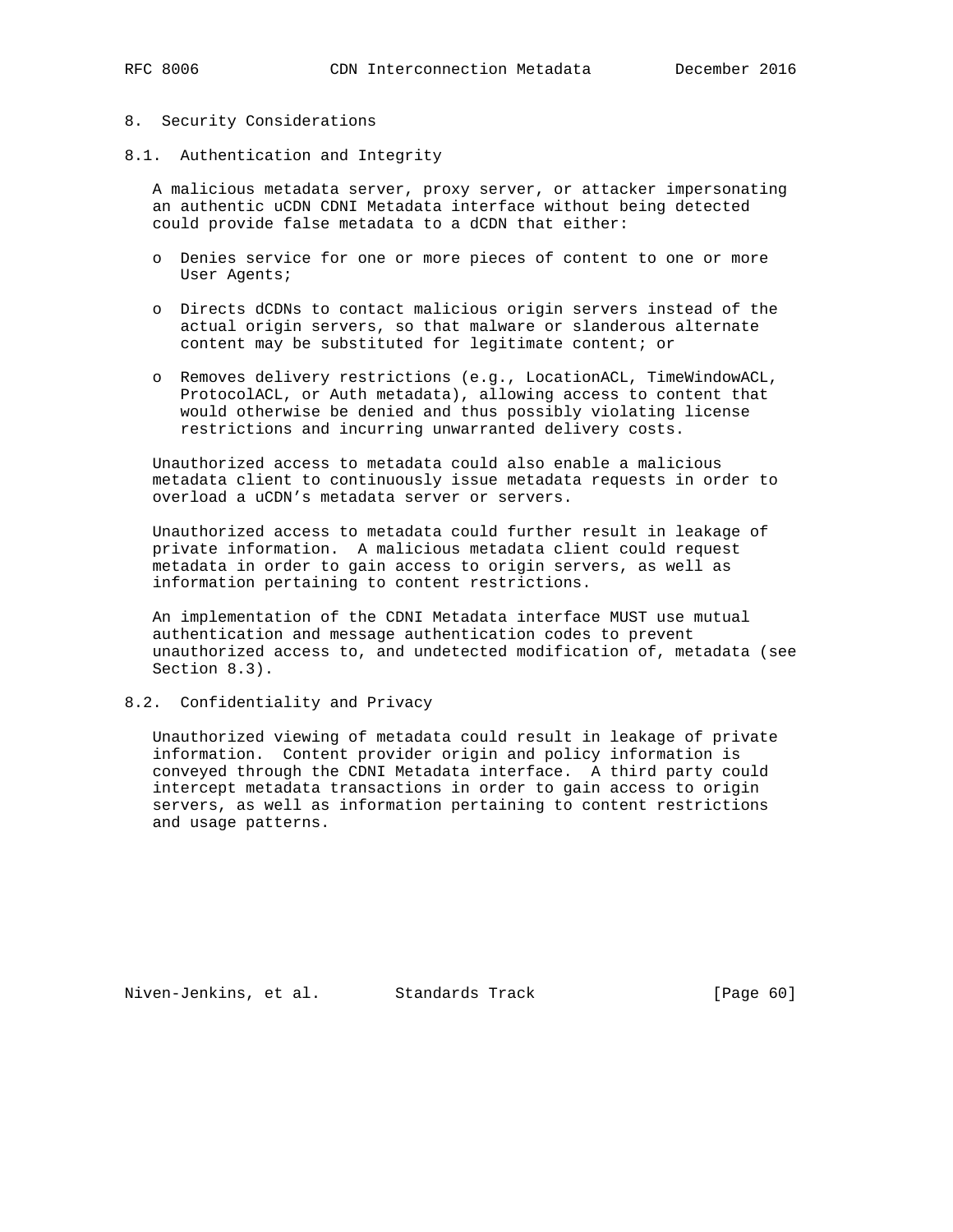Note: The distribution of metadata by a uCDN to dCDNs could introduce privacy concerns for some content providers, e.g., dCDNs accepting content requests for a content provider's content might be able to obtain additional information and usage patterns relating to the users of a content provider's services. Content providers with concerns about divulging information to dCDNs can instruct their uCDN partners not to use CDNI when delivering their content.

 An implementation of the CDNI Metadata interface MUST use strong encryption to prevent unauthorized interception or monitoring of metadata (see Section 8.3).

8.3. Securing the CDNI Metadata Interface

 An implementation of the CDNI Metadata interface MUST support TLS transport as per [RFC2818] and [RFC7230].

 TLS MUST be used by the server side (uCDN) and the client side (dCDN) of the CDNI Metadata interface, including authentication of the remote end, unless alternate methods are used for ensuring the security of the information in the CDNI Metadata interface requests and responses (such as setting up an IPsec tunnel between the two CDNs or using a physically secured internal network between two CDNs that are owned by the same corporate entity).

 The use of TLS for transport of the CDNI Metadata interface messages allows the dCDN and uCDN to authenticate each other.

 Once the dCDN and uCDN have mutually authenticated each other, TLS allows:

- o The dCDN and uCDN to authorize each other (to ensure that they are transmitting/receiving CDNI Metadata requests and responses from an authorized CDN);
- o CDNI Metadata interface requests and responses to be transmitted with confidentiality; and
- o The integrity of the CDNI Metadata interface requests and responses to be protected during the exchange.

 When TLS is used, the general TLS usage guidance in [RFC7525] MUST be followed.

Niven-Jenkins, et al. Standards Track [Page 61]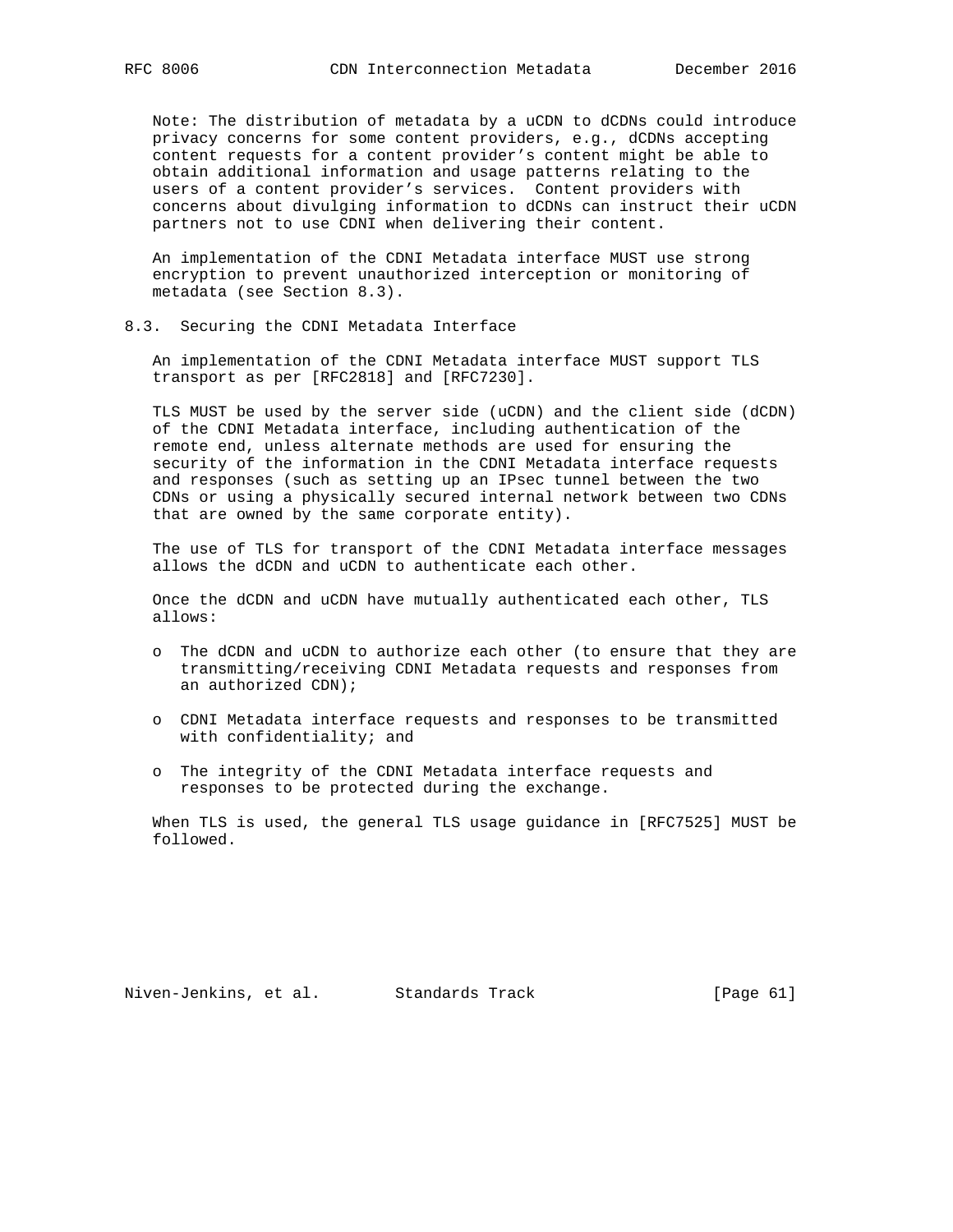#### 9. References

9.1. Normative References

[ISO3166-1]

 The International Organization for Standardization, "Codes for the representation of names of countries and their subdivisions -- Part 1: Country codes", ISO 3166-1:2013, 2013.

- [POSIX] Institute of Electrical and Electronics Engineers, "Information Technology Portable Operating System Interface (POSIX) Part 1: System Application Program Interface (API) [C Language]", IEEE P1003.1, 1990.
- [RFC1034] Mockapetris, P., "Domain names concepts and facilities", STD 13, RFC 1034, DOI 10.17487/RFC1034, November 1987, <http://www.rfc-editor.org/info/rfc1034>.
- [RFC1123] Braden, R., Ed., "Requirements for Internet Hosts Application and Support", STD 3, RFC 1123, DOI 10.17487/RFC1123, October 1989, <http://www.rfc-editor.org/info/rfc1123>.
- [RFC2119] Bradner, S., "Key words for use in RFCs to Indicate Requirement Levels", BCP 14, RFC 2119, DOI 10.17487/RFC2119, March 1997, <http://www.rfc-editor.org/info/rfc2119>.
- [RFC3986] Berners-Lee, T., Fielding, R., and L. Masinter, "Uniform Resource Identifier (URI): Generic Syntax", STD 66, RFC 3986, DOI 10.17487/RFC3986, January 2005, <http://www.rfc-editor.org/info/rfc3986>.
- [RFC4291] Hinden, R. and S. Deering, "IP Version 6 Addressing Architecture", RFC 4291, DOI 10.17487/RFC4291, February 2006, <http://www.rfc-editor.org/info/rfc4291>.
- [RFC5226] Narten, T. and H. Alvestrand, "Guidelines for Writing an IANA Considerations Section in RFCs", BCP 26, RFC 5226, DOI 10.17487/RFC5226, May 2008, <http://www.rfc-editor.org/info/rfc5226>.
- [RFC5890] Klensin, J., "Internationalized Domain Names for Applications (IDNA): Definitions and Document Framework", RFC 5890, DOI 10.17487/RFC5890, August 2010, <http://www.rfc-editor.org/info/rfc5890>.

Niven-Jenkins, et al. Standards Track [Page 62]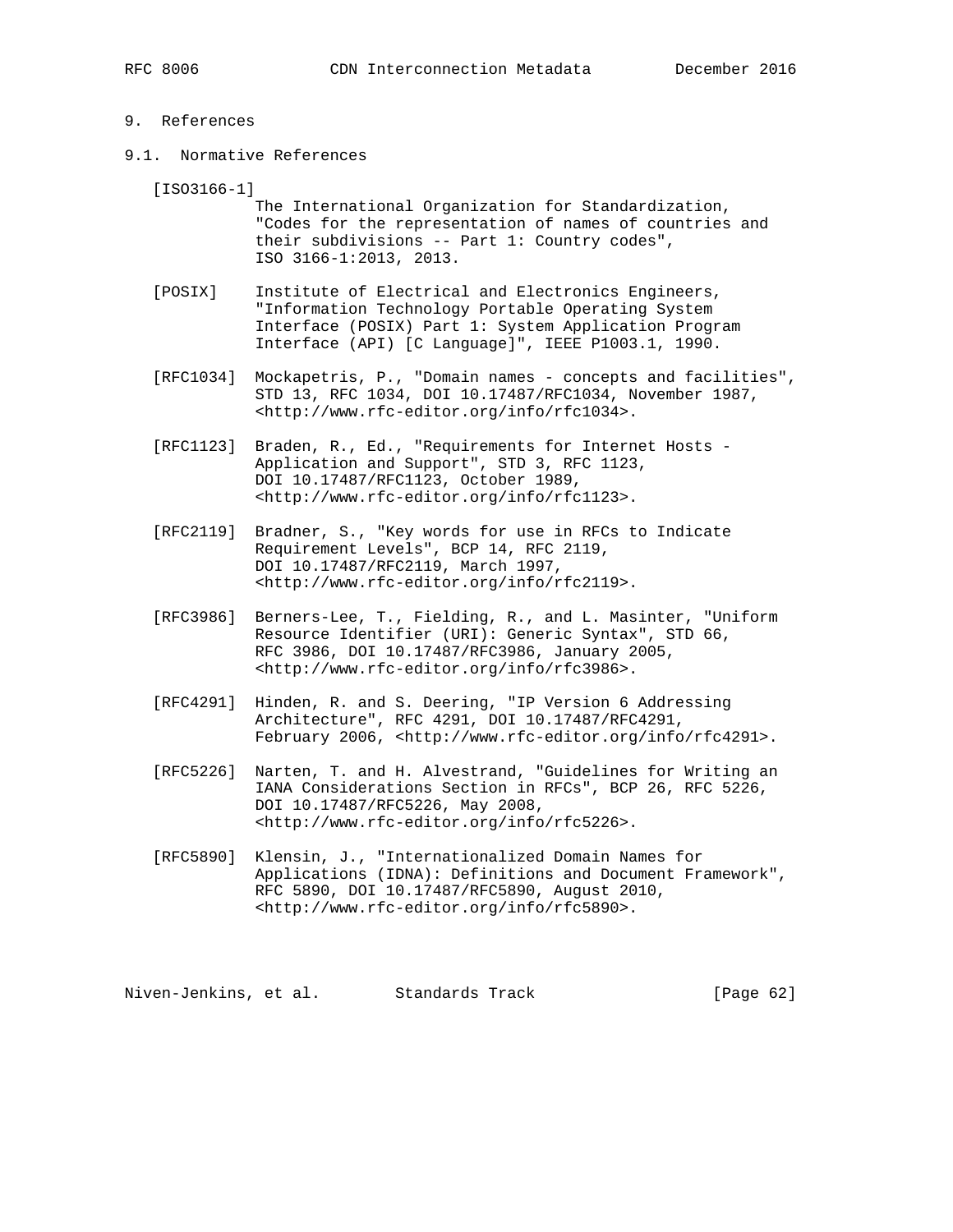- [RFC5891] Klensin, J., "Internationalized Domain Names in Applications (IDNA): Protocol", RFC 5891, DOI 10.17487/RFC5891, August 2010, <http://www.rfc-editor.org/info/rfc5891>.
- [RFC5952] Kawamura, S. and M. Kawashima, "A Recommendation for IPv6 Address Text Representation", RFC 5952, DOI 10.17487/RFC5952, August 2010, <http://www.rfc-editor.org/info/rfc5952>.
- [RFC6707] Niven-Jenkins, B., Le Faucheur, F., and N. Bitar, "Content Distribution Network Interconnection (CDNI) Problem Statement", RFC 6707, DOI 10.17487/RFC6707, September 2012, <http://www.rfc-editor.org/info/rfc6707>.
- [RFC7230] Fielding, R., Ed., and J. Reschke, Ed., "Hypertext Transfer Protocol (HTTP/1.1): Message Syntax and Routing", RFC 7230, DOI 10.17487/RFC7230, June 2014, <http://www.rfc-editor.org/info/rfc7230>.
- [RFC7493] Bray, T., Ed., "The I-JSON Message Format", RFC 7493, DOI 10.17487/RFC7493, March 2015, <http://www.rfc-editor.org/info/rfc7493>.
- [RFC7525] Sheffer, Y., Holz, R., and P. Saint-Andre, "Recommendations for Secure Use of Transport Layer Security (TLS) and Datagram Transport Layer Security (DTLS)", BCP 195, RFC 7525, DOI 10.17487/RFC7525, May 2015, <http://www.rfc-editor.org/info/rfc7525>.
- 9.2. Informative References
	- [CDNI-URI-SIGNING]

 van Brandenburg, R., Leung, K., Sorber, P., and M. Miller, "URI Signing for CDN Interconnection (CDNI)", Work in Progress, draft-ietf-cdni-uri-signing-10, October 2016.

- [RFC2818] Rescorla, E., "HTTP Over TLS", RFC 2818, DOI 10.17487/RFC2818, May 2000, <http://www.rfc-editor.org/info/rfc2818>.
- [RFC6793] Vohra, Q. and E. Chen, "BGP Support for Four-Octet Autonomous System (AS) Number Space", RFC 6793, DOI 10.17487/RFC6793, December 2012, <http://www.rfc-editor.org/info/rfc6793>.

Niven-Jenkins, et al. Standards Track [Page 63]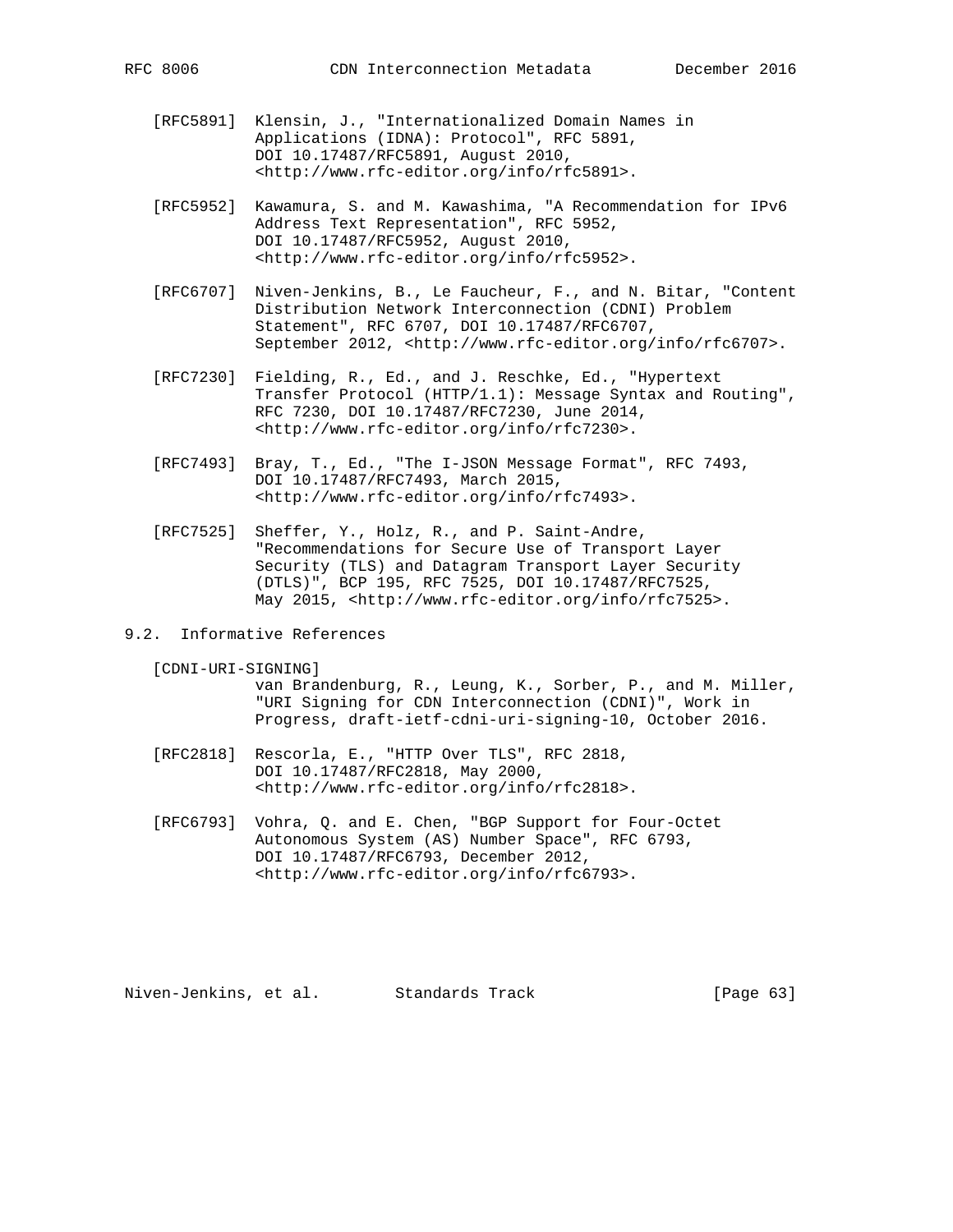- [RFC7234] Fielding, R., Ed., Nottingham, M., Ed., and J. Reschke, Ed., "Hypertext Transfer Protocol (HTTP/1.1): Caching", RFC 7234, DOI 10.17487/RFC7234, June 2014, <http://www.rfc-editor.org/info/rfc7234>.
- [RFC7336] Peterson, L., Davie, B., and R. van Brandenburg, Ed., "Framework for Content Distribution Network Interconnection (CDNI)", RFC 7336, DOI 10.17487/RFC7336, August 2014, <http://www.rfc-editor.org/info/rfc7336>.
- [RFC7337] Leung, K., Ed., and Y. Lee, Ed., "Content Distribution Network Interconnection (CDNI) Requirements", RFC 7337, DOI 10.17487/RFC7337, August 2014, <http://www.rfc-editor.org/info/rfc7337>.
- [RFC7540] Belshe, M., Peon, R., and M. Thomson, Ed., "Hypertext Transfer Protocol Version 2 (HTTP/2)", RFC 7540, DOI 10.17487/RFC7540, May 2015, <http://www.rfc-editor.org/info/rfc7540>.
- [RFC7736] Ma, K., "Content Delivery Network Interconnection (CDNI) Media Type Registration", RFC 7736, DOI 10.17487/RFC7736, December 2015, <http://www.rfc-editor.org/info/rfc7736>.
- [RFC7975] Niven-Jenkins, B., Ed., and R. van Brandenburg, Ed., "Request Routing Redirection Interface for Content Delivery Network (CDN) Interconnection", RFC 7975, DOI 10.17487/RFC7975, October 2016, <http://www.rfc-editor.org/info/rfc7975>.
- [RFC8007] Murray, R. and B. Niven-Jenkins, "Content Delivery Network Interconnection (CDNI) Control Interface / Triggers", RFC 8007, DOI 10.17487/RFC8007, December 2016, <http://www.rfc-editor.org/info/rfc8007>.
- [RFC8008] Seedorf, J., Peterson, J., Previdi, S., van Brandenburg, R., and K. Ma, "Content Delivery Network Interconnection (CDNI) Request Routing: Footprint and Capabilities Semantics", RFC 8008, DOI 10.17487/RFC8008, December 2016, <http://www.rfc-editor.org/info/rfc8008>.

Niven-Jenkins, et al. Standards Track [Page 64]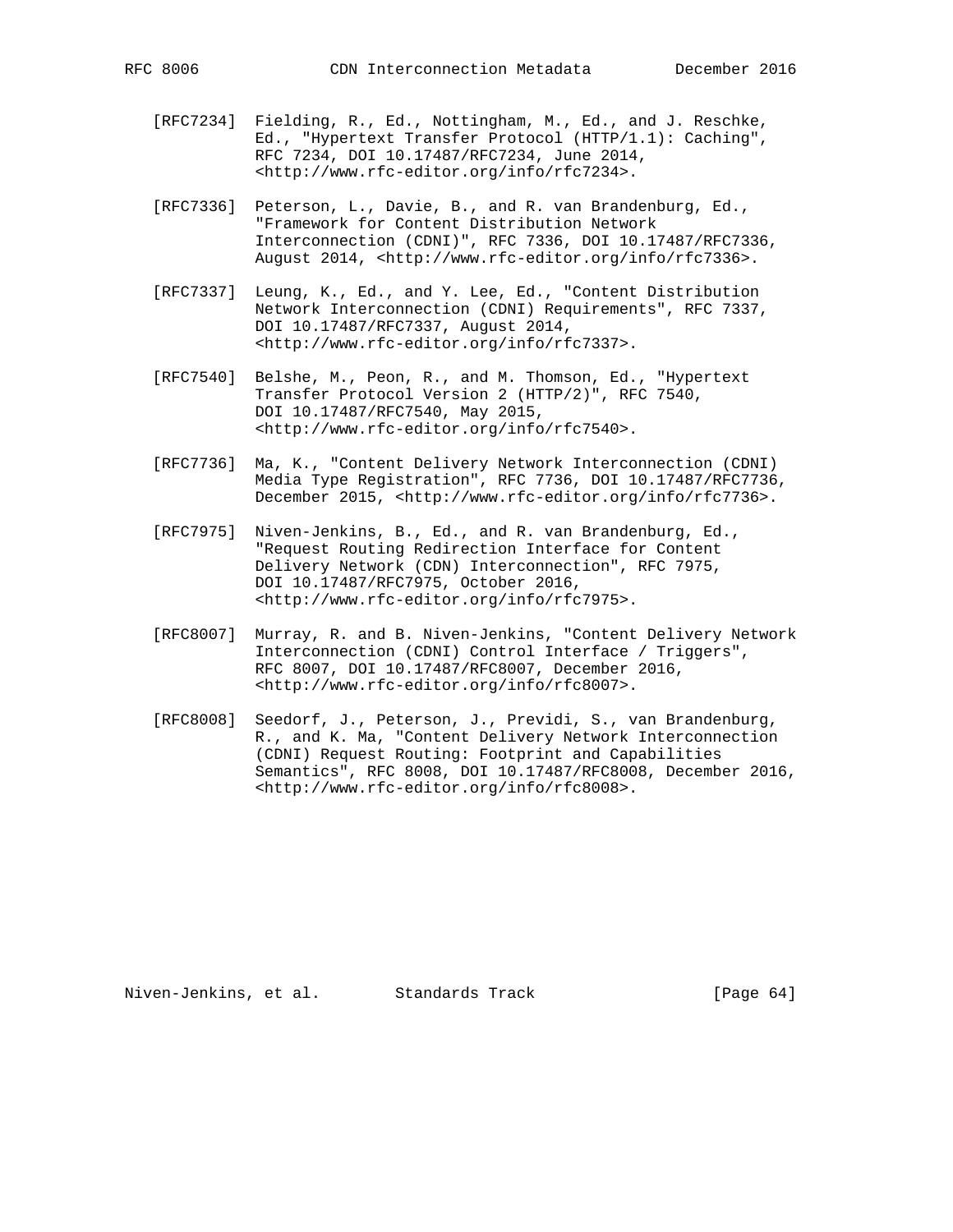# Acknowledgments

 The authors would like to thank David Ferguson, Francois Le Faucheur, Jan Seedorf, and Matt Miller for their valuable comments and input to this document.

# Contributors

 The authors would also like to thank Grant Watson and Kent Leung for their contributions to this document.

Niven-Jenkins, et al. Standards Track [Page 65]